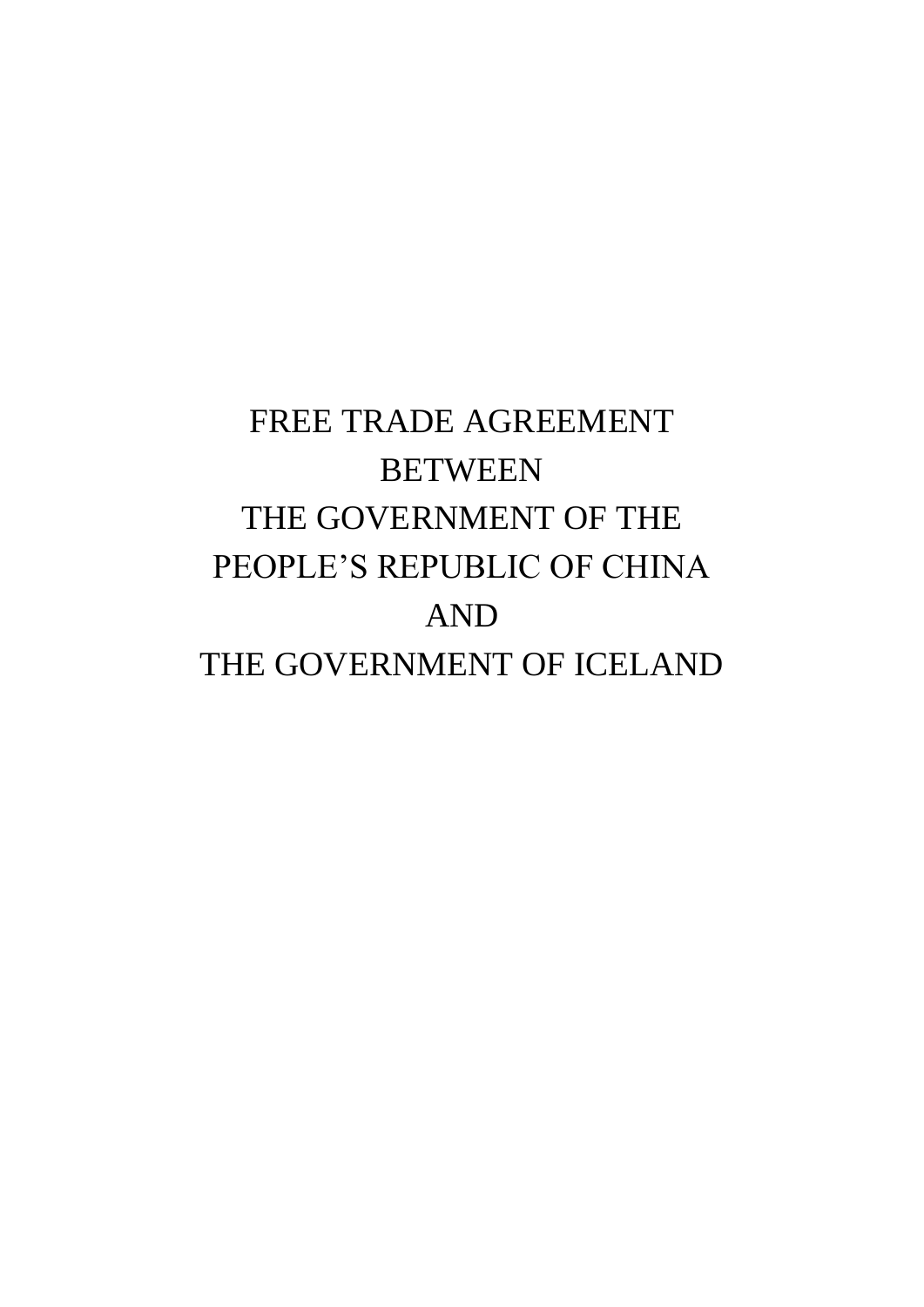# **FTA CONTENTS**

# Preamble

- Chapter 1: General Provisions
- Chapter 2: Trade in Goods
- Chapter 3: Rules of Origin
- Chapter 4: Customs Procedures and Trade Facilitation
- Chapter 5: Competition
- Chapter 6: Intellectual Property Rights
- Chapter 7: Trade in Services
- Chapter 8: Investment
- Chapter 9: Cooperation
- Chapter 10: Institutional Provisions
- Chapter 11: Dispute Settlement
- Chapter 12: Final Provisions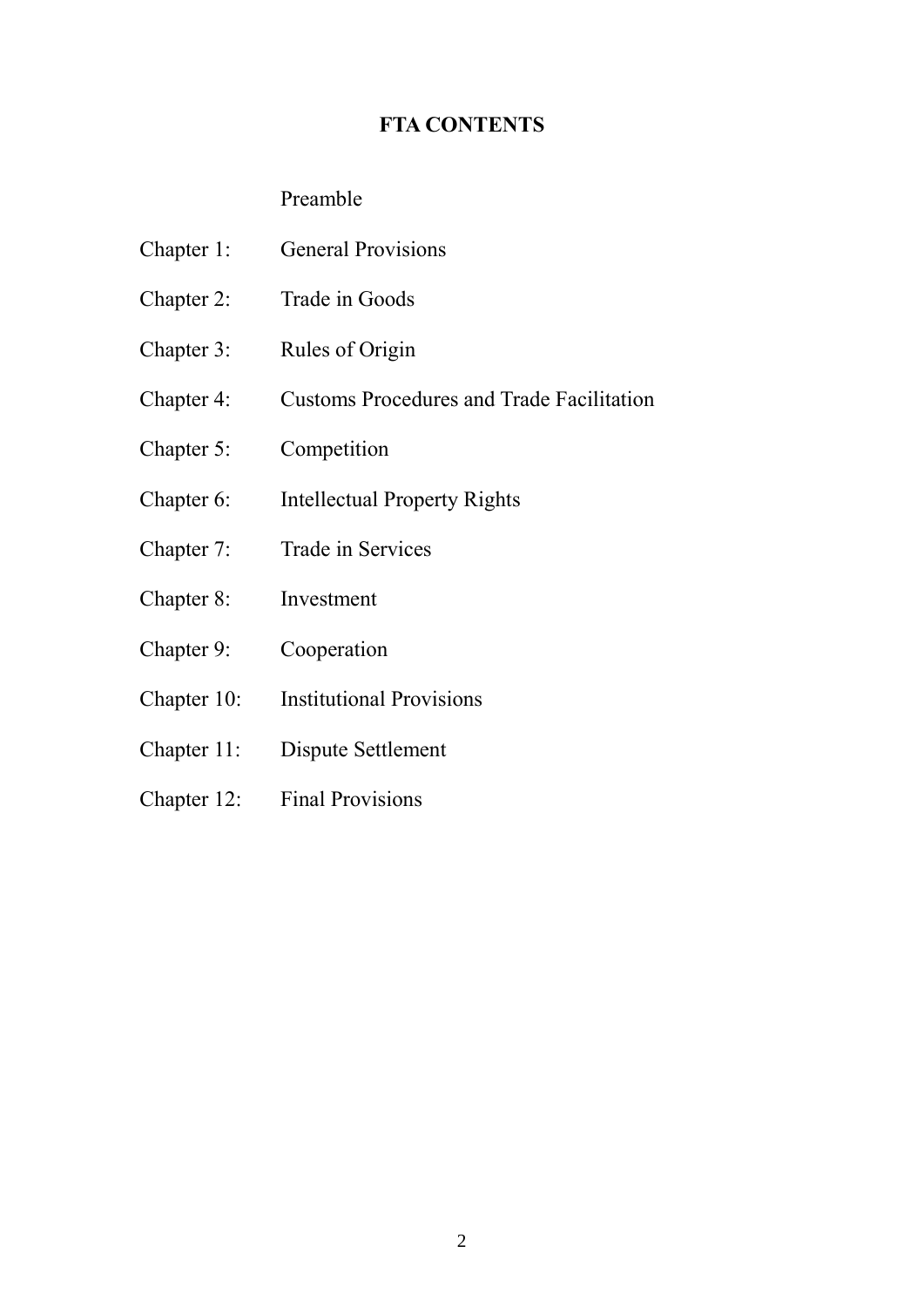# **ANNEXES**

| Annex 1:    | <b>Tariff Schedules</b>                         |
|-------------|-------------------------------------------------|
| Annex $2$ : | Competent authorities and contact points on SPS |
| Annex $3$ : | Competent authorities and contact points on TBT |
| Annex 4:    | Product Specific Rules of Origin                |
| Annex $5$ : | Certificate of Origin                           |
| Annex $6$ : | Declaration of Origin                           |
| Annex 7:    | Schedules of Specific Commitments in Services   |
| Annex $8$ : | Movement of Natural Persons Supplying Services  |
| Annex 9:    | Rules of Procedure of the Arbitration Panel     |
|             |                                                 |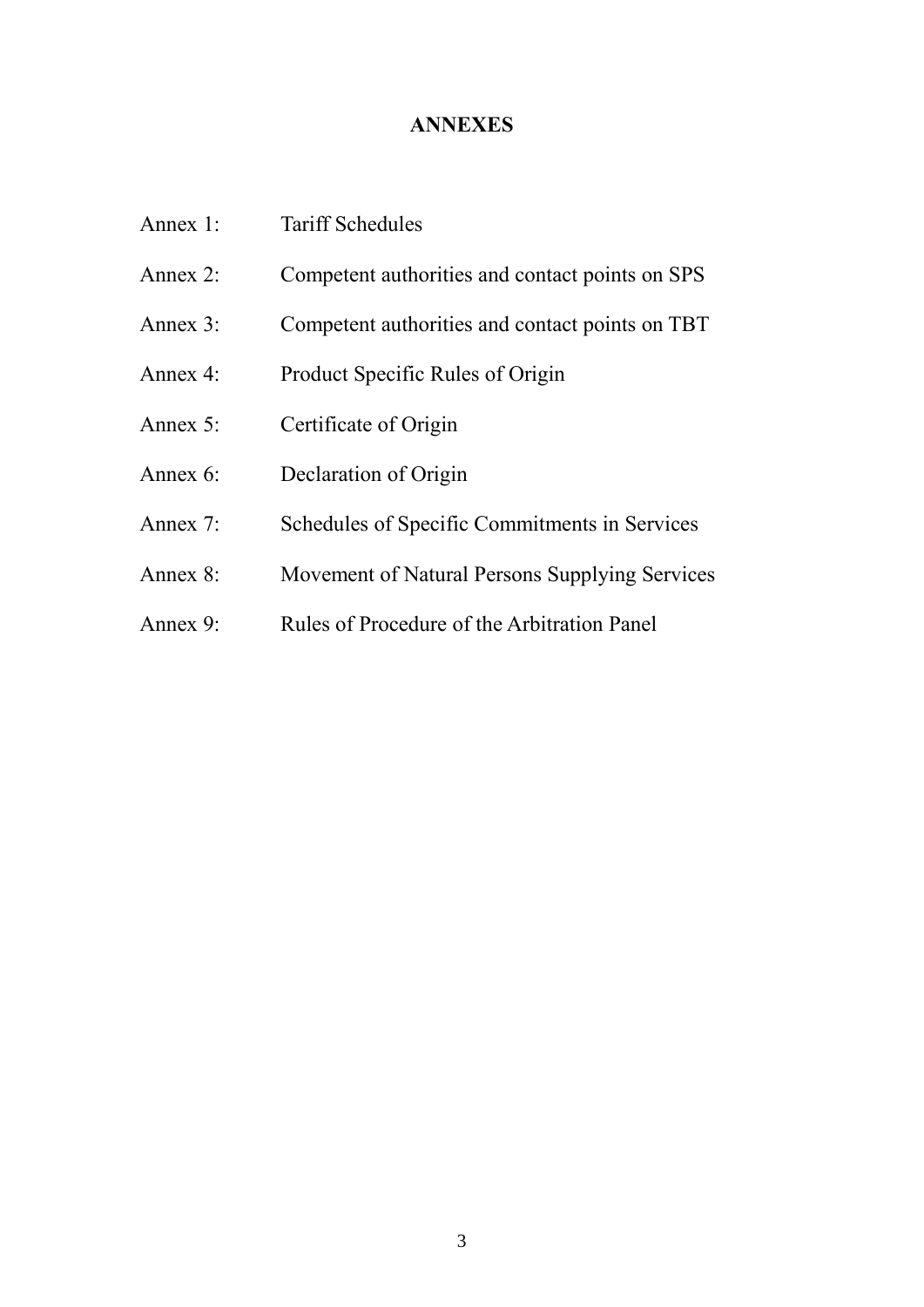# **Preamble**

The Government of the People's Republic of China ("China") and the Government of Iceland ("Iceland"), hereinafter referred to as "the Parties";

CONSIDERING the important links existing between the Parties;

WISHING to strengthen these links through the creation of a free trade area, thus establishing close and lasting relations;

CONVINCED that the free trade area will create an expanded and secure market for goods and services in their territories and create a stable and predictable environment for investment, thus enhancing the competitiveness of their firms in global markets;

RESOLVED by way of the removal of obstacles to trade through the creation of a free trade area to contribute to the harmonious development and expansion of world trade and provide a catalyst to broader international co-operation, in particular between Europe and Asia;

CONVINCED that this Agreement will create conditions encouraging economic, trade and investment relations between them;

AIMING to create new employment opportunities and improve living standards of the people through trade, investment and co-operation;

BUILDING on their respective rights and obligations under the Marrakesh Agreement Establishing the WTO and other agreements negotiated thereunder (hereinafter referred to as "the WTO Agreement") and other multilateral and bilateral instruments of cooperation to which they are both parties; and

MINDFUL that economic development, social development and environmental protection are interdependent and mutually reinforcing components of sustainable development, and that closer economic partnership can play an important role in promoting sustainable development;

HAVE AGREED, in pursuit of the above, as follows: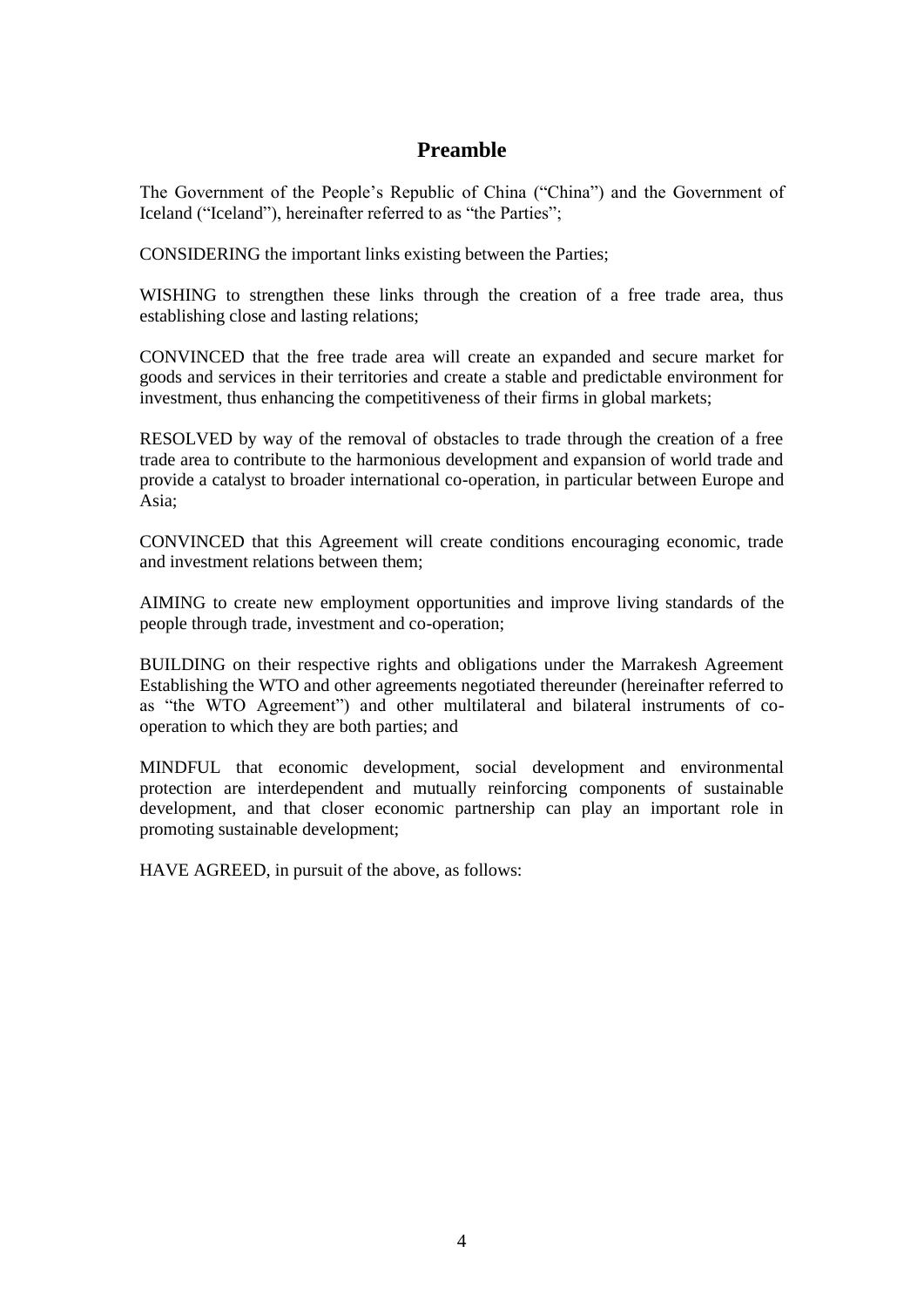### **CHAPTER 1 GENERAL PROVISIONS**

### **Article 1**

### *Establishment of a Free Trade Area*

The Parties, consistent with Article XXIV of the General Agreement on Tariffs and Trade 1994 (hereinafter referred to as "the GATT 1994") and Article V of the General Agreement on Trade in Services (hereinafter referred to as "the GATS"), hereby establish a free trade area.

#### **Article 2**

#### *Objectives*

1. The objectives of this Agreement are to:

- (a) encourage expansion and diversification of trade between the Parties;
- (b) eliminate barriers to trade in, and facilitate the cross-border movement of, goods and services between the Parties;
- (c) promote conditions of fair competition in the free trade area;
- (d) achieve further understanding of the government procurement of the Parties;
- (e) ensure adequate and effective protection of intellectual property rights, in accordance with the Parties' respective obligations under international agreements on the protection of intellectual property rights;
- (f) create effective procedures for the implementation and application of this Agreement, for its joint administration, and for the resolution of disputes;
- (g) establish a framework for further bilateral, regional and multilateral cooperation to expand and enhance the benefits of this Agreement.

2. The Parties shall interpret and apply the provisions of this Agreement in the light of its objectives set out in paragraph 1 and in accordance with customary rules of interpretation of public international law.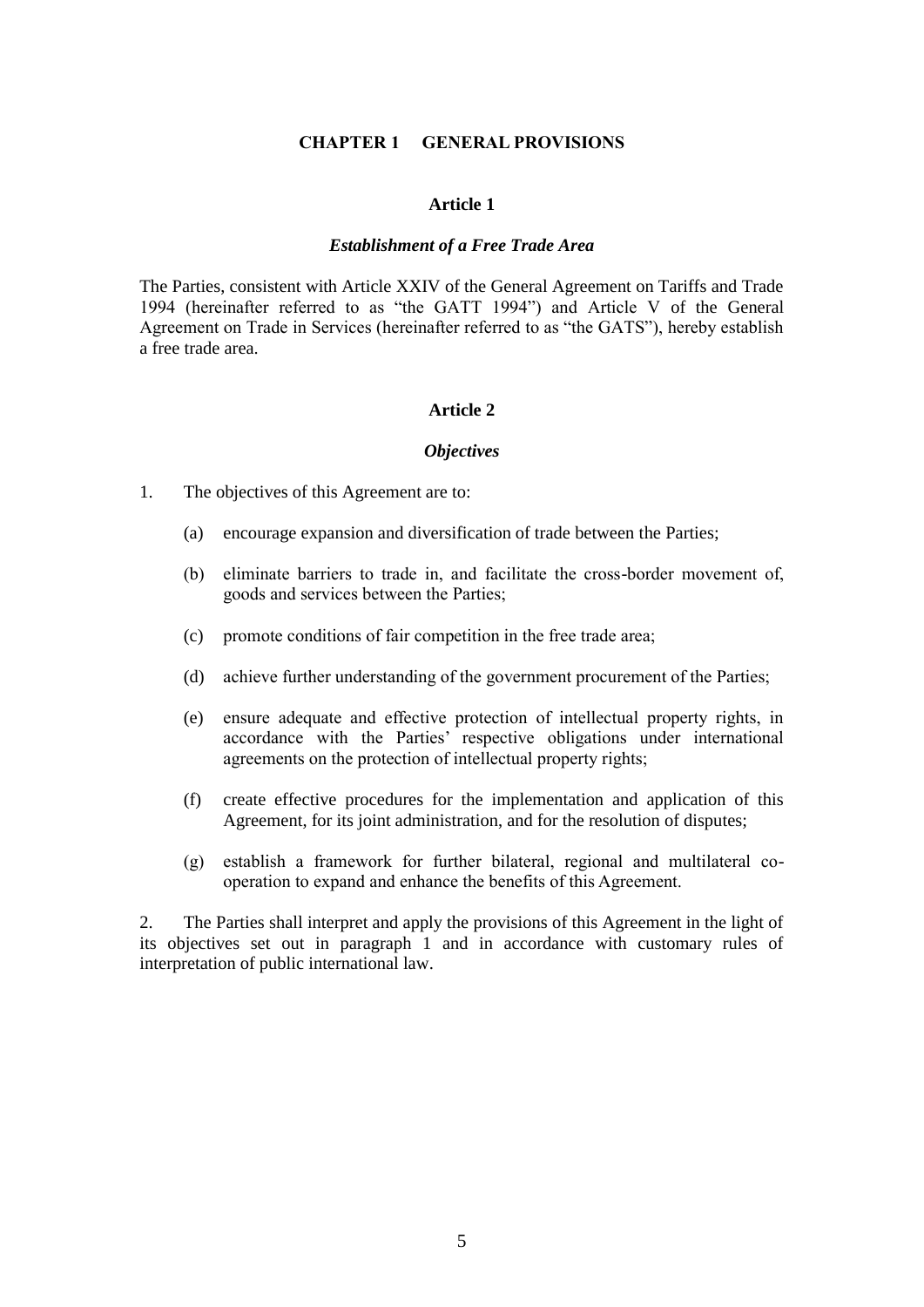# *Geographical Applicability*

1. This Agreement shall apply to the entire customs territory of China.

2. This Agreement shall apply to the territory of Iceland.

3. Each Party is fully responsible for the observance of all provisions of this Agreement and shall take such reasonable measures as may be available to it to ensure their observance by local government and authorities in its territory.

# **Article 4**

# *Relation to Other Agreements*

1. The Parties affirm their existing rights and obligations with respect to each other under the WTO Agreement and other agreements to which both Parties are parties.

2. In the case of any inconsistency between the provisions of this Agreement and other agreements referred to in paragraph 1, the Parties shall consult to arrive at a mutually satisfactory resolution in accordance with customary rules of interpretation of public international law, unless otherwise provided in this Agreement.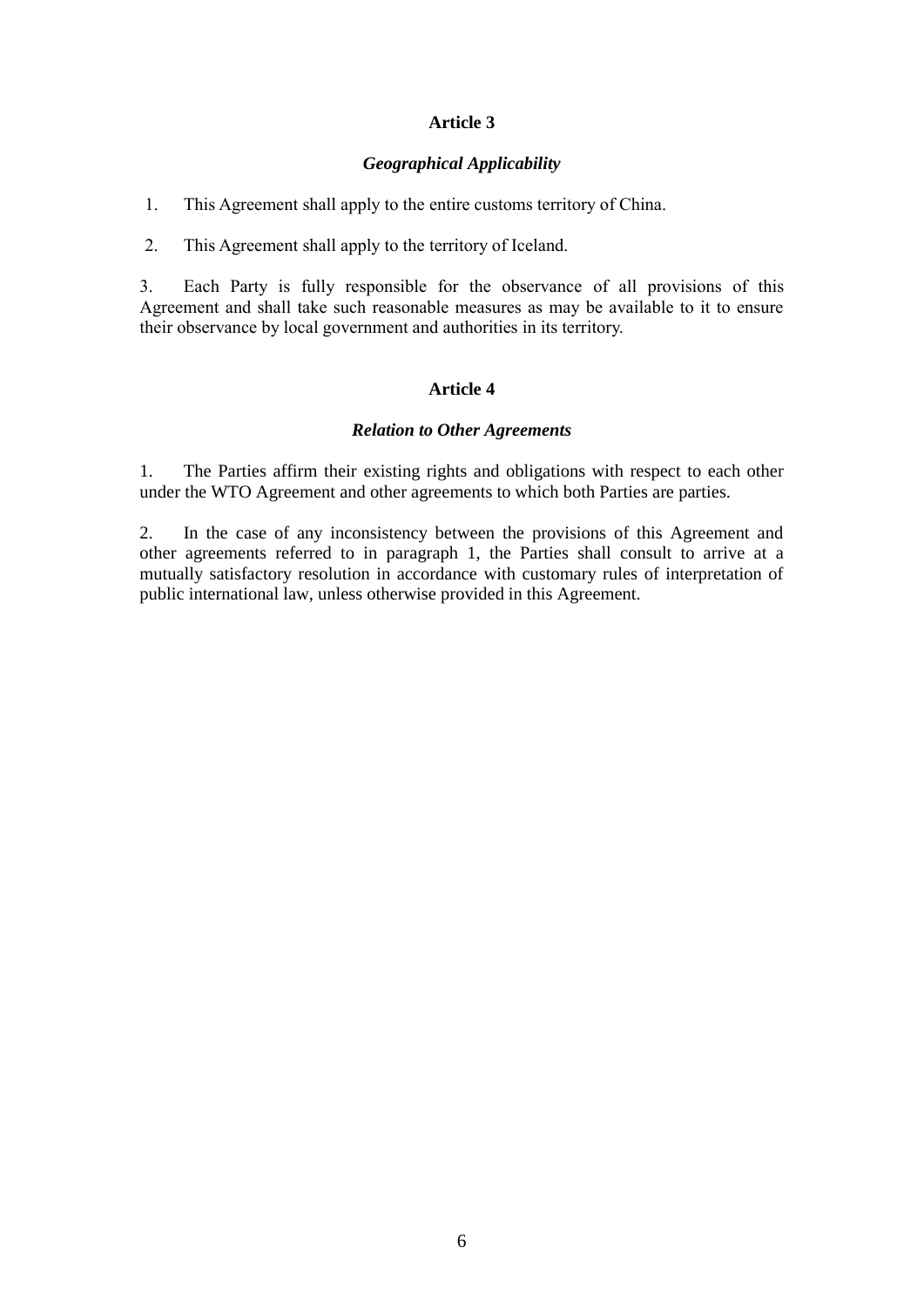# **CHAPTER 2 TRADE IN GOODS**

### **Article 5**

### *Scope*

This Chapter applies to trade in goods between the Parties, except as otherwise provided.

# **Article 6**

### *National Treatment*

Each Party shall accord national treatment to the goods of the other Party in accordance with Article III of the GATT 1994, including its interpretative notes, and to this end Article III of the GATT 1994 and its interpretative notes are incorporated into and made part of this Agreement.

# **Article 7**

# *Tariff Elimination*

1. Except as otherwise provided in this Agreement, neither Party may increase any existing import customs duty, or adopt any new import customs duty, on goods of the other Party.

2. Except as otherwise provided in this Agreement, each Party shall progressively eliminate its import customs duties on originating goods of the other Party in accordance with Annex I.

3. For each product the base rate of customs duties, to which the successive reductions set out in Annex I are to be applied, shall be the most-favoured nation customs duty rate applied on 1 January 2012. If a Party reduces its applied most favoured nation import customs duty rate after the entry into force of this Agreement and before the end of the tariff elimination period, the tariff elimination schedule (hereinafter referred to as the "Schedule") of that Party shall apply to the reduced rate.

4. On the request of either Party, the Parties shall consult to consider accelerating elimination of import customs duties set out in their Schedules. An agreement between the Parties to accelerate the elimination of an import customs duty on a good shall supersede any duty rate or staging category determined pursuant to their Schedules for such good when approved by each Party in accordance with their respective applicable legal procedures, and enter into force according to Article 126.

5. "Import customs duty" means the duties which are collected in connection with the importation of a good, but does not include: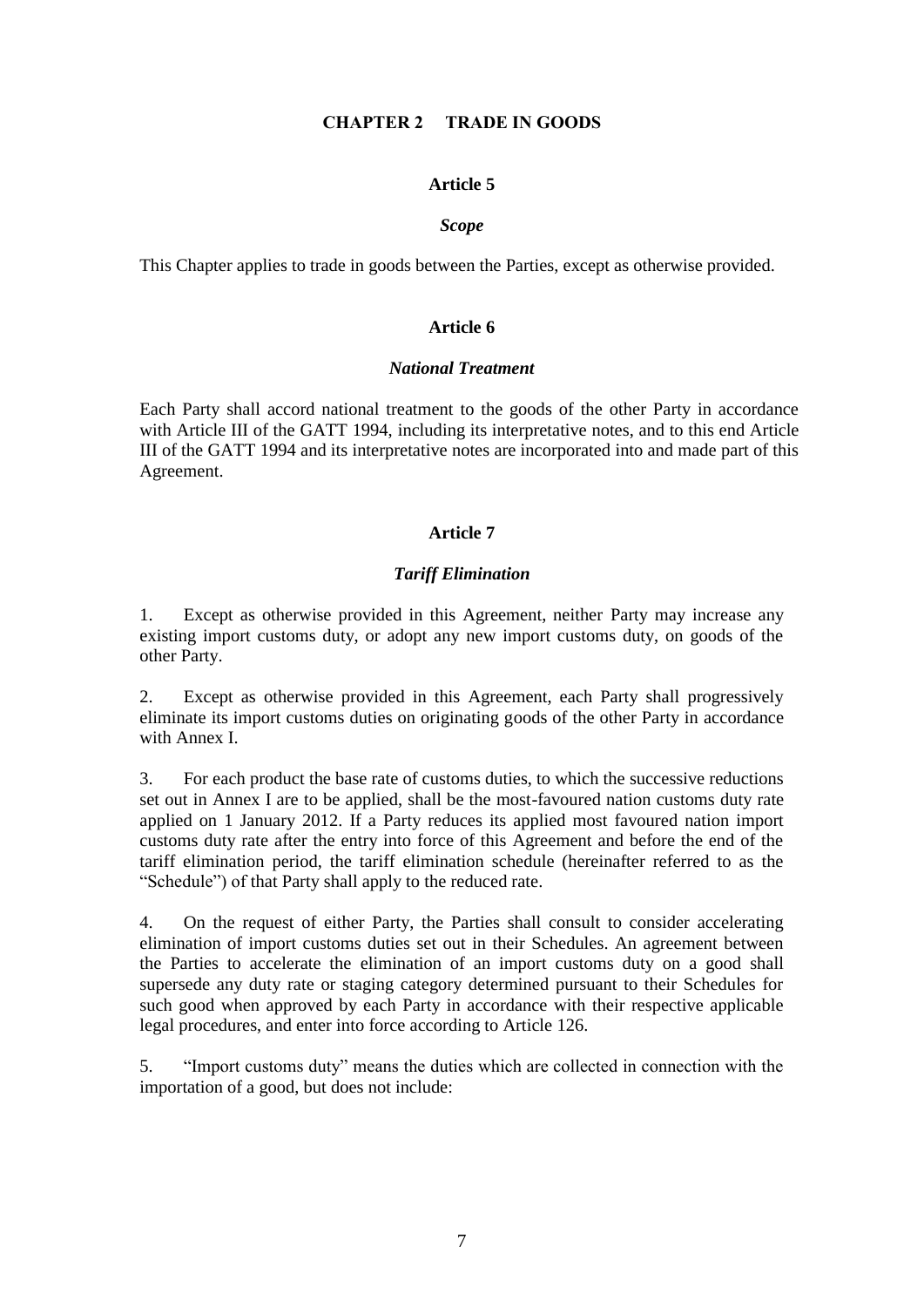- (a) charges equivalent to an internal tax imposed consistently with Article III:2 of the GATT 1994; in respect of like, directly competitive or substitutable goods of the Party, or in respect of goods from which the imported good has been manufactured or produced in whole or in part;
- (b) anti-dumping or countervailing duty; and
- (c) fee or other charge in connection with importation commensurate with the cost of services rendered.

# *Import and Export Restrictions*

The rights and obligations of the Parties in respect of import and export restrictions shall be governed by Article XI of the GATT 1994, which is hereby incorporated into and made part of this Agreement.

# **Article 9**

# *Administrative Fees and Formalities*

1. Each Party shall ensure, in accordance with Article VIII:1 of the GATT 1994 and its interpretative notes, that all fees and charges of whatever character (other than import customs duties, charges equivalent to an internal tax or other internal charge applied consistently with Article III:2 of the GATT 1994, and anti-dumping and countervailing duties) imposed on or in connection with importation or exportation are limited in amount to the approximate cost of services rendered and do not represent an indirect protection to domestic goods or a taxation of imports or exports for fiscal purposes.

2. Each Party shall make available through the Internet or a comparable computerbased telecommunications network a list of the fees and charges and changes thereto levied by the central government in connection with importation or exportation.

# **Article 10**

# *Agricultural Export Subsidies*

1. The Parties share the objective of the multilateral elimination of export subsidies for agricultural goods and shall work together toward an agreement in the WTO to eliminate those subsidies and prevent their reintroduction in any form.

2. Neither Party shall introduce or maintain any export subsidy, as defined in the WTO Agreement on Agriculture, on any agricultural good destined for the territory of the other Party.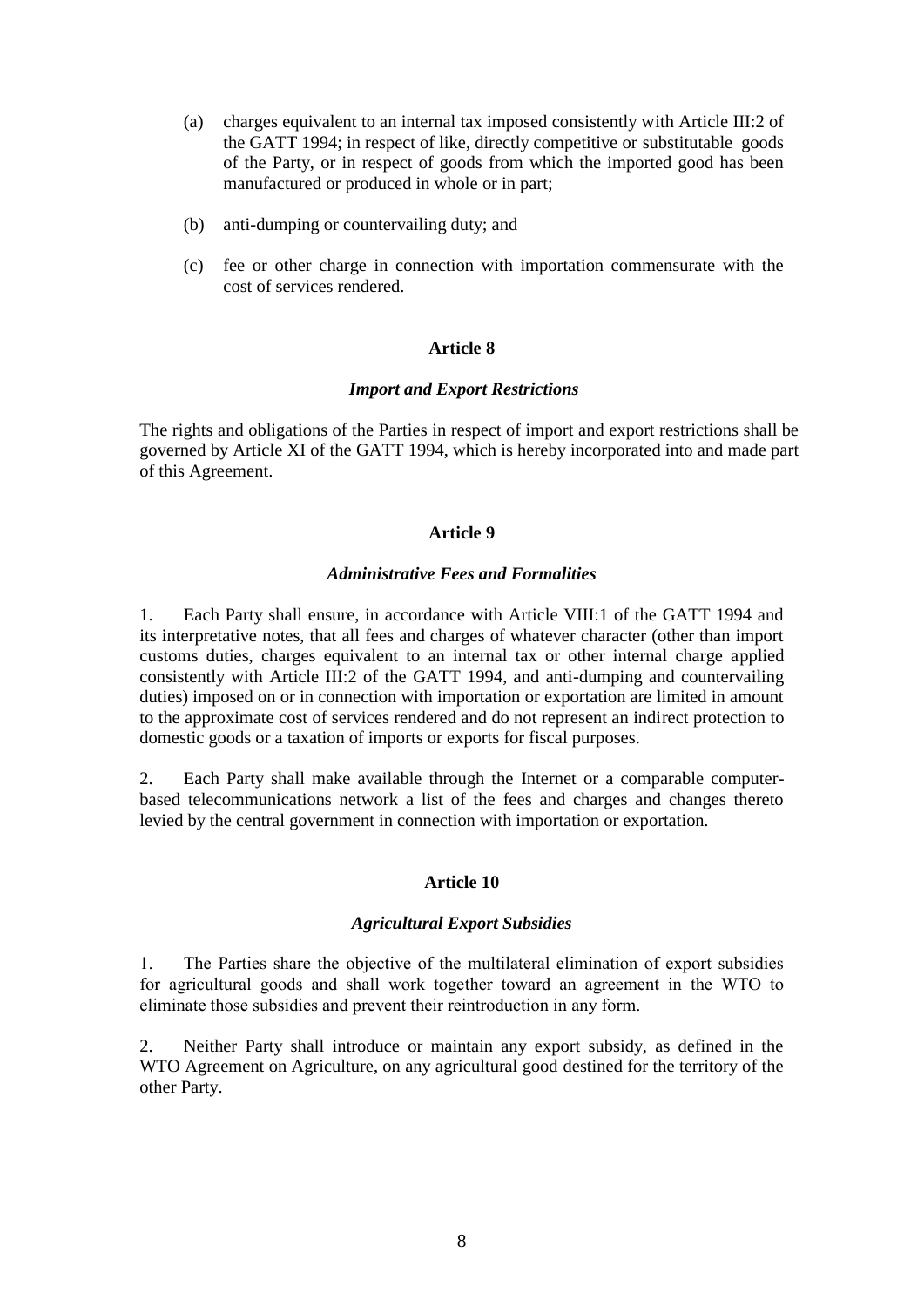### *General Exceptions*

For the purpose of this Agreement, Article XX of the GATT 1994 and its interpretative notes are incorporated into and made part of this Agreement.

# **Article 12**

### *Essential Security*

Nothing in this Agreement shall be construed:

- (a) to require a Party to furnish or allow access to any information the disclosure of which it determines to be contrary to its essential security interests;
- (b) to prevent a Party from taking any action which it considers necessary for the protection of its essential security interests:
	- (i) relating to fissionable materials or the materials from which they are derived;
	- (ii) relating to traffic in arms, ammunition and implements of war and to such traffic in other goods and materials as is carried on directly or indirectly for the purpose of supplying a military establishment; or
	- (iii) taken in time of war or other emergency in international relations; or
- (c) to preclude a Party from applying measures that it considers necessary for the fulfilment of its obligations under the United Nations Charter with respect to the maintenance or restoration of international peace or security.

### **Article 13**

# *Taxation*

- 1. For the purposes of this Article:
	- (a) "tax agreement" means an agreement for the avoidance of double taxation or other international taxation agreement or arrangement in force between the Parties; and
	- (b) "taxation measures" do not include an "import customs duty" as defined in paragraph 5 of Article 7.

2. Except as provided in this Article, nothing in this Agreement shall apply to taxation measures.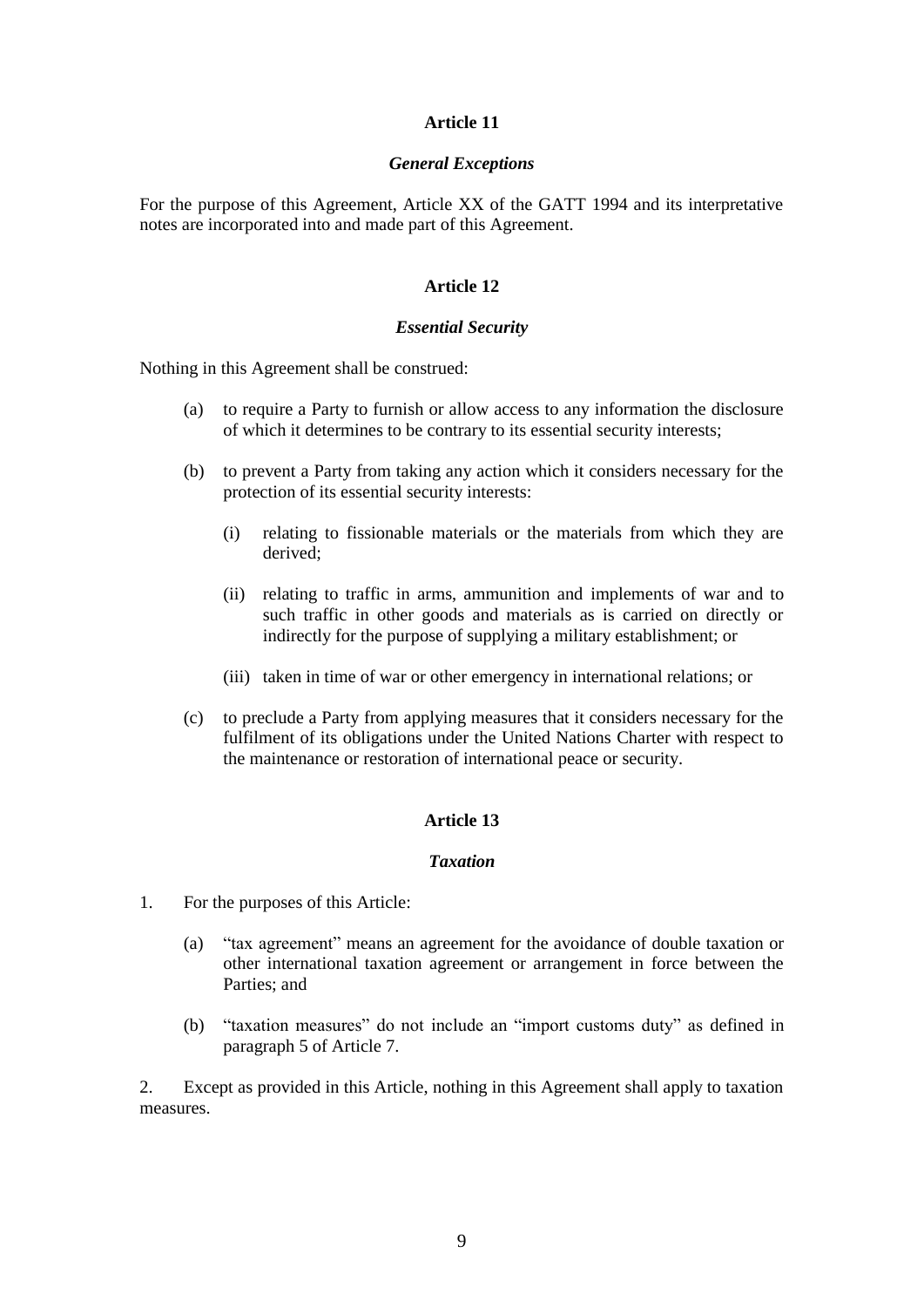3. This Agreement shall only grant rights or impose obligations with respect to taxation measures where corresponding rights or obligations are also granted or imposed under Article III of the GATT 1994.

4. Nothing in this Agreement shall affect the rights and obligations of the Parties under any tax agreement in force between the Parties. In the event of any inconsistency relating to a taxation measure between this Agreement and such tax agreement, the latter shall prevail to the extent of the inconsistency. In the case of a tax agreement between the Parties, the competent authorities under that agreement shall have sole responsibility for determining whether any inconsistency exists between this Agreement and that agreement.

# **Article 14**

### *Measures to Safeguard the Balance of Payments*

Where a Party is in serious balance of payments and external financial difficulties or threat thereof, it may, in accordance with the WTO Agreement and consistent with the Articles of the Agreement of the International Monetary Fund, adopt measures deemed necessary.

# **Article 15**

# *Countervailing Measures*

1. The Parties maintain their rights and obligations under Article VI of the GATT 1994 and the Agreement on Subsidies and Countervailing Measures which form part of the WTO Agreement.

2. Countervailing actions taken pursuant to the WTO Agreement on Subsidies and Countervailing Measures shall not be subject to Chapter 11 of this Agreement.

3. Before a Party initiates an investigation to determine the existence, degree and effect of any alleged subsidy, as provided for in Article 11 of the WTO Agreement on Subsidies and Countervailing Measures, the Party considering initiating an investigation shall notify in writing as soon as possible the Party whose products are subject to investigation and allow for a consultation with a view to finding a mutually acceptable solution. The consultation shall take place under the framework of the FTA Joint Commission established under Chapter 10, if either Party so requests within 10 days from the receipt of the notification.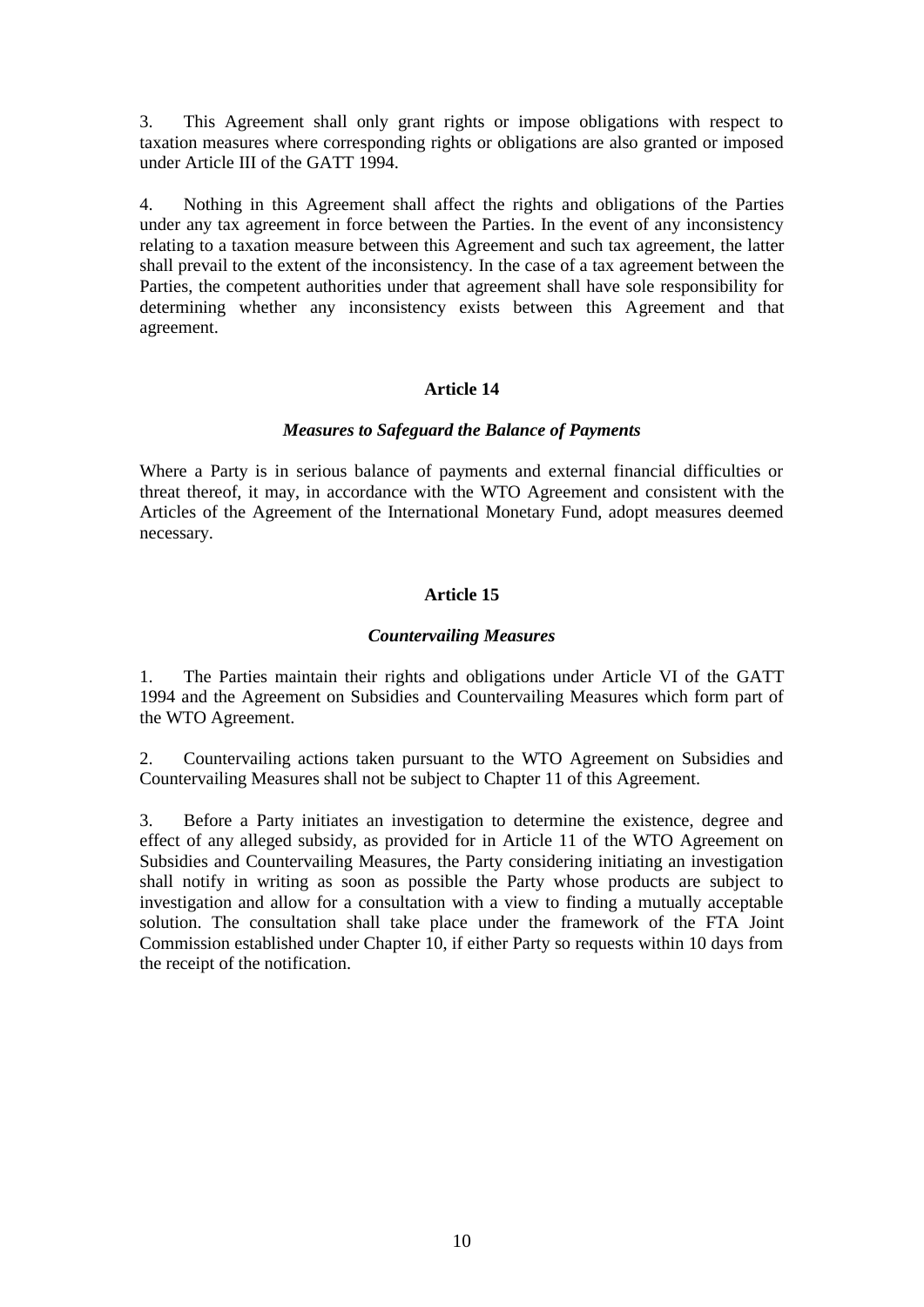# *Anti-Dumping*

1. The Parties maintain their rights and obligations under Article VI of the GATT l994 and the WTO Agreement on Implementation of Article VI of the GATT 1994.

2. Anti-dumping actions taken pursuant to Article VI of the GATT 1994 and the WTO Agreement on Implementation of Article VI of the GATT 1994 shall not be subject to Chapter 11 of this Agreement.

# **Article 17**

# *Global Safeguard Measures*

1. The Parties maintain their rights and obligations under Article XIX of the GATT l994 and the WTO Agreement on Safeguards.

2. Actions taken pursuant to Article XIX of the GATT 1994 and the WTO Agreement on Safeguards shall not be subject to Chapter 11 of this Agreement.

# **Article 18**

# *Bilateral Safeguard Measures*

1. During the transition period only, if as a result of the reduction or elimination of a customs duty under this Agreement, an originating good of a Party is being imported into the other Party's territory in such increased quantities in absolute terms or relative to domestic production*,* and under such conditions as to constitute a substantial cause of serious injury or threat of serious injury to domestic industry producing a like or directly competitive product, the importing Party may:

- (a) suspend the further reduction of any rate of customs duty on the good provided for under this Agreement; or
- (b) increase the rate of customs duty on the good to a level not to exceed the lesser of:
	- (i) the MFN applied rate of customs duty on the good in effect at the time the measure is taken; or
	- (ii) the MFN applied rate of customs duty on the good in effect on the date of entry into force of this Agreement.

2. The following conditions and limitations shall apply to an investigation or the application of a measure.

(a) A Party shall immediately deliver written notice to the other Party upon: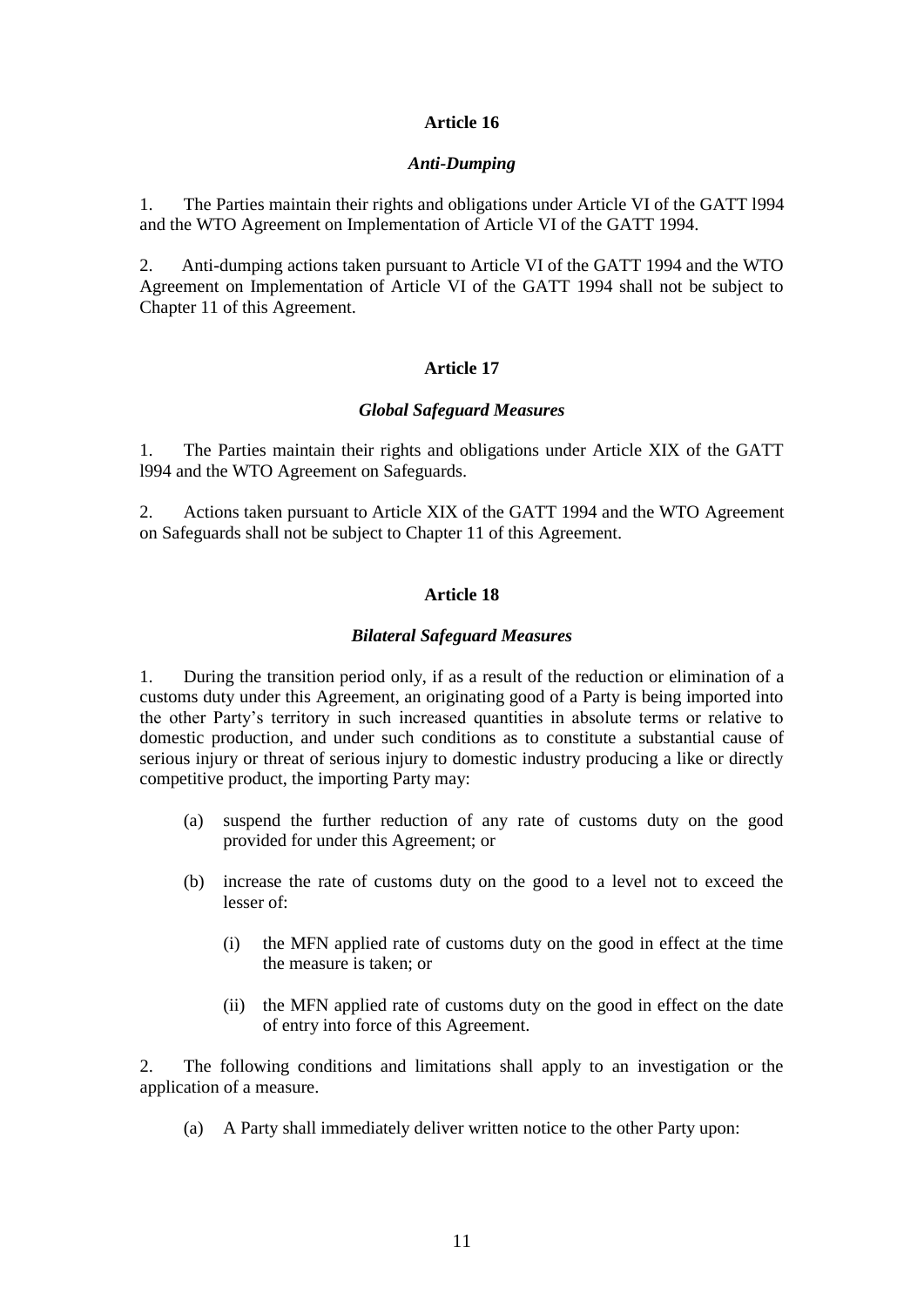- (i) initiating an investigatory process relating to serious injury or threat thereof and the reasons for it;
- (ii) taking a provisional safeguard measure according to paragraph 3;
- (iii) making a finding of serious injury or threat thereof caused by increased imports;
- (iv) taking a decision to apply or extend a safeguard measure; and
- (v) taking a decision to modify a measure previously undertaken.
- (b) In making the notification referred to in sub-paragraphs (a)(ii) to (v), the Party proposing to apply or extend a safeguard measure shall provide the other Party with all pertinent information, which shall include evidence of serious injury or threat thereof caused by the increased imports, precise description of the good involved and the proposed measure, proposed date of introduction and expected duration; the Party proposing to apply a measure shall also provide any additional information which the other Party considers pertinent;
- (c) a Party proposing to apply a measure shall provide adequate opportunity for prior consultations with the other Party as far in advance of taking any such measure as practicable, with a view to reviewing the information arising from the investigation, exchanging views on the measure and reaching an agreement on compensation set out in paragraph 4. The Parties shall in such consultations review, *inter alia*, the information provided under subparagraph (b), to determine:
	- (i) compliance with the other provisions of this Article;
	- (ii) whether any proposed measure should be taken; and
	- (iii) the appropriateness of the proposed measure, including consideration of alternative measures;
- (d) a Party shall apply the measure only following an investigation by the competent authorities of such Party in accordance with Articles 3 and 4.2(c) of the WTO Agreement on Safeguards; and to this end, Articles 3 and 4.2(c) of the WTO Agreement on Safeguards are incorporated into and made part of this Agreement *mutatis mutandis*;
- (e) in undertaking the investigation described in paragraph (d), a Party shall comply with the requirements of sub-paragraphs 2(a) and (b) of Article 4 of the WTO Agreement on Safeguards; and to this end, sub-paragraphs 2(a) and (b) of Article 4 are incorporated into and made part of this Agreement *mutatis mutandis*;
- (f) no bilateral safeguard measure shall be maintained:
	- (i) except to the extent and for such time as may be necessary to remedy serious injury and to facilitate adjustment;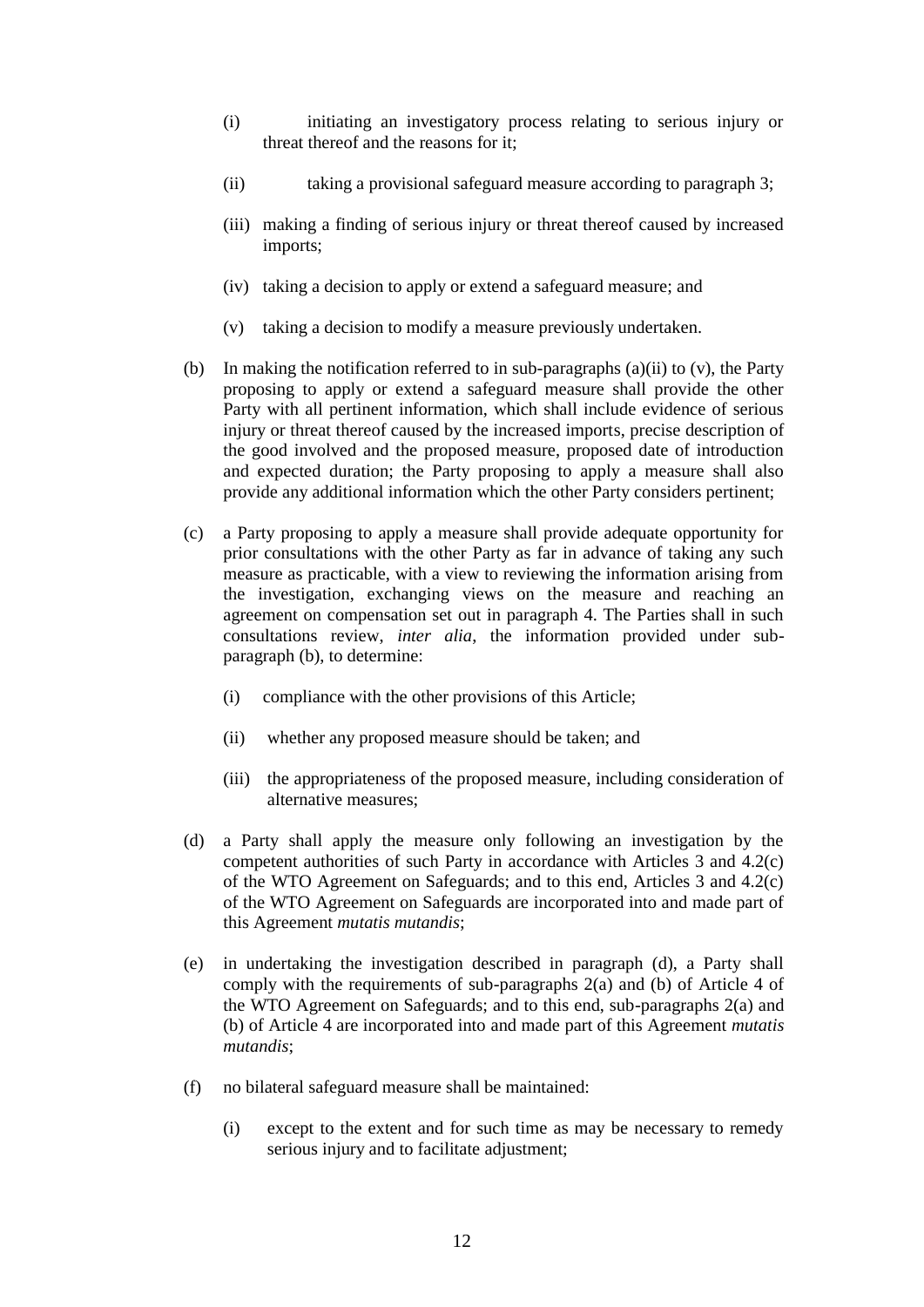- (ii) for an initial period exceeding one year, with an extension exceeding one year; or
- (iii) beyond the expiration of the transition period, regardless of its duration or whether it has been subject to extension;
- (g) no measures shall be applied to the import of a product, which has previously been subject to such a measure, for a period of, at least, two years from the expiry of the measure;
- (h) no bilateral safeguard measure shall be taken against a particular product while a global safeguard measure in respect of that product is in place; in the event that a global safeguard measure is taken in respect of a particular product, any existing bilateral safeguard measure which is taken against that product shall be terminated; and
- (i) upon the termination of the safeguard measure under this Article, the rate of duty shall be the duty set out in the Party's Schedule in Annex I as if the measure had never been applied.

3. In critical circumstances where delay would cause damage that would be difficult to repair, a Party may take a provisional safeguard measure pursuant to a preliminary determination that there is clear evidence that increased imports have caused or are threatening to cause serious injury. The duration of the provisional measure shall not exceed 200 days. Such a measure should take the form of tariff increase, to be promptly refunded if the subsequent investigation does not determine that increased imports have caused or threatened to cause serious injury to a domestic industry. The duration of any such provisional measure shall be counted as a part of the initial period and any extension of a definitive measure.

4. The Party proposing to apply a measure described in paragraph 1 shall provide to the other Party a mutually agreed adequate means of trade liberalising compensation in the form of concessions having substantially equivalent trade effects or equivalent to the value of the additional duties expected to result from the measure. If the Parties are unable to agree on compensation within 30 days in the consultations referred to in subparagraph 2(c), the Party against whose originating goods the measure is applied may take action having trade effects substantially equivalent to the measure applied under this Article. This action shall be applied only for the minimum period necessary to achieve the substantially equivalent effects, and in any case shall be terminated no later than the date of the termination of the safeguard measure.

- 5. In applying measures under this Article, each Party shall:
	- (a) ensure the consistent, impartial and reasonable administration of its laws, regulations, decisions and rulings governing all safeguard investigation proceedings;
	- (b) entrust determinations of serious injury or threat thereof in safeguard investigation proceedings to a competent investigating authority; and
	- (c) adopt or maintain equitable, timely, transparent and effective procedures for safeguard investigation proceedings.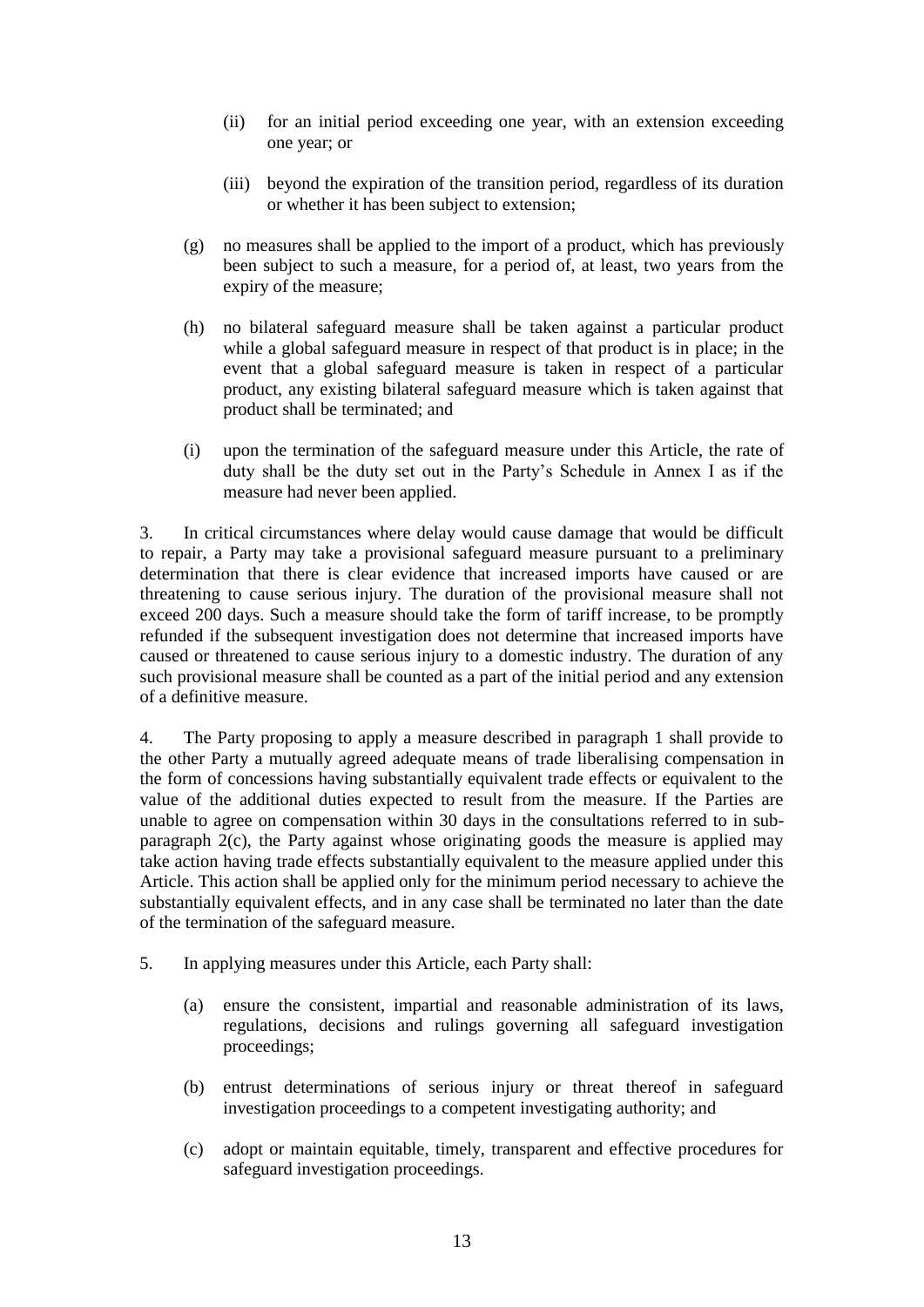- 6. For the purposes of this Article:
	- (a) "domestic industry**"** means, with respect to an imported product, the producers as a whole of the like or directly competitive product or those producers whose collective production of the like or directly competitive product constitutes a major proportion of the total domestic production of such product;
	- (b) **"**provisional safeguard measure**"** means a provisional safeguard measure described in paragraph 3;
	- (c) "safeguard measure" means a safeguard measure described in paragraph 1;
	- (d) "serious injury" means a significant overall impairment in the position of a domestic industry;
	- (e) "threat of serious injury" means serious injury that, on the basis of facts and not merely on allegation, conjecture or remote possibility, is clearly imminent; and
	- (f) "transition period" means the three year period beginning on the date of entry into force of this Agreement; except that in the case of a product where the liberalisation process lasts five or more years, the transition period shall last until such a product reaches zero tariff according to the Schedule as set out in Annex I.

### *Sanitary and Phytosanitary Measures*

- 1. The objectives of this Article are to:
	- (a) avoid unfair distortion in trade of animals, products of animal origin, plants and products of plant origin between the Parties, while protecting at the same time the human, animal or plant life or health;
	- (b) ensure that the Parties' sanitary and phytosanitary measures (hereinafter referred to as "SPS measures") do not arbitrarily or unjustifiably discriminate between the Parties;
	- (c) resolve the trade issues in this field in a prompt and efficient manner; and
	- (d) provide opportunities to expand trade between the Parties.

2. This Article applies to all SPS measures of the Parties which may, directly or indirectly, affect trade between the Parties.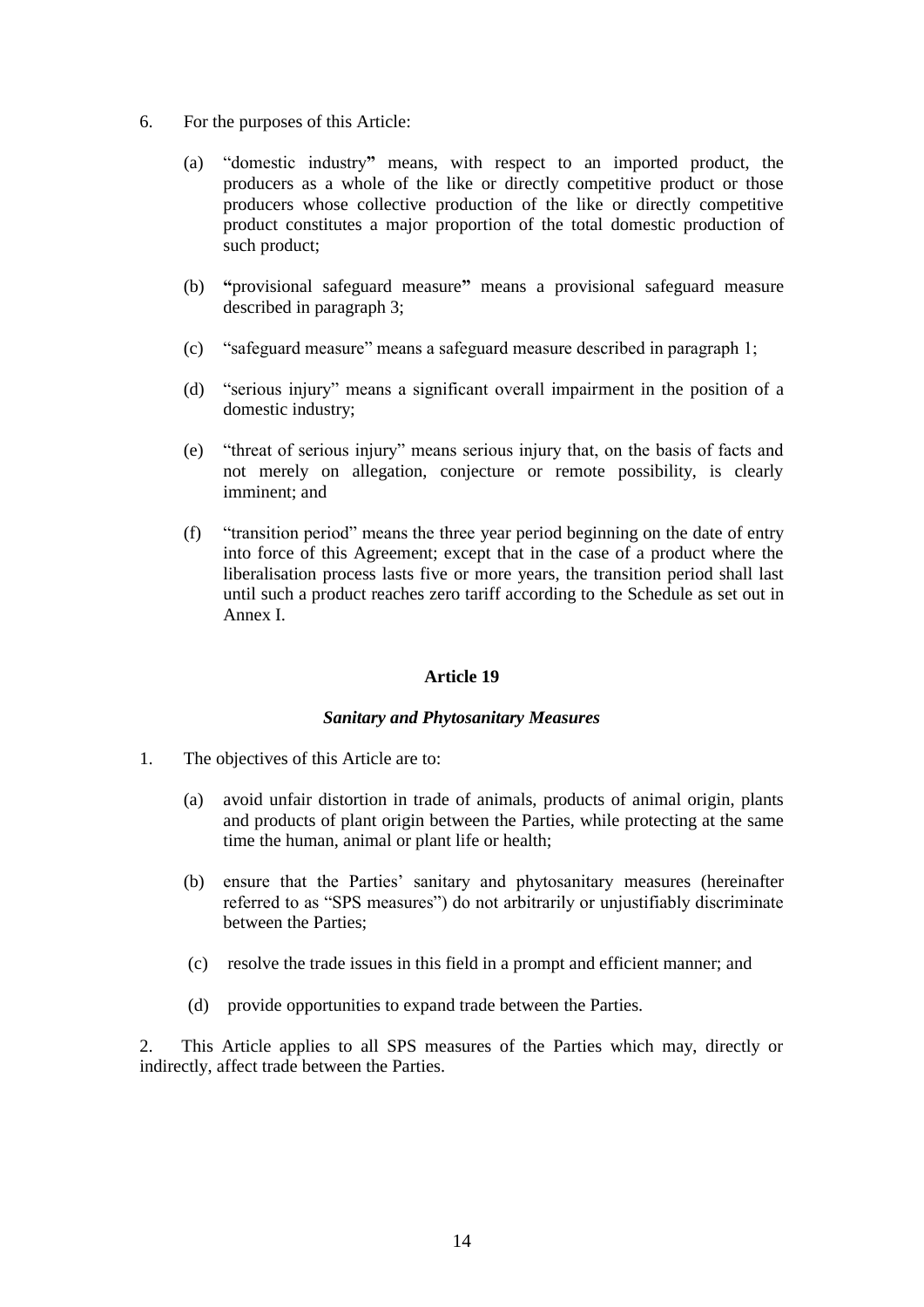3. The rights and obligations of the Parties in respect of SPS measures shall be governed by the WTO Agreement on the Application of Sanitary and Phytosanitary Measures (hereinafter referred to as "the SPS Agreement"). The Parties agree to follow the principles of scientific justification, harmonisation, equivalence and regionalisation of the SPS Agreement when they establish the relevant SPS measures.

4. The Parties agree to the full implementation of Article 7 (Transparency) of the SPS Agreement in accordance with the provisions of Annex B to the SPS Agreement.

5. The competent authorities of the Parties are responsible for the implementation of the measures referred to in this Article. The names and addresses of the competent authorities and the contact points are identified in Annex II. The Parties shall inform each other of any significant change with regard to the structure, organisation and division of responsibility of their respective competent authorities.

6. The contact points referred to in paragraph 5 shall be responsible for communication and exchange of information. The Parties shall, through the contact points, exchange information on SPS issues arising from bilateral trade and the SPS measures taken by the Parties, which may affect trade between the Parties.

7. The Parties recognise that the principle of equivalence as set out in Article 4 (Equivalence) of the SPS Agreement, as applied to SPS measures, has mutual benefits for both exporting and importing countries. The importing Party shall give favourable consideration to accept the SPS measures of the exporting Party as equivalent, if the exporting Party objectively demonstrates to the importing Party that its measures achieve the importing Party's appropriate level of sanitary or phytosanitary protection.

8. The Parties shall strengthen their co-operation in the field of SPS measures, with a view to increasing mutual understanding of their respective regulatory systems and facilitating access to their respective markets.

9. At the written request of a Party, expert consultations shall be convened as soon as possible if that Party considers that the other Party has taken measures which are likely to affect, or have affected, access to its market. Such consultations shall aim at finding an appropriate solution in conformity with the SPS Agreement. In order to permit the efficient use of resources, the Parties shall, to the extent possible, endeavour to use modern technological means of communication, such as electronic communication, video or telephone conference. If necessary, the results of expert consultations shall be reported to the FTA Joint Commission established under Chapter 10.

# **Article 20**

# *Technical Barriers to Trade*

- 1. The objectives of this Article are to:
	- (a) facilitate the establishment of a more comprehensive mechanism of information exchange and co-operation between the Parties, and enhance mutual understanding of each Party's administrative system;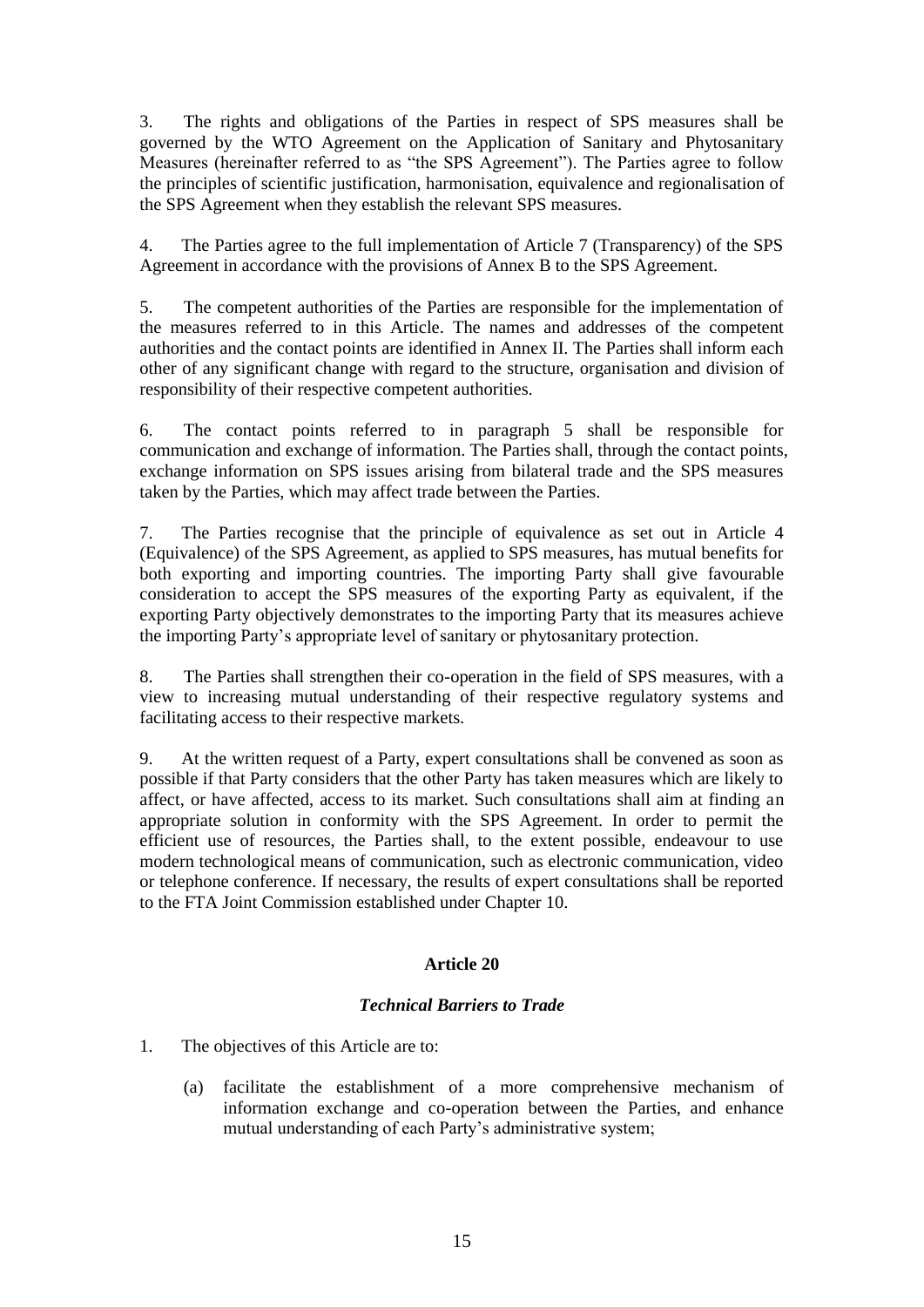- (b) strengthen co-operation between the Parties in the field of technical regulations, standards and conformity assessment procedures, reduce the costs of trade, promote and facilitate bilateral trade between the Parties; and
- (c) effectively solve any problem arising from bilateral trade.

2. This Article applies to all technical regulations, standards and conformity assessment procedures that may, directly or indirectly, affect the trade in goods between the Parties, except SPS measures which are covered by Article 19.

3. The rights and obligations of the Parties in respect of technical regulations, standards and conformity assessment procedures shall be governed by the WTO Agreement on Technical Barriers to Trade (hereinafter referred to as "the TBT Agreement"). Nothing in this Article shall prevent a Party from adopting or maintaining technical regulations, standards and conformity assessment procedures in accordance with its rights and obligations under the TBT Agreement.

4. The competent authorities of the Parties are responsible for the implementation of the measures referred to in this Article. The names and addresses of the competent authorities and the contact points are identified in Annex III. The Parties shall inform each other of any significant change with regard to the structure, organisation and division of responsibility of their respective competent authorities.

5. The contact points referred to in paragraph 4 shall be responsible for communication and exchange of information.

6. The Parties shall establish a mechanism for exchange of information between the TBT National Enquiry Points as per transparency requirements set out in the TBT Agreement.

7. Where relevant international standards exist or their completion is imminent, the Parties shall use them, or the relevant parts of them, as a basis for their technical regulations and related conformity assessment procedures, except when such international standards or their relevant parts are ineffective or inappropriate to fulfil legitimate regulatory objectives.

8. The Parties recognise that the principle of equivalence as set out in Article 2 of the TBT Agreement has mutual benefits for both exporting and importing countries. If the technical regulations of a Party can achieve the same results in fulfilling legitimate objectives and the same level of protection as the other Party, the other Party shall give positive consideration to accepting these as equivalent technical regulations.

- 9. As regards conformity assessment procedures:
	- (a) the Parties recognise the differences of legal systems regarding conformity assessment between the Parties and agree to explore the possibilities of mutual recognition of conformity assessment procedures in accordance with the TBT Agreement;
	- (b) the Parties shall exchange information on conformity assessment systems with a view to promoting the recognition of conformity assessment procedures between the Parties; and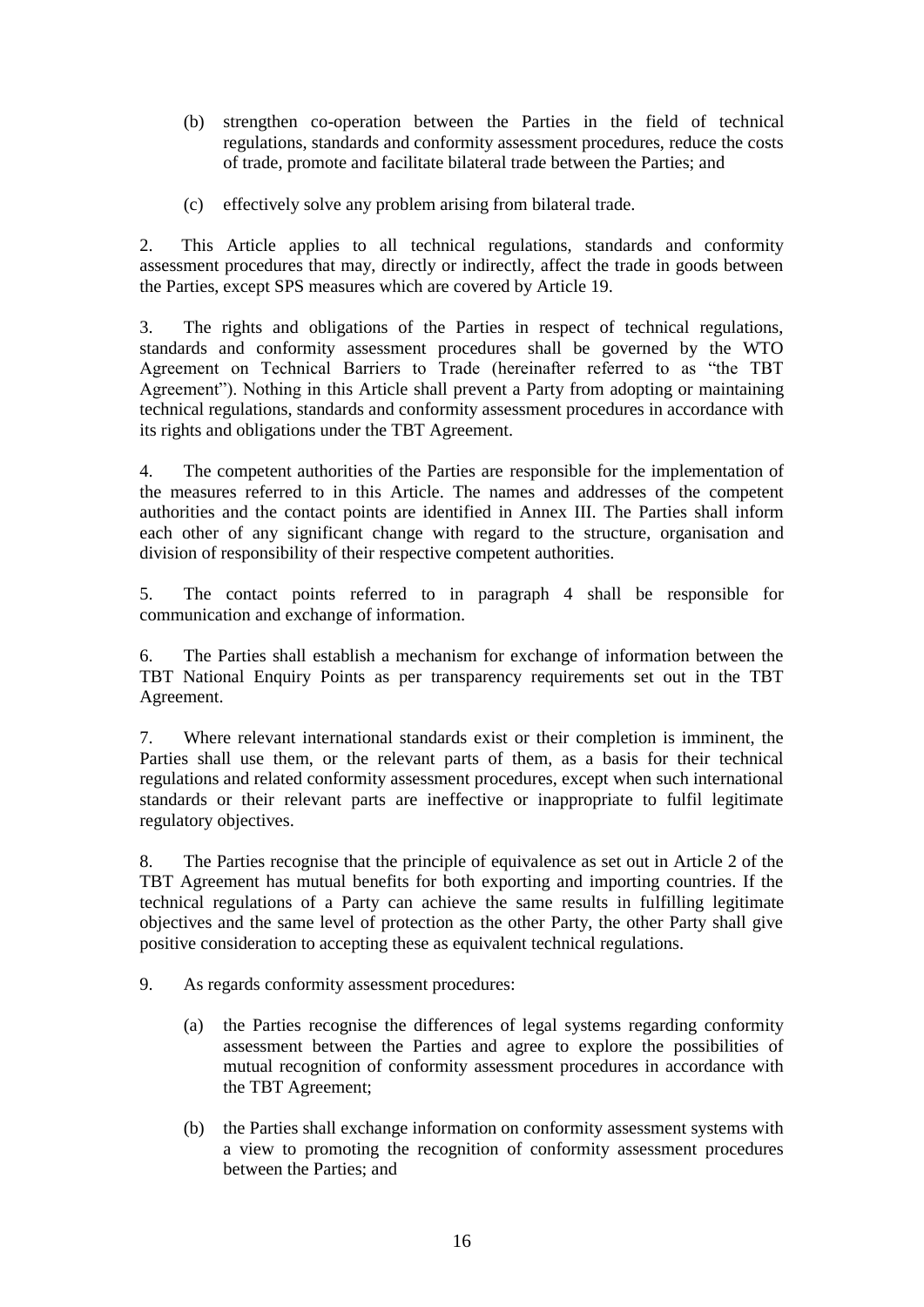(c) a Party shall give favourable consideration to a request by the other Party to recognise the conformity assessment procedures conducted by bodies in the other Party's territory through a mutual recognition agreement or arrangement.

10. With a view to increasing mutual understanding of their respective systems and facilitating access to their respective markets, the Parties shall in particular strengthen cooperation in the following areas, including but not limited to:

- (a) strengthening co-operation, communication and co-ordination while participating in the activities of international standardisation bodies and the WTO TBT Committee;
- (b) intensifying communication between administrative organisations of each other and exchanging promptly information in the respect of technical regulations, standards, conformity assessment procedures and each other's good regulatory practice; and
- (c) with a view to implementing the requirements of this Article, expeditiously broadening the information exchange in respect of technical regulations, standards and conformity assessment procedures, and give favourable consideration to any written request for consultation.

11. Without prejudice to paragraph 3, upon written request of a Party, the Parties shall hold expert consultations as soon as possible to address any matter that may arise from the application of specific technical regulations, standards and conformity assessment procedures and that according to a Party has created or is likely to create an obstacle to trade between the Parties, with a view to finding an appropriate solution in conformity with the TBT Agreement.

12. In order to permit the efficient use of resources, the Parties shall, to the extent possible, endeavour to use modern technological means of communication, such as electronic communication, video or telephone conference. If necessary, the findings of expert consultations shall be reported to the FTA Joint Commission established under Chapter 10.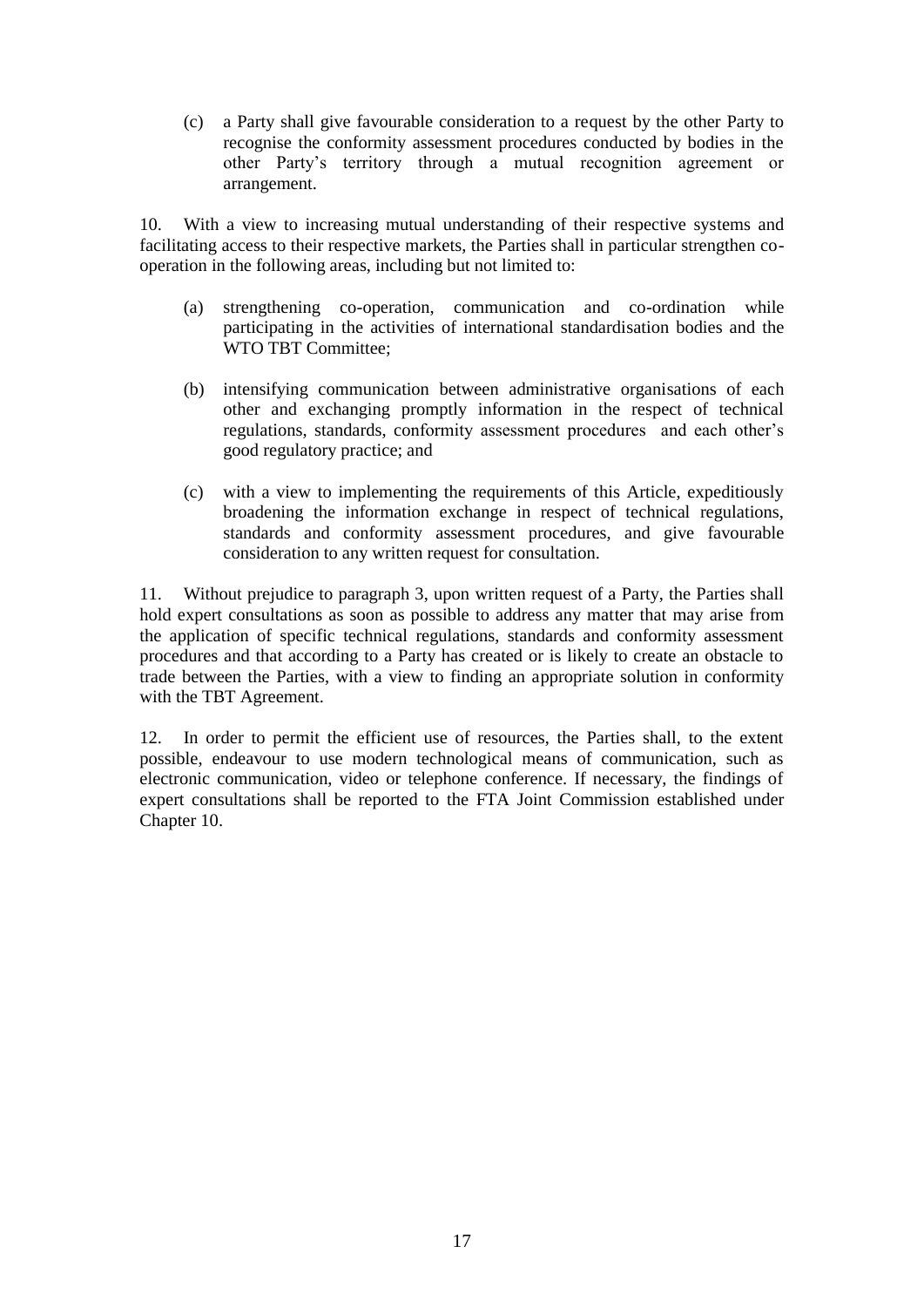# **CHAPTER 3 RULES OF ORIGIN**

### **Section 1 Rules of Origin**

### **Article 21**

### *Definitions*

For the purposes of this Chapter:

- (a) "Customs Valuation Agreement" means the Agreement on Implementation of Article VII of the General Agreement on Tariffs and Trade 1994, which is part of the WTO Agreement;
- (b) "CIF" means the value of the good imported, inclusive of the costs of freight and insurance up to the port or place of entry into the country of importation;
- (c) "FOB" means the value of the good free on board, independent of the means of transportation, at the port or site of final shipment abroad;
- (d) "material" means a good or product that is used in the production or transformation of another good, including a part or an ingredient;
- (e) "production" means growing, raising, mining, harvesting, fishing, trapping, hunting, manufacturing, processing, or assembling a good; and
- (f) "producer" means a person who grows, raises, mines, harvests, fishes, traps, hunts, manufactures, processes or assembles a good.

### **Article 22**

### *Originating Goods*

For the purposes of this Agreement, a good shall be considered as originating in a Party when:

- (a) the good is wholly obtained or produced entirely in the territory of a Party, within the meaning of Article 23; or
- (b) the good is produced entirely in the territory of one or both Parties, exclusively from materials whose origin conform to the provisions of this Chapter; or
- (c) the good is produced in the territory of one or both Parties, using nonoriginating materials that conform to a change in tariff classification, a regional value content, a process requirement or other requirements specified in Annex IV, and the good meets the other applicable provisions of this Chapter.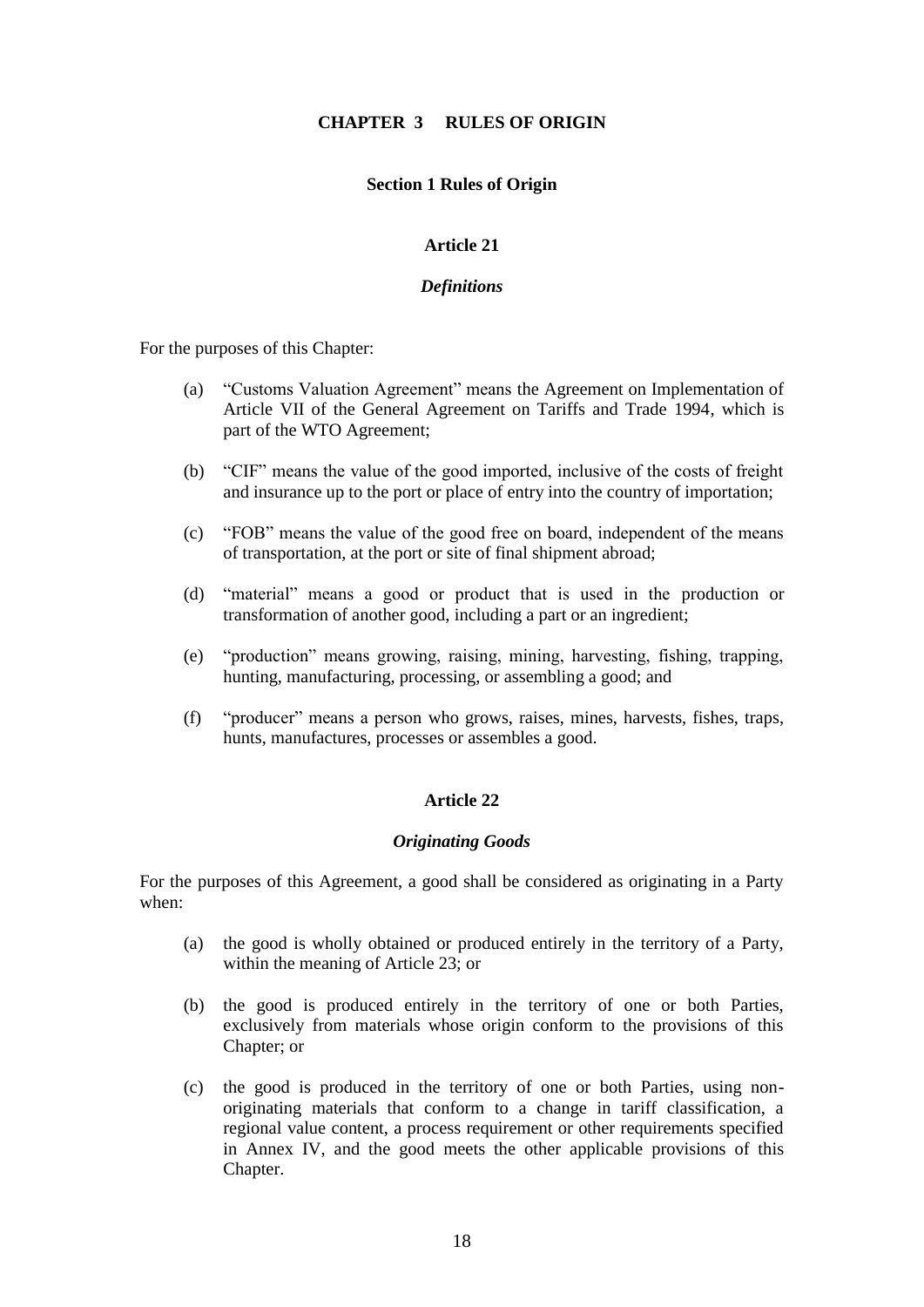# *Wholly Obtained Goods*

For the purpose of sub-paragraph (a) of Article 22, the following shall be considered as wholly obtained in a Party:

- (a) mineral products extracted from the soil or from the seabed of a Party;
- (b) plants and plant products harvested in a Party;
- (c) live animals, born and raised in a Party;
- (d) products from live animals referred to in paragraph (c);
- (e) products obtained by hunting, trapping or fishing in inland waters conducted in a Party;
- (f) products of sea fishing and other products taken from the territorial sea of a Party;
- (g) products of sea fishing and other products taken beyond the territorial sea of a Party, including the exclusive economic zone of that Party, by a vessel registered in a Party and flying the flag of that Party;
- (h) products manufactured on board a factory ship registered in a Party and flying the flag of that Party, exclusively from products referred to in sub-paragraphs (f) and  $(g)$ ;
- (i) products extracted from the seabed or beneath the seabed outside the territorial sea of a Party, provided that they have sole rights to exploit such seabed;
- (j) used articles collected in a Party fit only for the recovery of raw materials;
- (k) waste and scrap resulting from manufacturing operations conducted in a Party and are fit only for the recovery of raw materials; and
- (l) products manufactured in a Party exclusively from products specified in subparagraphs (a) to (k).

### **Article 24**

### *Change in Tariff Classification*

A change in tariff classification under Annex IV requires that the non-originating materials used in the production of the goods undergo a change of tariff classification as a result of processes performed in the territory of one or both Parties.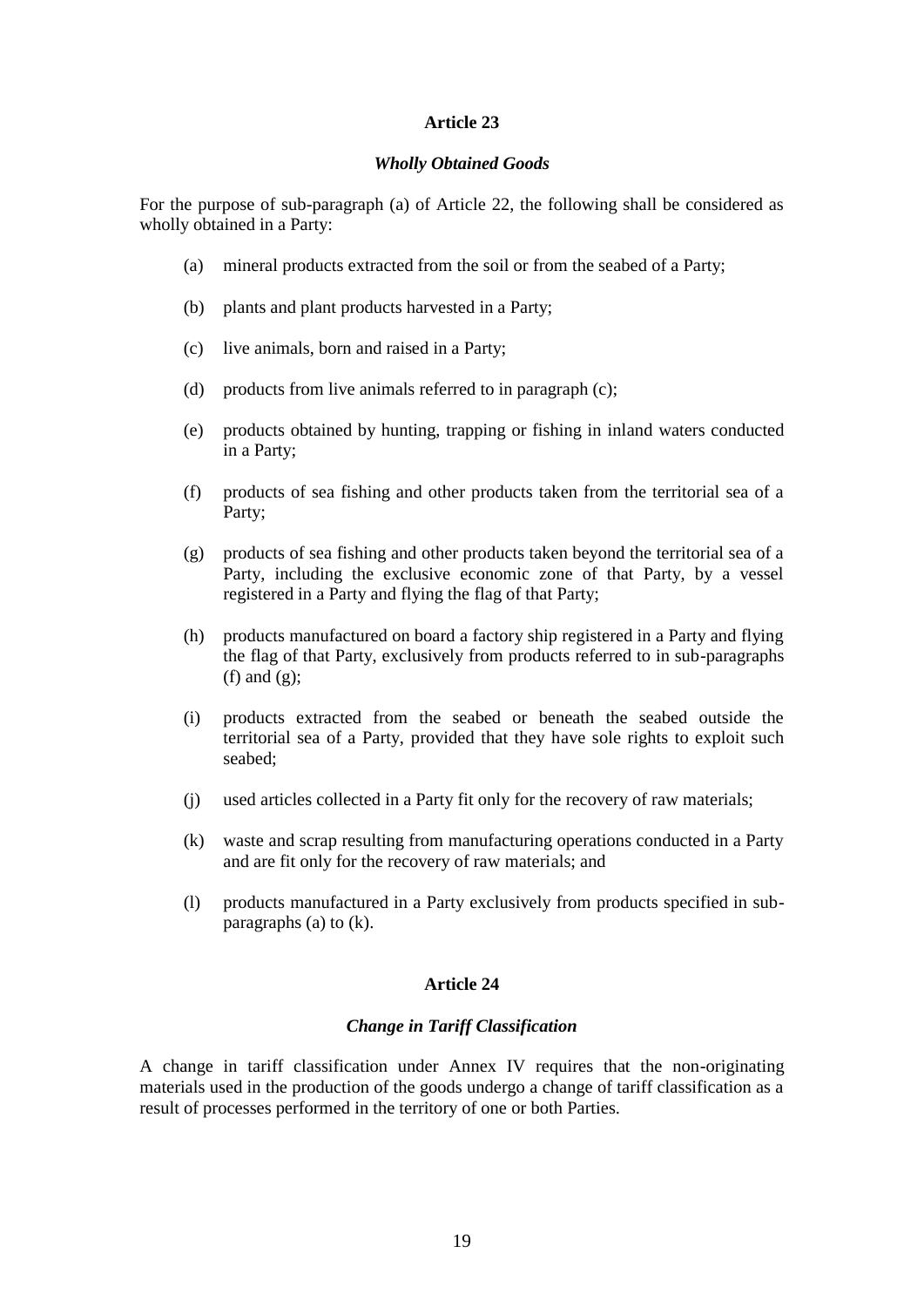#### *Regional Value Content*

1. For the purpose of sub-paragraph (c) of Article 22, the regional value content of a good shall be calculated on the basis of the following method:

 $V - VNM$  $RVC =$  ----------------------- x 100 % V

where:

- (a) "RVC" means the regional value content expressed as a percentage;
- (b) "V" means the value of the good, as defined in the WTO Customs Valuation Agreement, adjusted on a FOB basis; and
- (c) "VNM" means the value, as defined in the WTO Customs Valuation Agreement, of the non-originating materials, adjusted on a CIF basis.

2. The value of the non-originating materials used by the producer in the production of a good shall not include, for purposes of calculating the regional value content of the good, pursuant to paragraph 1, the value of non-originating materials used to produce originating materials that are subsequently used in the production of the good.

### **Article 26**

### *Accumulation*

Where originating goods or materials of a Party are incorporated into a good in the other Party, the goods or materials so incorporated shall be regarded to be originating in the latter Party.

# **Article 27**

#### *Operations that do not Confer Origin*

1. The following operations shall be considered as insufficient working or processing to confer the status of originating goods:

- (a) preserving operations to ensure that the goods remain in good condition during transport and storage;
- (b) breaking-up and assembly of packages;
- (c) washing, cleaning, removal of dust, oxide, oil, paint or other coverings;
- (d) ironing or pressing of textiles;
- (e) simple painting and polishing operations;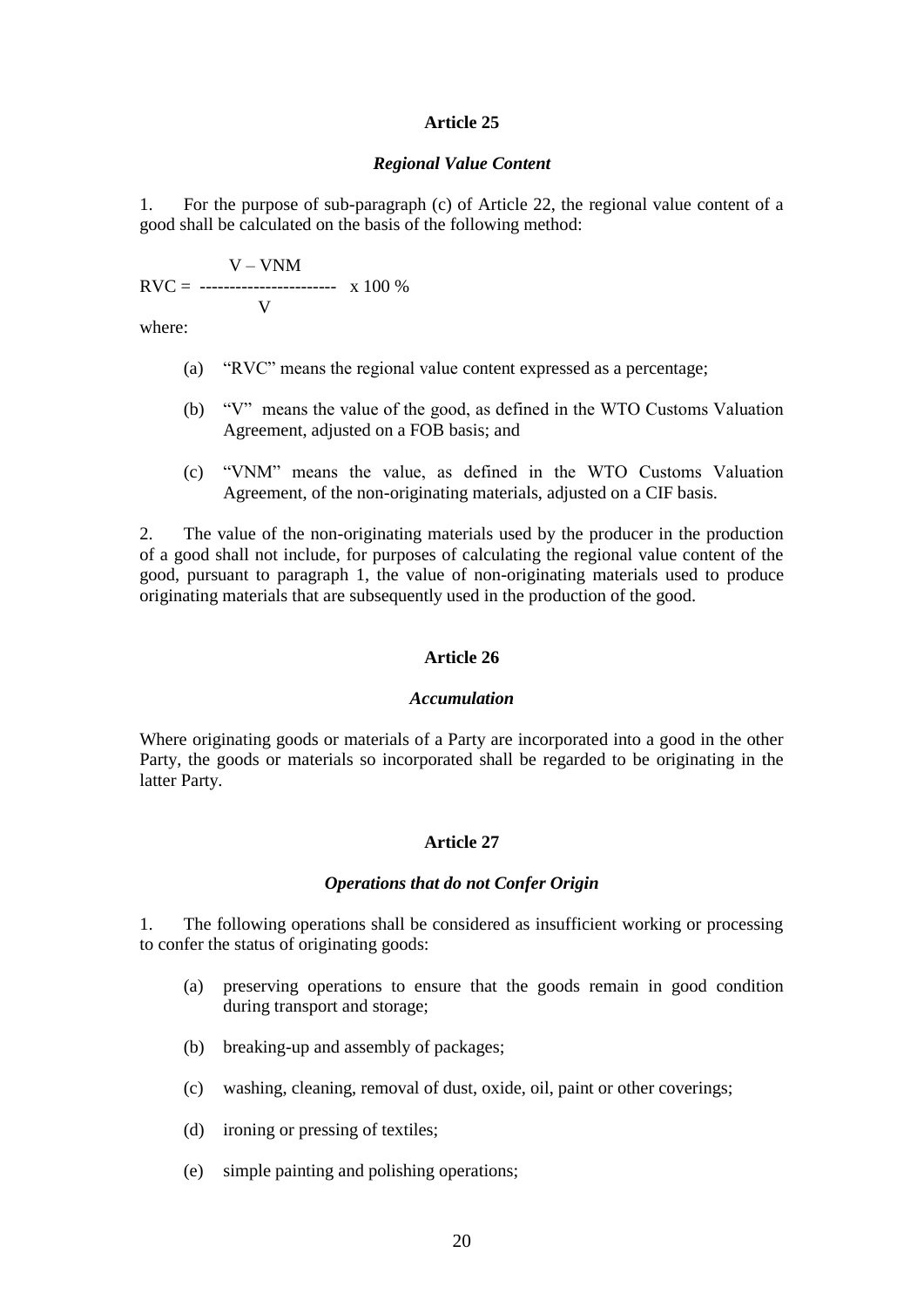- (f) husking, partial or total bleaching, polishing, and glasing of cereals and rice;
- (g) operations to color sugar or form sugar lumps;
- (h) peeling, stoning and shelling, of fruits, nuts and vegetables;
- (i) sharpening, simple grinding or simple cutting;
- (j) sifting, screening, sorting, classifying, grading, matching (including the making-up of sets of articles);
- (k) simple placing in bottles, cans, flasks, bags, cases, boxes, fixing on cards or boards and all other simple packaging operations;
- (l) affixing or printing marks, labels, logos and other like distinguishing signs on goods or their packaging;
- (m) simple mixing of goods, whether or not of different kinds;
- (n) simple assembly of parts of articles to constitute a complete article or disassembly of goods into parts;
- (o) operations whose sole purpose is to ease port handling;
- (p) slaughtering of animals; and
- (q) a combination of two or more operations specified in sub-paragraphs (a) to (p).
- 2. For purposes of this Article:
	- (a) "simple" generally describes activities which need neither special skills nor special machines, apparatus or equipment specially produced or installed for carrying out the activity; and
	- (b) "simple mixing" generally describes activities which need neither special skills nor machines, apparatus or equipment especially produced or installed for carrying out the activity. However, simple mixing does not include chemical reaction.

#### *De Minimis*

A good that does not meet tariff classification change requirements, pursuant to the provisions of Annex IV, shall nonetheless be considered to be an originating good, if:

- (a) the value of all non-originating materials determined pursuant to Article 25, including materials of undetermined origin, that do not meet the tariff classification change requirement does not exceed 10% of the FOB value of the given good; and
- (b) the good meets all the other applicable criteria of this Chapter.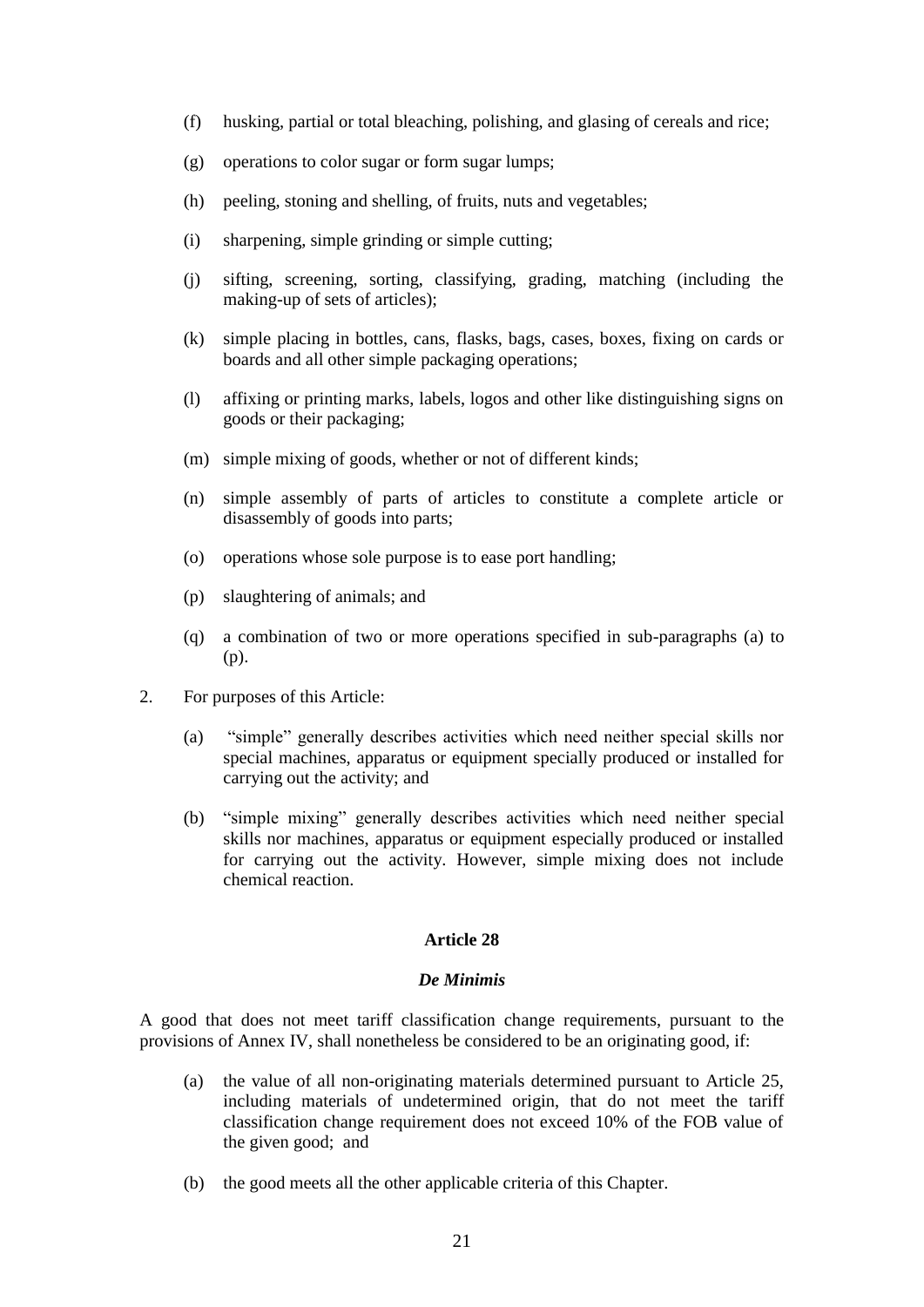#### *Accessories, Spare Parts, and Tools*

Accessories, spare parts, or tools presented with the good upon importation shall be disregarded when determining the origin of the good, provided that:

- (a) the accessories, spare parts, or tools are classified with and not invoiced separately from the good; and
- (b) the quantities and the value of said accessories, spare parts, or tools are the normal ones for the good.

#### **Article 30**

### *Packing and Containers for Transportation*

Containers and packing materials used for the transport of goods shall not be taken into account in determining the origin of the goods.

### **Article 31**

#### *Packaging Materials and Containers for Retail Sale*

Where goods are subject to a change in tariff classification criterion set out in Annex IV, the origin of the packaging materials and containers in which goods are packaged for retail sale shall be disregarded in determining the origin of the goods, provided that the packaging materials and containers are classified with the goods. However, if the goods are subject to a Regional Value Content requirement, the value of the packaging materials and containers used for retail sale shall be taken into account as originating materials or non-originating materials as the case may be when determining the origin of the goods.

# **Article 32**

### *Neutral Elements*

1. In order to determine whether a good originates, the origin of the neutral elements defined in paragraph 2 shall not be taken into account.

2. "Neutral elements" mean articles used in the production of a good which are not physically incorporated into or form part of the good, including:

- (a) fuel, energy, catalysts and solvents;
- (b) equipment, devices, and supplies used for testing or inspecting the good;
- (c) gloves, glasses, footwear, clothing, safety equipment and supplies;
- (d) tools, dies and moulds;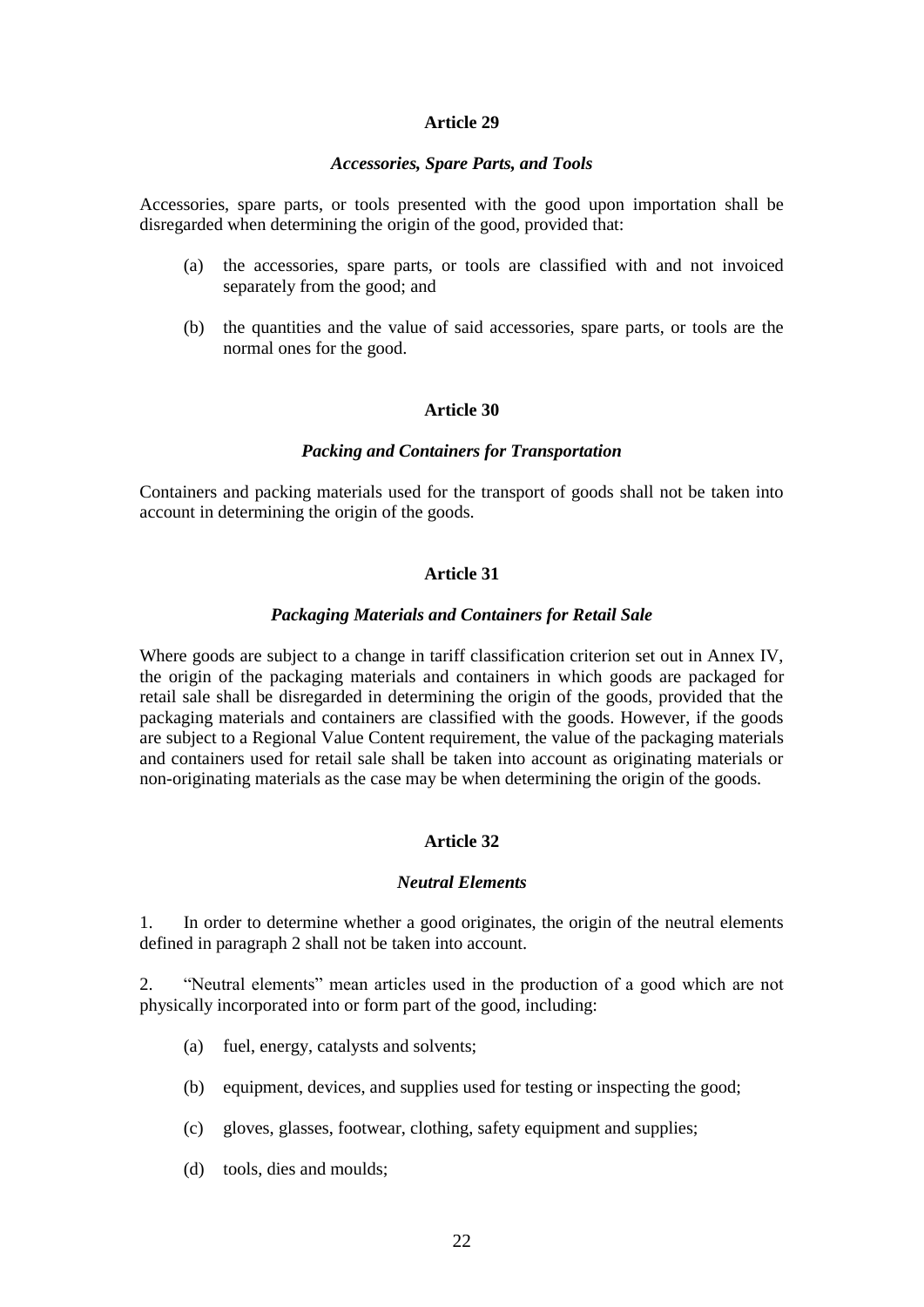- (e) spare parts and materials used in the maintenance of equipment and buildings;
- (f) lubricants, greases, compounding materials and other materials used in production or used to operate equipment and buildings; and
- (g) any other goods that are not incorporated into the good but whose use in the production of the good can reasonably be demonstrated to be a part of that production.

### *Direct Transport*

1. Preferential tariff treatment provided for in this Agreement shall be applied to goods which satisfy the requirements of this Chapter and are directly transported between the Parties.

2. Notwithstanding paragraph 1, the following shall be considered as transported directly from the exporting Party to the importing Party:

- (a) goods that are transported without passing through a non-Party; and
- (b) goods whose transport involves transit through one or more non-Parties with or without trans-shipment or temporary storage in such non-Parties, provided that:
	- (i) the transit is justified by geographical reasons or by consideration related exclusively to transport requirements;
	- (ii) the goods do not enter into trade or consumption there; and
	- (iii) the goods do not undergo subsequent production or any operation there other than unloading, reloading, splitting-up of consignments or any other operation necessary to preserve them in good condition, provided that the goods remain under customs control during transit through non-Parties.

3. Compliance with the provisions set out in paragraph 2 shall be authenticated by presenting to the customs authorities of the importing Party either with customs documents of the non-Parties or with any other documents to the satisfaction of the customs authorities of the importing Party.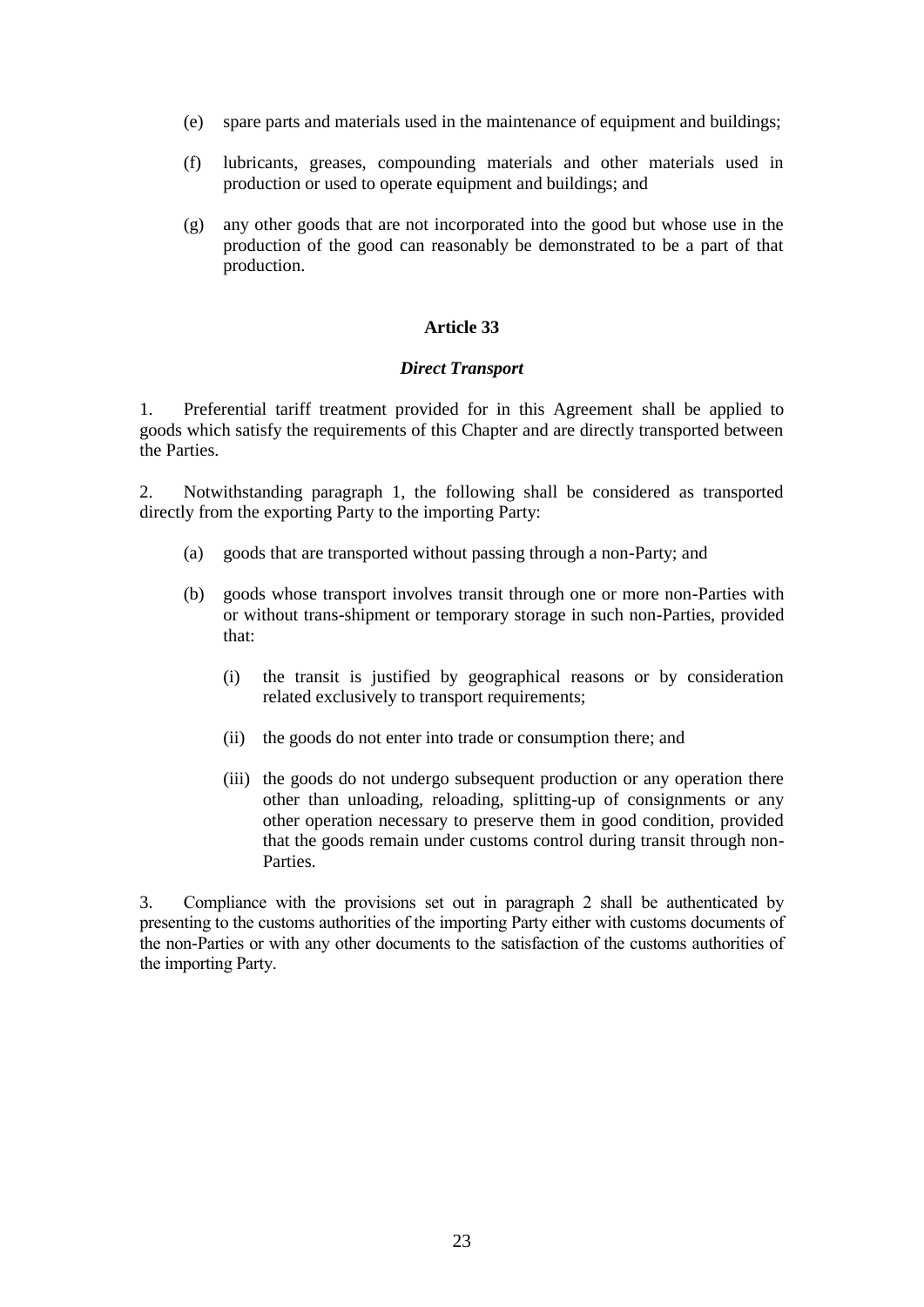### **Section 2: Operational Procedures**

# **Article 34**

### *Definitions*

For purposes of this Section:

- (a) "authorised body" means any body designated under the domestic law of a Party or by the governmental authority of a Party to issue a Certificate of Origin; and
- (b) "competent authority" means:
	- (i) in the case of China, the General Administration of Customs is responsible for the organisation and implementation of the Rules of Origin under this Agreement in accordance with domestic laws, the General Administration of Quality Supervision, Inspection and Quarantine is responsible for the administration of issuance of the Certificate of Origin in accordance with domestic laws; and
	- (ii) in the case of Iceland, the Directorate of Customs.

# **Article 35**

### *Documentary Evidence of Origin*

To qualify for preferential tariff treatment under this Agreement, either of the following documents shall be submitted to the customs of the importing Party upon importation:

- (a) a Certificate of Origin referred to in Article 36; or
- (b) a Declaration of Origin referred to in Article 37.

# **Article 36**

### *Procedure for the Issue of a Certificate of Origin*

1. A Certificate of Origin as set out in Annex V shall be issued by the authorised bodies of a Party on application by the exporter, subject to the condition that the goods concerned fulfil the requirements of this Chapter.

- 2. The Certificate of Origin shall:
	- (a) contain a unique certificate number;
	- (b) cover one or more goods under one consignment;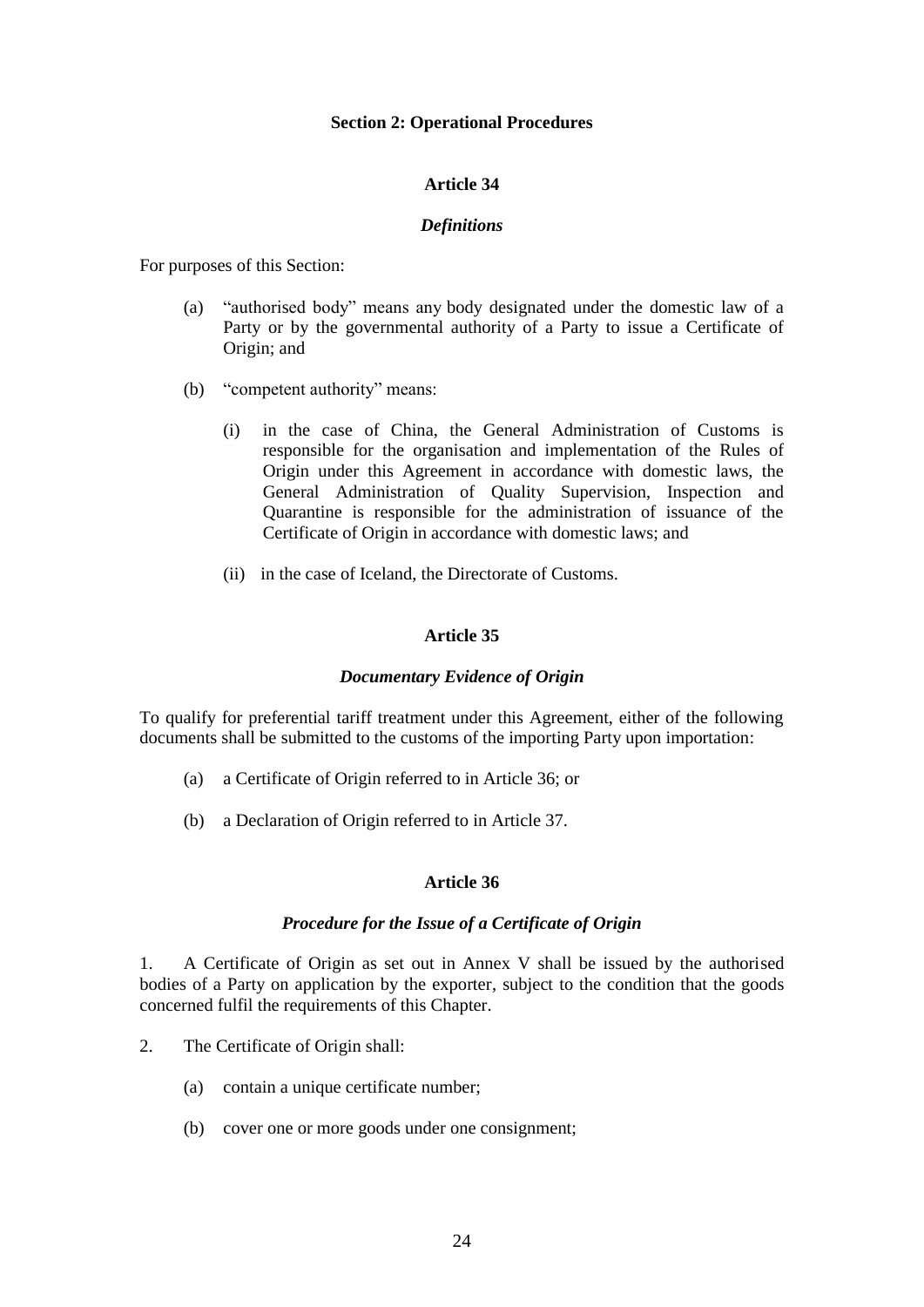- (c) state the basis on which the goods are deemed to qualify as originating for the purposes of this Chapter;
- (d) contain security features, such as specimen signatures or stamps as advised to the importing Party by the exporting Party; and
- (e) be completed in English by typing.

3. The Certificate of Origin shall be issued before or at the time of exportation of the goods in question. It shall be valid for one year from the date of issuance in the exporting Party.

4. Each Party shall inform the customs authority of the other Party of the name of each authorised body, as well as relevant contact details, and shall provide details of any security features for relevant forms and documents used by each authorised body, prior to the issuance of any certificates by that body. Any change in the information provided above shall be promptly notified to the customs authority of the other Party.

5. If the Certificate of Origin has not been issued before or at the time of exportation due to force majeure, or involuntary errors, omissions or other valid causes, the Certificate of Origin may be issued retrospectively but no longer than one year from the date of shipment, bearing the words "ISSUED RETROACTIVELY" or "ISSUED RETROSPECTIVELY", which shall be inserted in the "Remarks" box of the Certificate of Origin.

6. In the event of theft, loss or damage of a Certificate of Origin, the exporter or manufacturer may make a written request to the authorised bodies of the exporting Party for issuing a certified copy, provided that the exporter or manufacturer makes sure that the original copy previously issued has not been used. The certified copy shall bear the words "CERTIFIED TRUE COPY of the original certificate of origin number dated \_\_\_", which shall be inserted in the "Remarks" box of the Certificate of Origin. If the importing customs authority ascertains that the original copy has been used, the certified copy shall be invalid and vice versa.

### **Article 37**

### *Declaration of Origin*

1. An approved exporter under Article 38 in a Party may, for the purposes of obtaining preferential tariff treatment in the other Party, complete a Declaration of Origin in the version provided in Annex VI.

2. A Declaration of Origin shall be completed only by an approved exporter within the meaning of Article 38.

3. A Declaration of Origin shall be produced only if the good concerned can be considered as an originating good of a Party according to the provisions of this Chapter.

4. Where the approved exporter in the customs territory of the exporting Party is not the producer of the product, a Declaration of Origin for the product may be completed by the approved exporter in accordance with the laws and regulations of the exporting Party.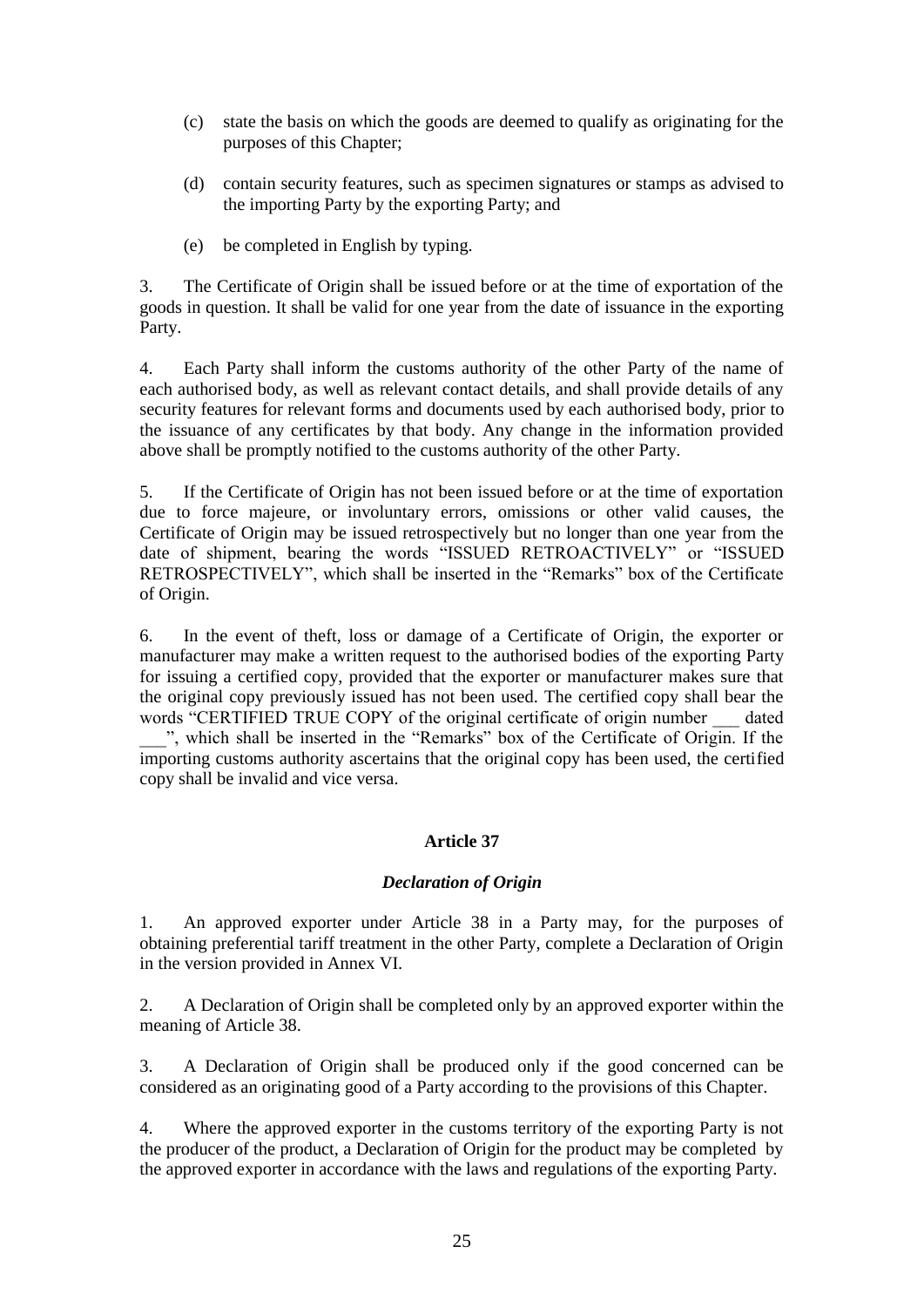5. A Declaration of Origin shall be completed prior to the importation in the importing Party of the products to which it relates.

6. A Declaration of Origin shall be valid for 12 monthsfrom the date of issuance.

# **Article 38**

# *Approved Exporter*

1. The importing Party shall grant preferential tariff treatment to the goods covered by a Declaration of Origin completed by the approved exporter of the exporting Party. The format of the Declaration of Origin is set out in Annex VI.

2. The Approved exporter authorised by the exporting Party to complete a Declaration of Origin shall be given a unique authorisation number required to be marked on the Declaration of Origin when in use. The use of such number shall be closely monitored and supervised by the exporting Party.

3. Each Party shall provide the other Party with detailed information on the approved exporters, such as the names, registration numbers and contact details of the approved exporters and specimen of the stamp used by the exporters, prior to the actual exportation of their goods. Any change in the information above shall be promptly notified to the other Party.

4. Before 31 March each year a Party shall provide the other Party with information on the name and registration number of each approved exporter, along with corresponding serial numbers of all the Declarations of Origin completed in the preceding year. If any discrepancies are discovered because of this information, a Party shall inform the other Party of such discrepancies fur further investigation or clarification on behalf of that Party.

# **Article 39**

# *Waiver of Certificate of Origin or Declaration of Origin*

1. For the purpose of granting preferential treatment under this Chapter, a Party may waive the requirements for the presentation of a Certificate of Origin or Declaration of Origin and grant preferential tariff treatment to:

- (a) any consignment of originating products of a value not exceeding US\$ 600 or its equivalent amount in the Party's currency; or
- (b) other originating products as provided under its domestic legislation.

2. Waivers provided for in paragraph 1 shall not be applicable when it is established by the customs authorities of the importing Party that the importation forms part of a series of importations that may reasonably be considered to have been undertaken or arranged for the purpose of avoiding the submission of Certificate of Origin or Declaration of Origin.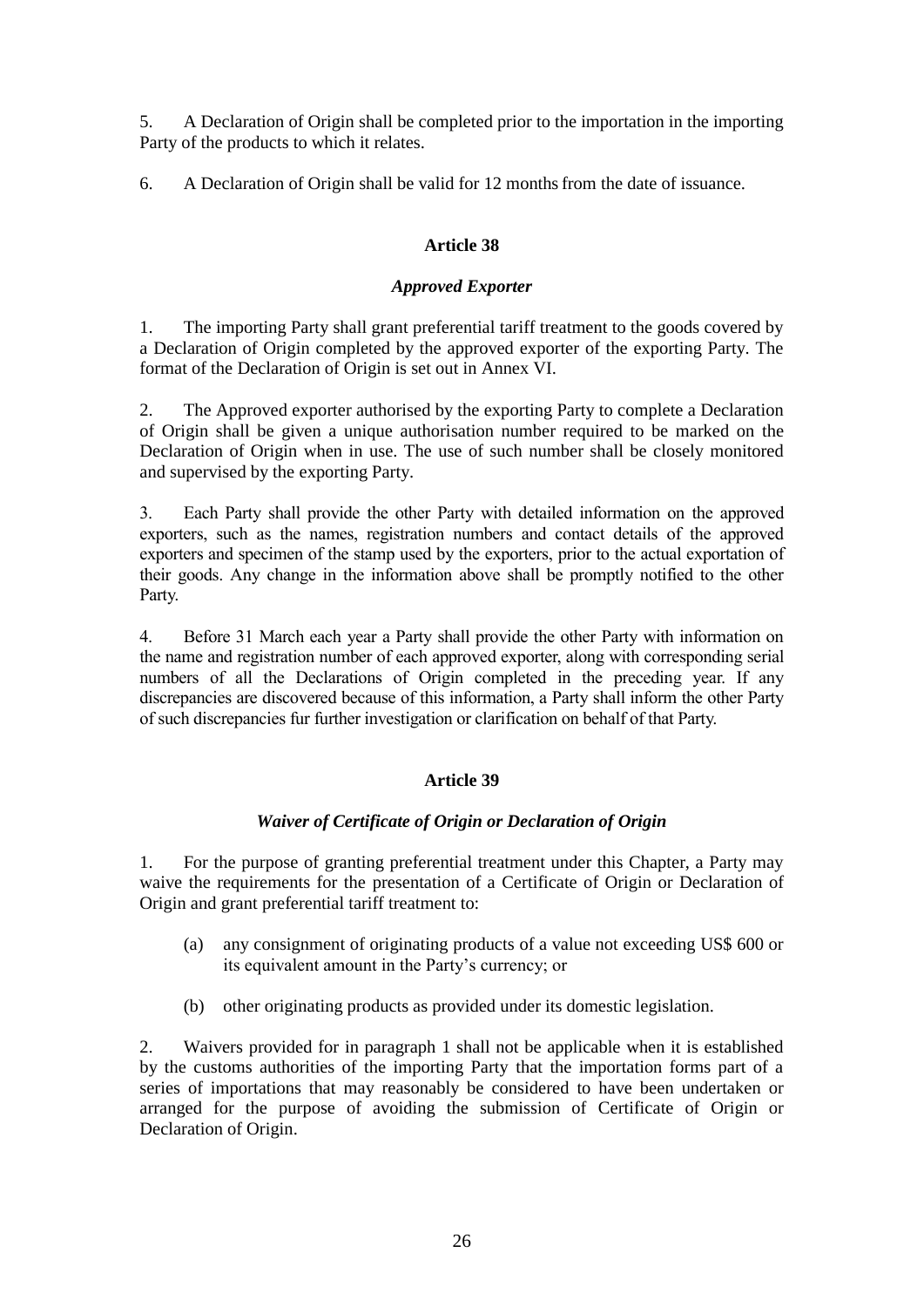### *Obligations Regarding Importations*

The importer claiming preferential tariff treatment for a good under this Agreement shall:

- (a) make a written statement in the customs declaration, on his own initiative, indicating that the good qualifies as an originating good;
- (b) possess a valid Certificate of Origin or Declaration of Origin, at the time the import customs declaration referred to in sub-paragraph (a) is made; and
- (c) submit the original Certificate of Origin or Declaration of Origin, and other documentary evidence related to the importation of the goods, upon request of the customs authority of the importing Party.

# **Article 41**

# *Refund of Import Duties or Deposits*

1. If a good is imported into the territory of a Party without the submission of a Certificate of Origin or a Declaration of Origin under this Agreement, the customs authority of the importing Party may, where applicable, impose the applied nonpreferential customs duty, or require payment of a deposit or guarantee equivalent to the full amount of the customs duty on that good, provided that the importer formally declare to the customs authority upon importation that the good in question qualifies as an originating good.

2. The importer may apply for a refund of any excess customs duties imposed or deposit paid within the period specified in the legislation of the importing Party.

# **Article 42**

### *Preservation of Documents*

1. Each Party shall require its producers, exporters and importers to retain documents that prove the originating status of the goods as well as the fulfilment of the other requirements of this Chapter for at least three years.

2. Each Party shall require that its authorised bodies retain copies of Certificates of Origin and other documentary evidence of origin for at least three years.

# **Article 43**

### *Verification*

1. For the purpose of determining the authenticity or accuracy of the Certificate of Origin or the Declaration of Origin, the originating status of the goods concerned, or the fulfilment of the other requirements of this Chapter, the customs authority of the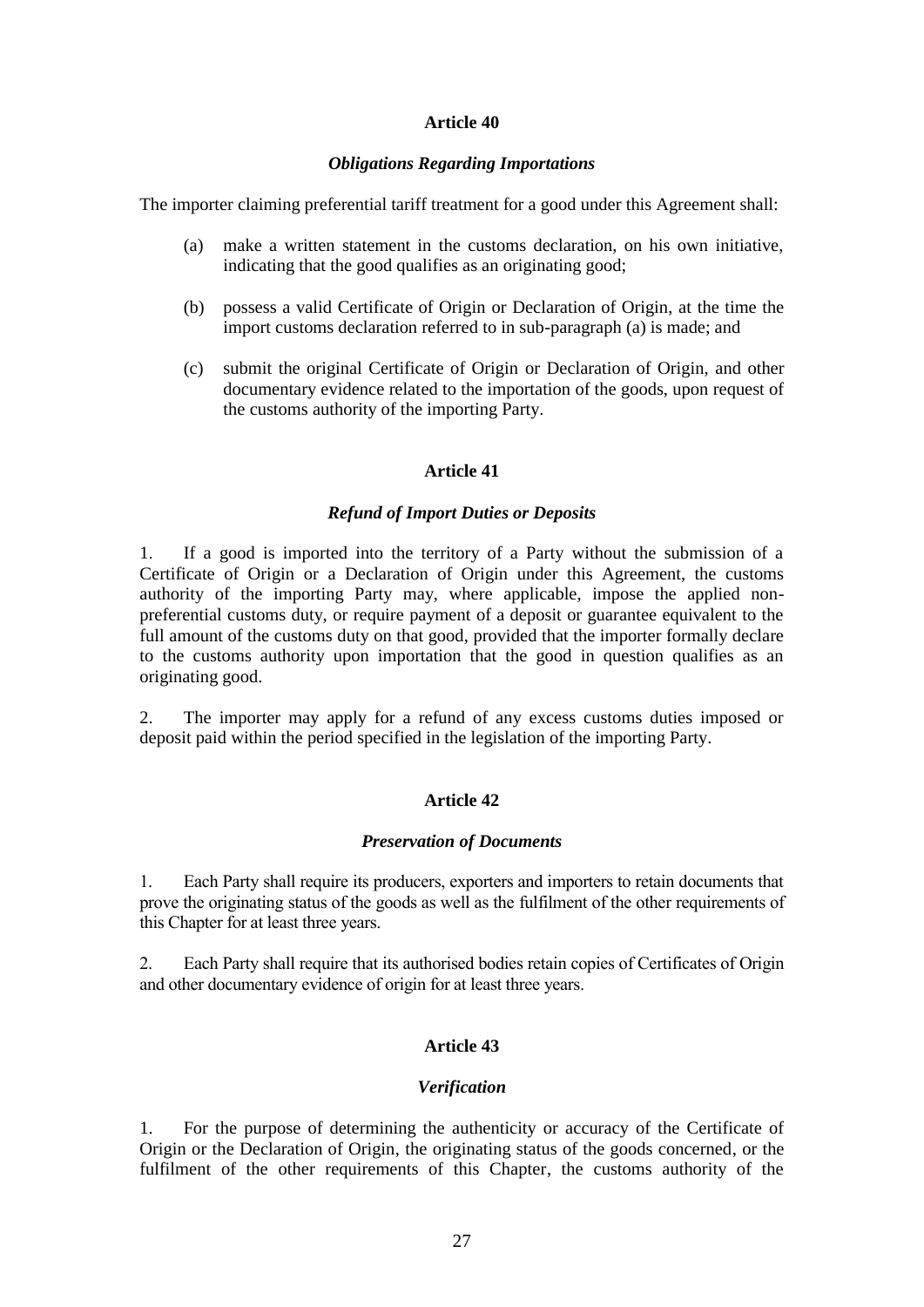importing Party may conduct origin verification by means of a request to the competent authority of the exporting Party, or such other procedures as the customs authorities of the Parties may jointly decide.

2. The customs authority of the importing Party requesting a verification to the competent authority of exporting Party shall specify the reasons, and provide any documents and information justifying the verification.

3. The competent authority of the exporting Party to whom a request for verification is made under paragraph 1, shall respond to the verification request within six months from the date of the receipt of the request.

4. If no reply is received within the periods mentioned above, or if the reply does not contain sufficient information to determine the authenticity of the documents or the originating status of the goods in question, the requesting customs authorities may deny preferential tariff treatment.

# **Article 44**

# *Denial of Preferential Tariff Treatment*

Except as otherwise provided in this Chapter, the importing Party may deny claim for preferential tariff treatment, if:

- (a) the goods do not meet the requirements of this Chapter;
- (b) the importer, exporter or producer fails to comply with the relevant requirements of this Chapter; or
- (c) the Certificate of Origin or the Declaration of Origin does not meet the requirements of this Chapter.

# **Article 45**

# *Contact Points*

Each Party shall designate contact points to ensure the effective and efficient implementation of this Chapter.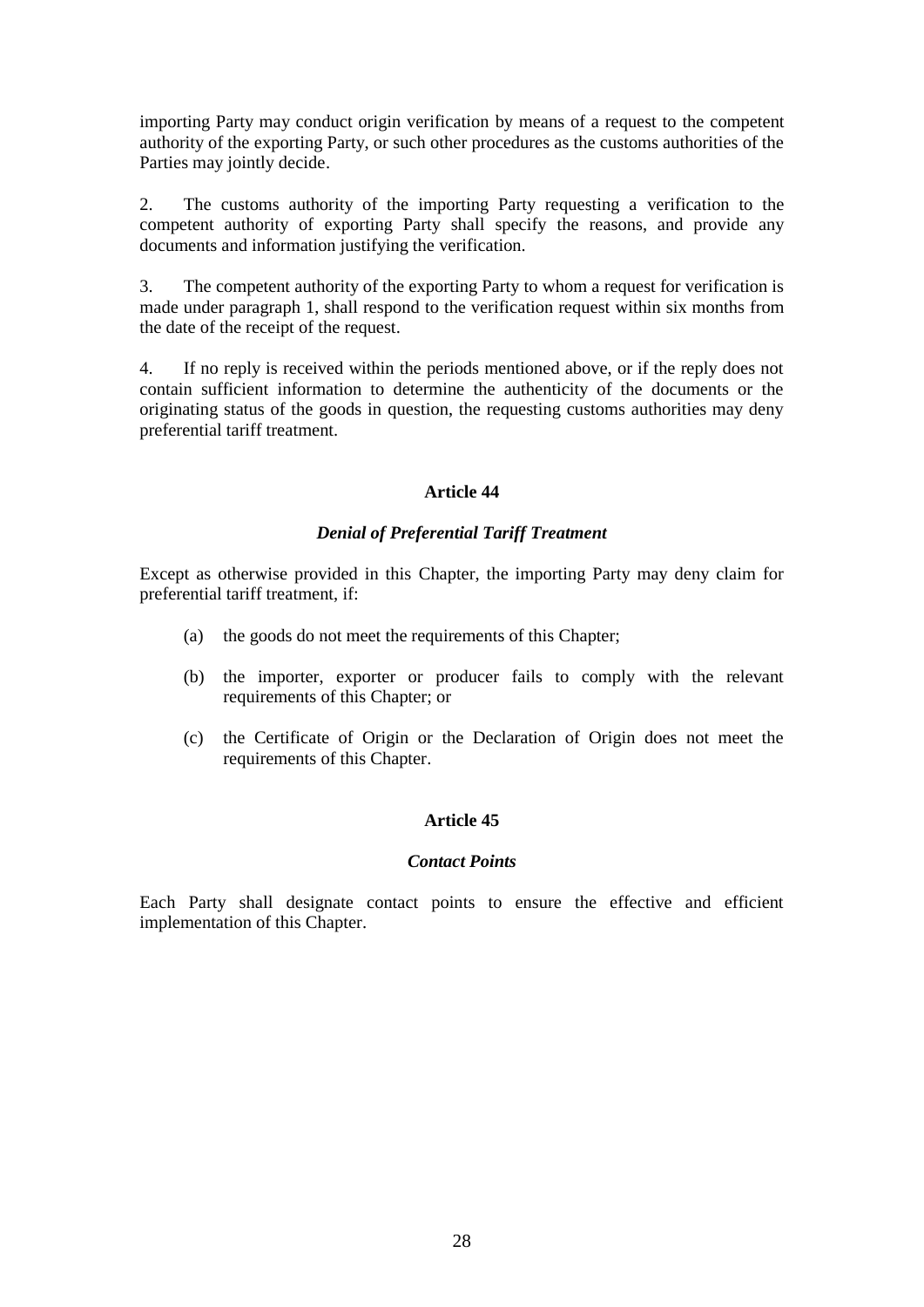### **CHAPTER 4 CUSTOMS PROCEDURES AND TRADE FACILITATION**

# **Article 46**

#### *General Principles*

1. The Parties recognise their common objectives of serving the interests of their respective business communities and creating a trading environment allowing them to take advantage of the opportunities offered by this Agreement.

2. The Parties agree that the following principles, *inter alia*, are the basis for the development and administration by competent authorities, of trade facilitation measures:

- (a) transparency, efficiency, simplification, harmonisation and consistency of trade procedures;
- (b) promotion of international standards;
- (c) consistency with multilateral instruments;
- (d) the best possible use of information technology;
- (e) high standard of public service in the interest of their respective business communities;
- (f) governmental controls based on risk management principles;
- (g) co-operation within each Party among customs and other border authorities;
- (h) consultations with their respective business communities; and
- (i) assurance of trade security and facilitation.

### **Article 47**

#### *Co-operation*

While recognising the need for strengthening co-operation in multilateral fora and for applying the procedures in the major instruments governing trade facilitation to which both Parties are signatories, the Parties affirm their commitment to the use of efficient trade procedures aiming to reduce costs and unnecessary delays in the trade between them.

### **Article 48**

#### *Transparency*

1. Each Party shall promptly publish on the Internet, as far as practicable in English, all laws, regulations and rules of general application relevant to trade in goods between the Parties.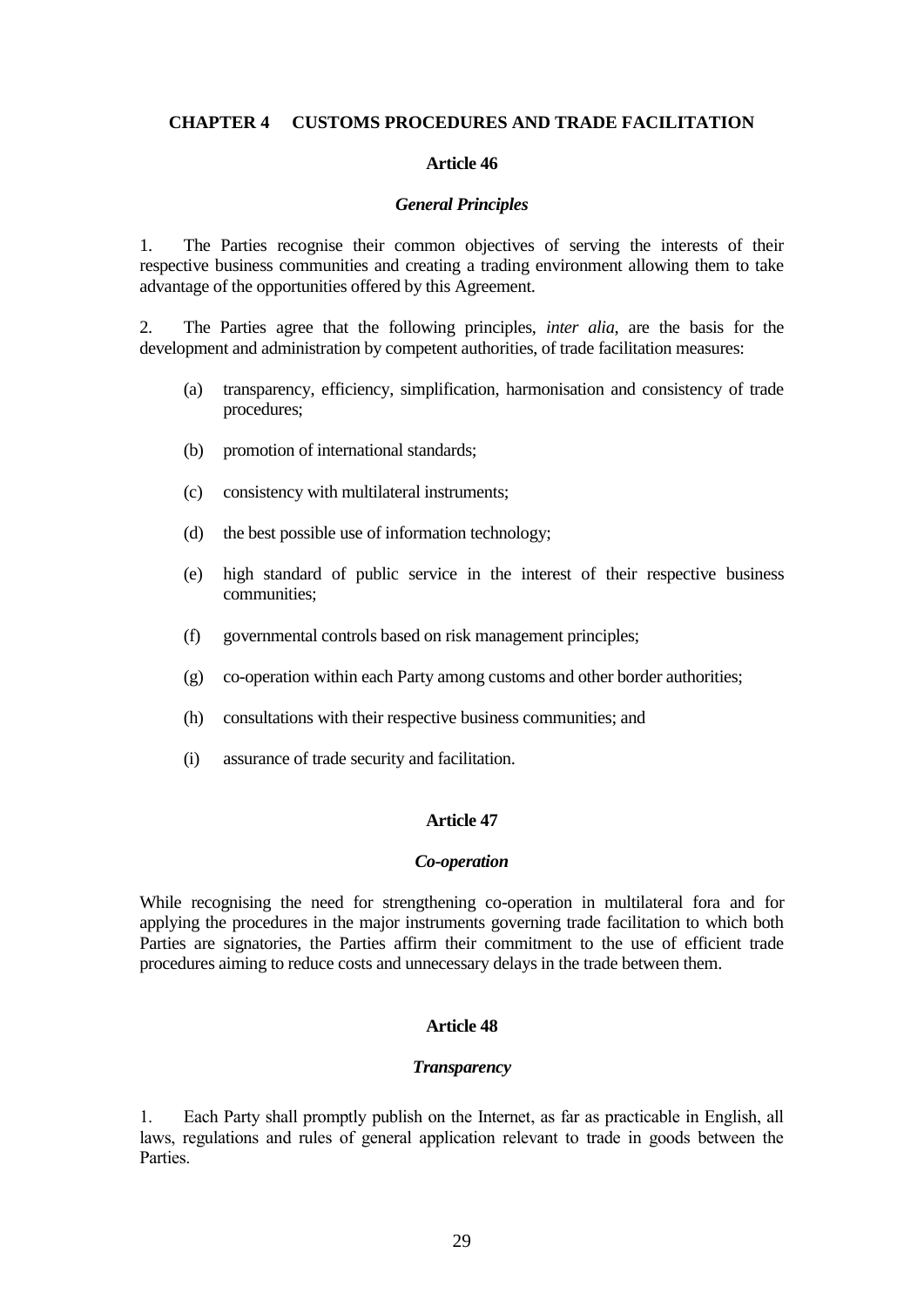2. Each Party shall establish inquiry points for customs and other matters covered under this Chapter that may be contacted as far as practicable in English via the Internet.

3. The Parties shall consult their respective business communities on their needs with regard to the development and implementation of trade facilitation measures, noting that particular attention should be given to the interests of small and medium-sized enterprises.

4. Each Party shall publish in advance, and in particular on the Internet, draft laws and regulations of general application relevant to international trade, with a view to affording the public, especially interested persons, an opportunity to provide comment on them.

5. Each Party shall ensure that a reasonable interval is provided between the publication of laws and regulations of general application relevant to international trade in goods and their entry into force.

6. Each Party shall administer in a uniform, impartial and reasonable manner all its laws, regulations, rules and administrative decisions relevant to international trade in goods.

# **Article 49**

# *Advance Rulings*

1. Each Party shall in a reasonable, time-bound manner, upon written request, issue a binding, written advance ruling, which contains all information necessary to an importer, exporter or producer that has registered with the Party's customs administration as required by its domestic laws, before the date of importation of a product , with regard to:

- (a) tariff classification of the product;
- (b) the rules of origin that the Party will apply to the product; and
- (c) such other matters as the Parties may agree.

2. A Party that declines to issue an advance ruling shall promptly notify the requesting importer, producer or exporter in writing, setting forth the basis for its decision.

3. Each Party shall provide that advance rulings take effect on the date they are issued, or on another date specified in the ruling, provided that the facts or circumstances on which the ruling is based remain unchanged.

4. Each Party may limit the validity of advance rulings to a period determined by domestic legislation.

5. Each Party shall endeavour to make information on advance rulings, which it considers to be of significant interest to other traders, publicly available, taking into account the need to protect confidential information.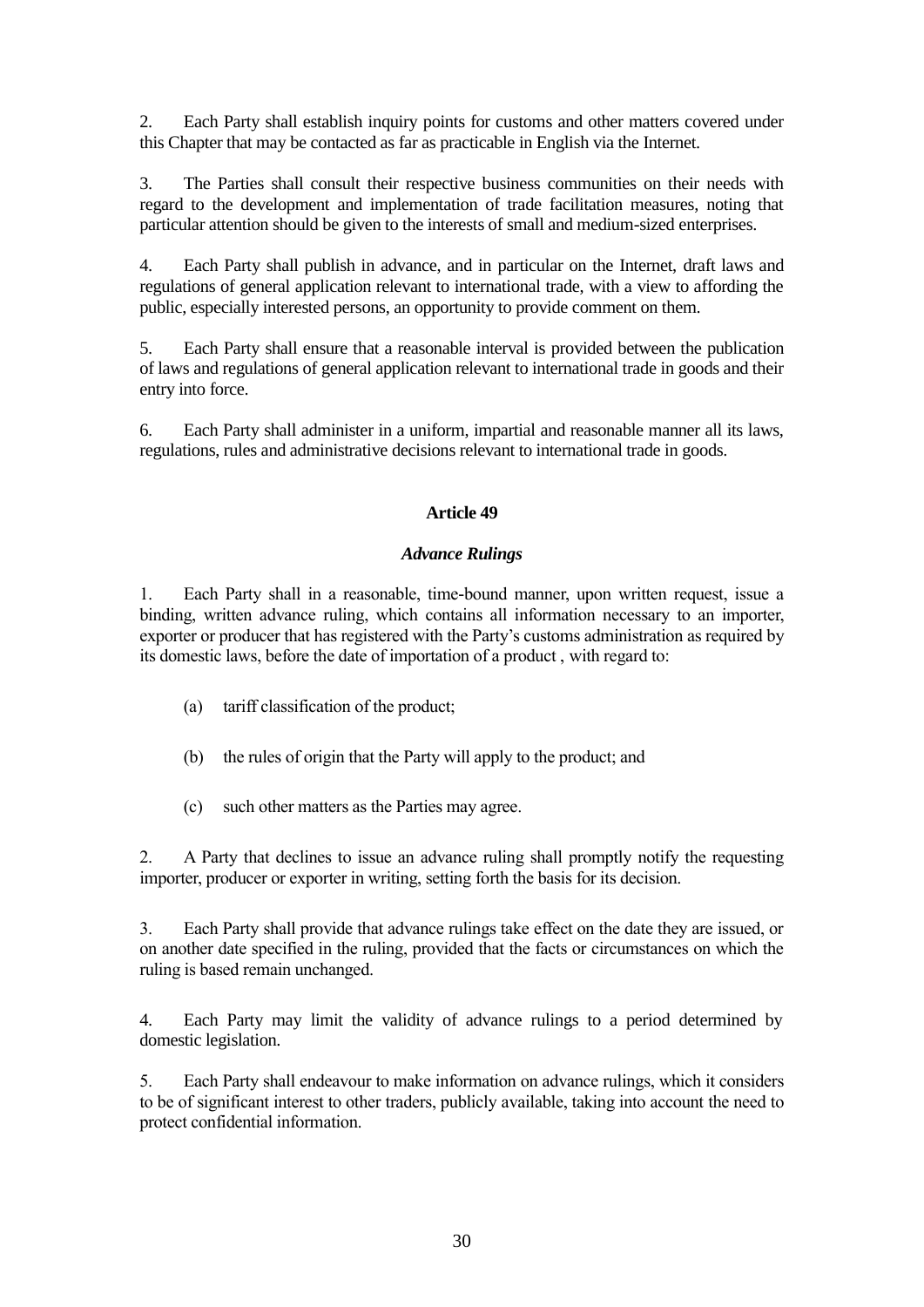# *Customs Valuation*

The Parties shall apply Article VII of the GATT 1994 and the Agreement on Implementation of Article VII of the General Agreement on Tariff and Trade 1994 to goods traded between them.

# **Article 51**

# *Tariff Classification*

The Parties shall apply the International Convention on the Harmonised Commodity Description and Coding System to goods traded between them.

# **Article 52**

# *Simplification of Customs Procedures*

1. Each Party's customs procedures shall be simple, reasonable, objective and impartial.

2. Each Party shall adopt or maintain simplified customs procedures for the efficient release of goods in order to facilitate trade between the Parties.

3. The Parties shall limit controls, formalities and the number of documents required in the context of trade in goods between the Parties to those necessary and appropriate to ensure compliance with legal requirements and thereby simplify to the greatest extent possible the respective procedures.

- 4. Pursuant to paragraph 3, each Party shall adopt or maintain procedures that:
	- (a) provide for advance electronic submission and processing of information before the physical arrival of goods subject to the satisfaction of certain conditions or requirements, to expedite their clearance;
	- (b) may allow importers to obtain the release of goods prior to meeting all import requirements of that Party if the importer provides sufficient and effective guarantees and where it is decided that neither further examination, physical inspection nor any other submission is required. A Party is not required to release goods where the Party's legitimate import requirements have not been satisfied; and
	- (c) provide for a guarantee to be discharged without delay once it is no longer required.

5. Each Party shall base its procedures for trade in goods and related services to the greatest extent possible on internationally agreed standards that are applied by each Party respectively, aiming to reduce costs and unnecessary delays in trade between them, in particular the standards and recommended practices of the World Customs Organisation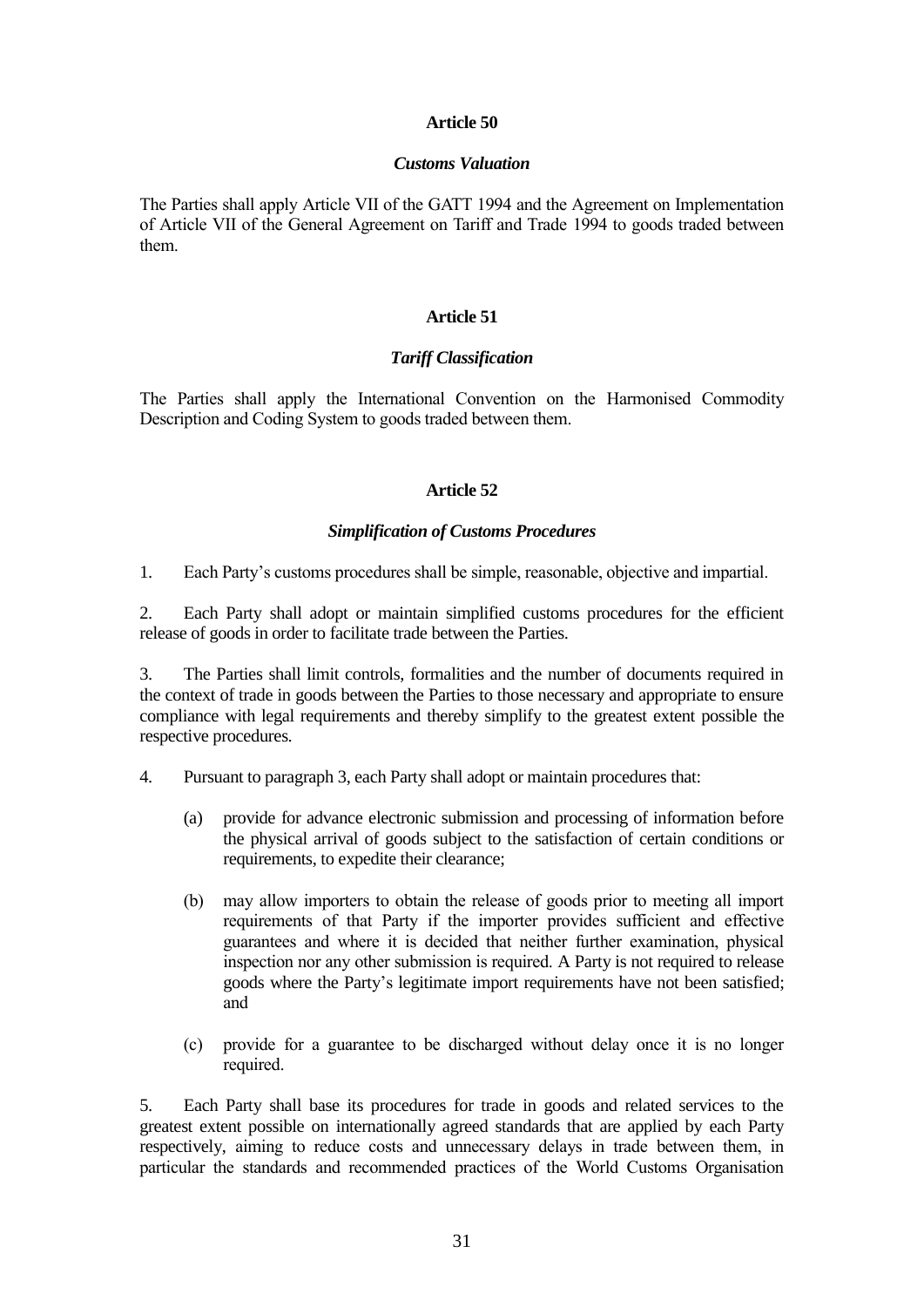(hereinafter referred to as "the WCO"), including the principles of the revised International Convention on the Simplification and Harmonisation of Customs Procedures (Revised Kyoto Convention).

# **Article 53**

### *Risk Management*

1. In the application of customs control, the Parties shall use risk management. Each Party shall determine which persons and which goods, including means of transport, should be examined, and the extent of the examination based on current risk assessments. The Parties shall adopt a compliance measurement strategy to support risk management. This shall not preclude the Parties from conducting quality control and compliance reviews which may require more extensive examinations.

2. Each Party shall focus measures of control on high-risk goods and facilitate the clearance of low-risk goods in administering customs procedures.

3. Each Party's customs procedures, including its documentary examinations, physical examinations or post-audit examinations, shall not be more onerous than necessary to limit the Party's exposure to the risks referred to in paragraph 2.

# **Article 54**

### *Application of Information Technology*

The Parties shall apply information technology to support customs operations, where it is cost-effective and efficient, particularly in the paperless trading context, taking into account developments in this area within the WCO.

# **Article 55**

### *Authorised Economic Operator System*

A Party operating an Authorised Economic Operator System or security measures affecting international trade flows shall:

- (a) afford the other Party the possibility to negotiate a mutual recognition of authorisation and security measures for the purpose of facilitating international trade while ensuring effective customs control; and
- (b) draw on relevant international standards, in particular the WCO Framework of Standards.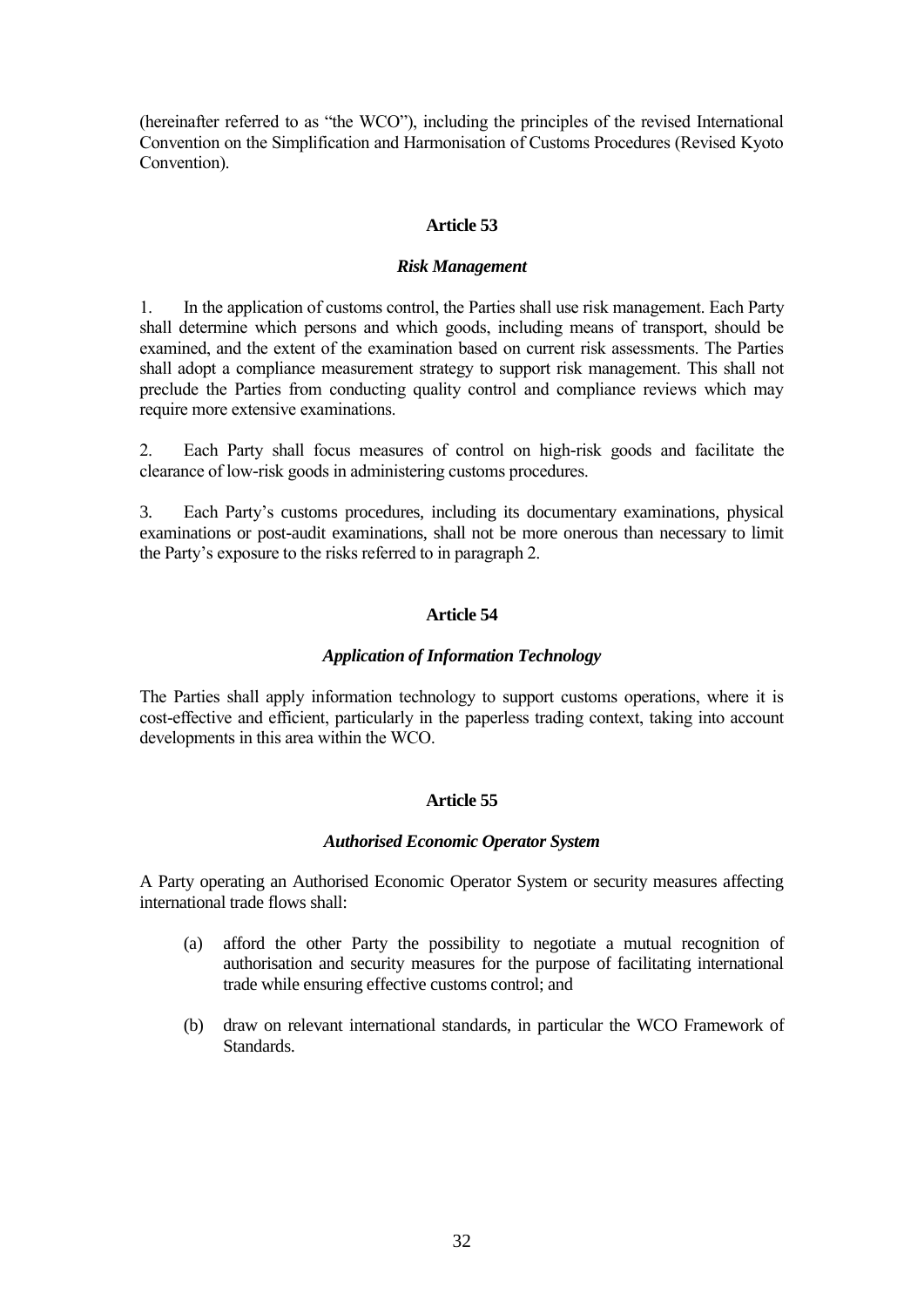### *Temporary Admission of Goods*

1. Each Party shall facilitate temporary admission of goods in accordance with its domestic laws and regulations and international standards that are applied by each Party respectively.

2. For the purposes of this Article, "temporary admission" means customs procedures under which certain goods may be brought into a customs territory conditionally relieved from payment of customs duties. Such goods shall be imported for a specific purpose, and shall be intended for re-exportation within a specified period and without having undergone any change except normal depreciation due to the use made of them.

#### **Article 57**

#### *Review and Appeal*

Each Party shall ensure that importers, exporters and producers have the right to at least one level of independent administrative review and judicial appeal in accordance with its domestic legislation.

### **Article 58**

#### *Border Agency Co-operation*

Each Party shall ensure co-operation and co-ordination in the procedures of its authorities and agencies involved in border enforcement and import and export controls in order to facilitate trade.

#### **Article 59**

### *Confidentiality*

All information provided in relation to importation, exportation or other related matters shall be treated as confidential by the Parties and shall be covered by the obligation of professional secrecy, in accordance with the respective laws of each Party. Such information shall not be disclosed by the authorities of a Party without the express permission of the person or authority providing the information.

### **Article 60**

#### *Consultation*

1. Either Party may request consultations on matters arising from the operation or implementation of this Chapter. Such consultations shall be conducted through the relevant contact points, designated by the Parties. Information on contact points shall be provided to the other Party, who shall be notified promptly of any amendments of the said information.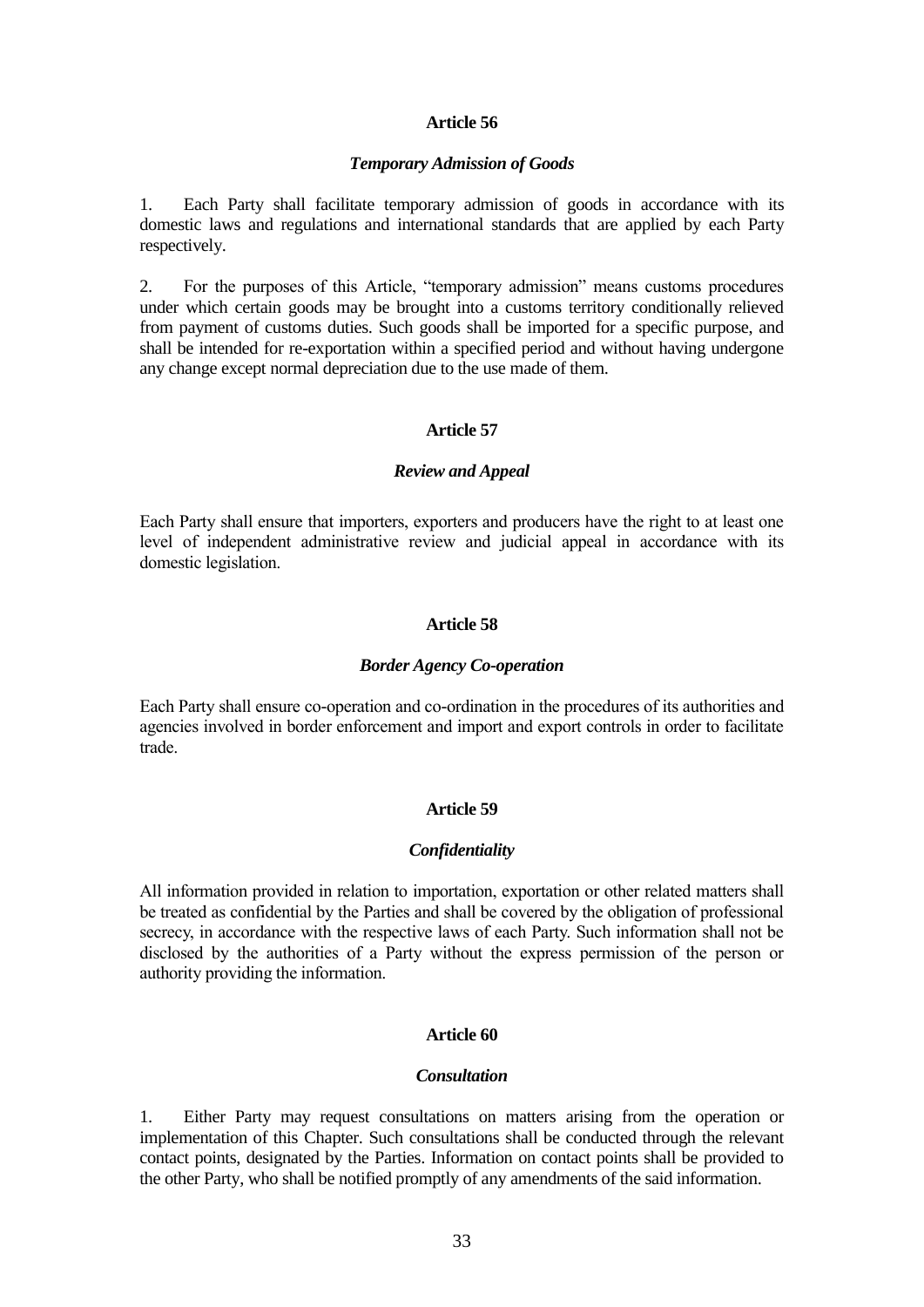2. With the objective of developing further steps to facilitate trade under this Agreement, the Parties shall establish and notify each other, as appropriate, identify and submit, for the consideration of the FTA Joint Commission established under Chapter 10, further measures aimed at facilitating trade between the Parties, such as, *inter alia*, the following:

- (a) general measures to facilitate trade;
- (b) official controls;
- (c) transport;
- (d) the promotion and use of standards;
- (e) the use of computers and EDI;
- (f) the availability of information;
- (g) customs operations in general;
- (h) customs and other official procedures concerning means of transport and transport equipment, including containers;
- (i) official requirements for imported goods;
- (j) customs clearance of exports;
- (k) the origin of goods;
- (l) transhipment of goods;
- (m) goods in international transit;
- (n) commercial trade practices;
- (o) advance rulings;
- (p) customs brokers;
- (q) payment procedures; and
- (r) such other matters as the Parties may agree.

3. The FTA Joint Commission will review relevant international initiatives on trade facilitation, to identify areas where further joint action would promote their common objectives.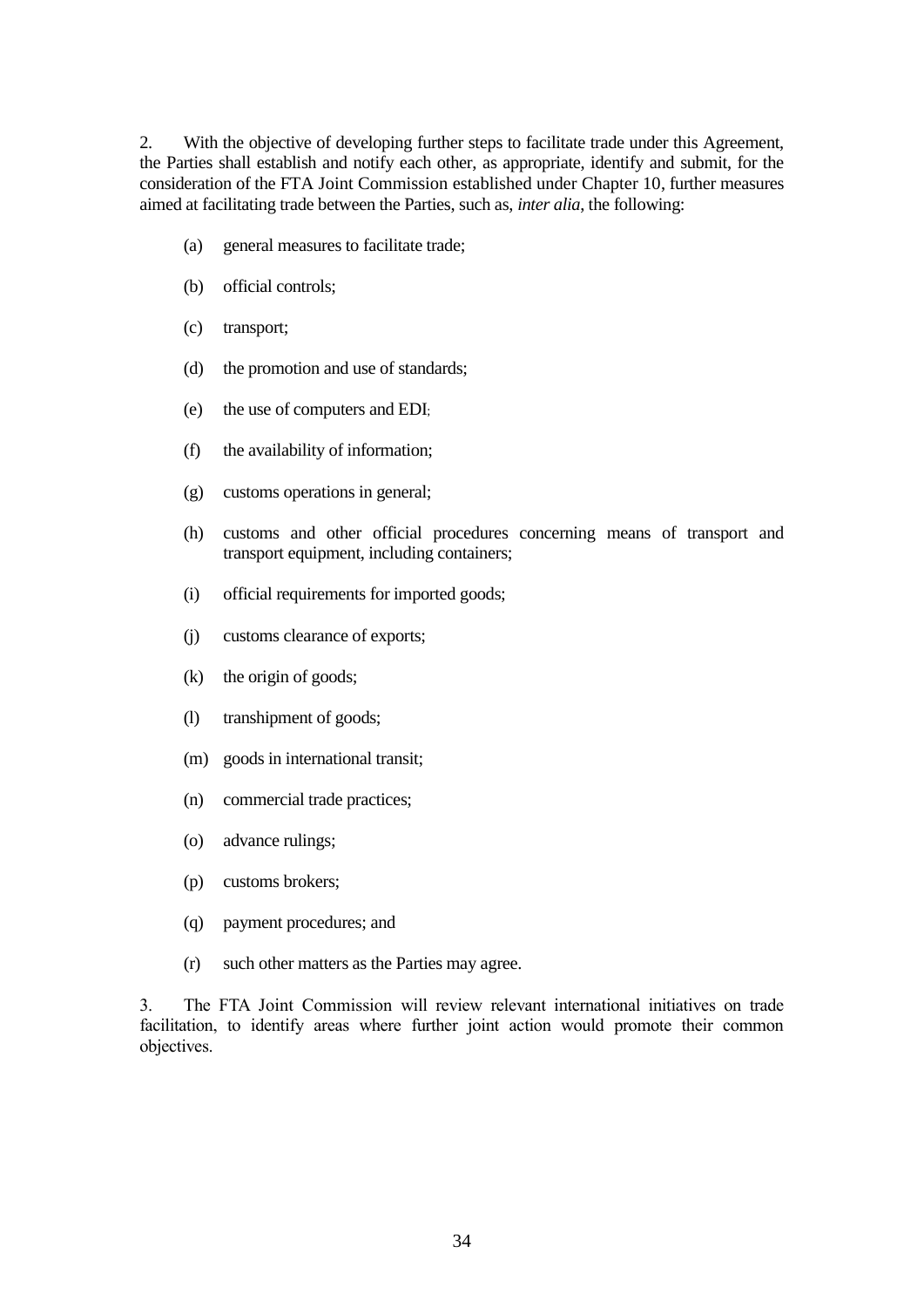# *Definitions*

For the purposes of this Chapter:

- (a) "customs administration" means:
	- (i) in relation to China, the General Administration of Customs, the People's Republic of China; and
	- (ii) in relation to Iceland, the Directorate of Customs, Iceland.
- (b) "customs law" means the statutory and regulatory provisions of a Party relating to the importation, exportation, movement or storage of goods, the administration and enforcement of which are specifically charged to the Customs, and any regulations made by the Customs under their statutory powers;
- (c) "customs procedures" means the treatment applied by the customs administration of a Party to goods and the means of transport that are subject to that Party's customs law; and
- (d) "means of transport" means various types of vessels, vehicles, aircraft and packanimals which enter or leave the territory carrying persons, goods or articles.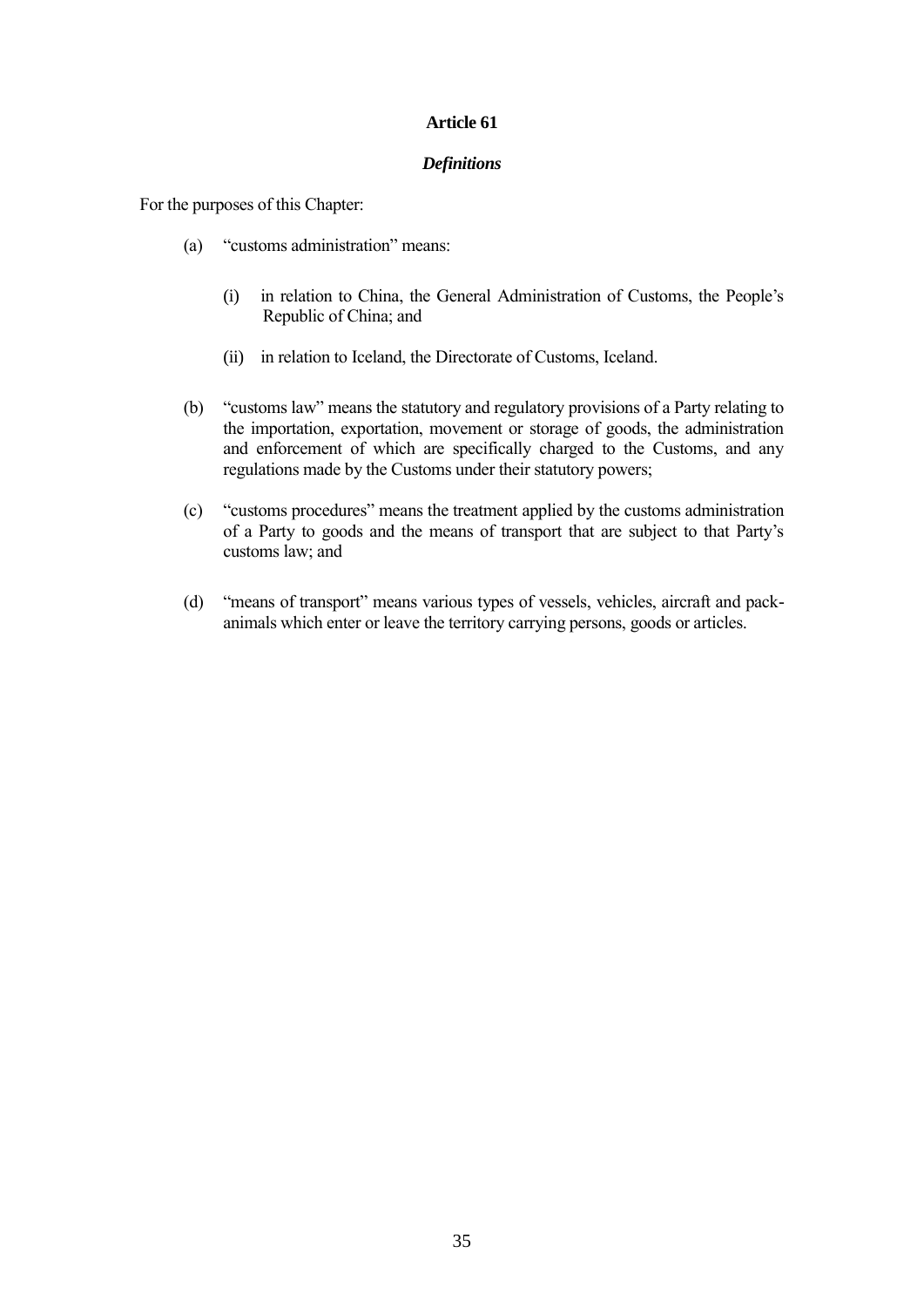# **CHAPTER 5 COMPETITION**

# **Article 62**

### *Rules of Competition*

1. The Parties recognise that anti-competitive business conduct may frustrate the benefits arising from this Agreement. Such conduct is therefore incompatible with the proper functioning of this Agreement in so far as it may affect trade between the Parties.

2. This Chapter also applies to undertakings with privilege and exclusive rights authorised by law. Such application shall not prevent the above undertakings from fulfilling their legal functions.

3. The provisions of this Chapter shall not be construed to create any legally binding obligations for the undertakings and are also without prejudice to the independence of the Parties' competition authorities according to their respective competition laws.

4. The Parties undertake to apply their respective competition laws with a view to removing anti-competitive business conduct. The co-operation between the Parties may include the exchange of information in accordance with the respective laws and regulations of the Parties, as well as their confidentiality obligations.

5. The competition authorities of the Parties shall co-operate and consult on matters pertaining to this Chapter.

6. Any dispute under this Chapter shall be settled through consultation between the Parties. Neither Party may have recourse to dispute settlement mechanism under this Agreement in respect of any issue arising from or relating to this Chapter.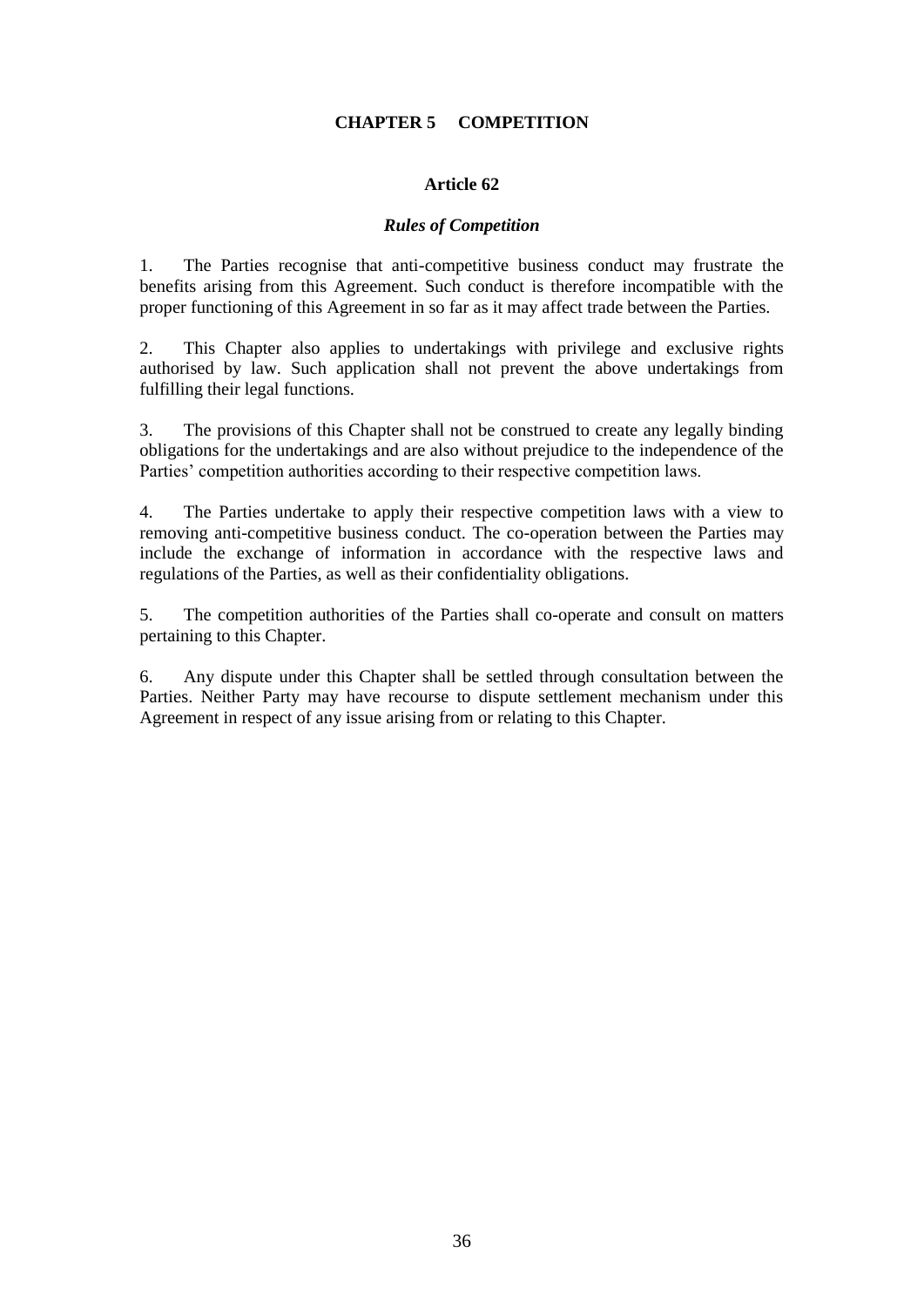# **CHAPTER 6 INTELLECTUAL PROPERTY RIGHTS**

### **Article 63**

### *General Provisions*

1. The Parties recognise the importance of intellectual property rights in promoting economic and social development, particularly in the new digital economy, technological innovation and trade, as well as the need to achieve a balance between the rights of right holders and the legitimate interests of users and the community with regard to protected subject matter.

2. For the purpose of this Chapter, the term "intellectual property rights" refers to copyright and related rights, rights in trademarks, geographical indications, industrial designs, patents, undisclosed information, layout designs of integrated circuits, and rights in plant varieties as defined in the WTO Agreement on Trade-Related Aspects of Intellectual Property Rights (hereinafter referred to as "the TRIPS Agreement").

3. Each Party shall establish and maintain transparent intellectual property rights regimes and systems that:

- (a) provide certainty over the protection and enforcement of those rights against infringement, including counterfeiting and piracy;
- (b) minimise compliance costs for business; and
- (c) facilitate international trade through the dissemination of ideas, technology and creative works.

### **Article 64**

#### *International Conventions*

Each Party reaffirms its obligation to the TRIPS Agreement, which is hereby incorporated into and made part of this Agreement. The Parties also reaffirm their obligations set out in the following multilateral agreements relating to intellectual property rights to which both are parties:

- (a) Paris Convention of 20 March 1883 for the protection of Industrial Property, as revised by the Stockholm Act of 1967 (referred to as the "Paris Convention");
- (b) Berne Convention of 9 September 1886 for the protection of Literary and Artistic Works, as revised by the Paris Act of 1971 (referred to as the "Berne Convention");
- (c) Patent Cooperation Treaty of 19 June 1970, as revised by the Washington Act of 2001;
- (d) Budapest Treaty of 28 April 1977 on the International Recognition of the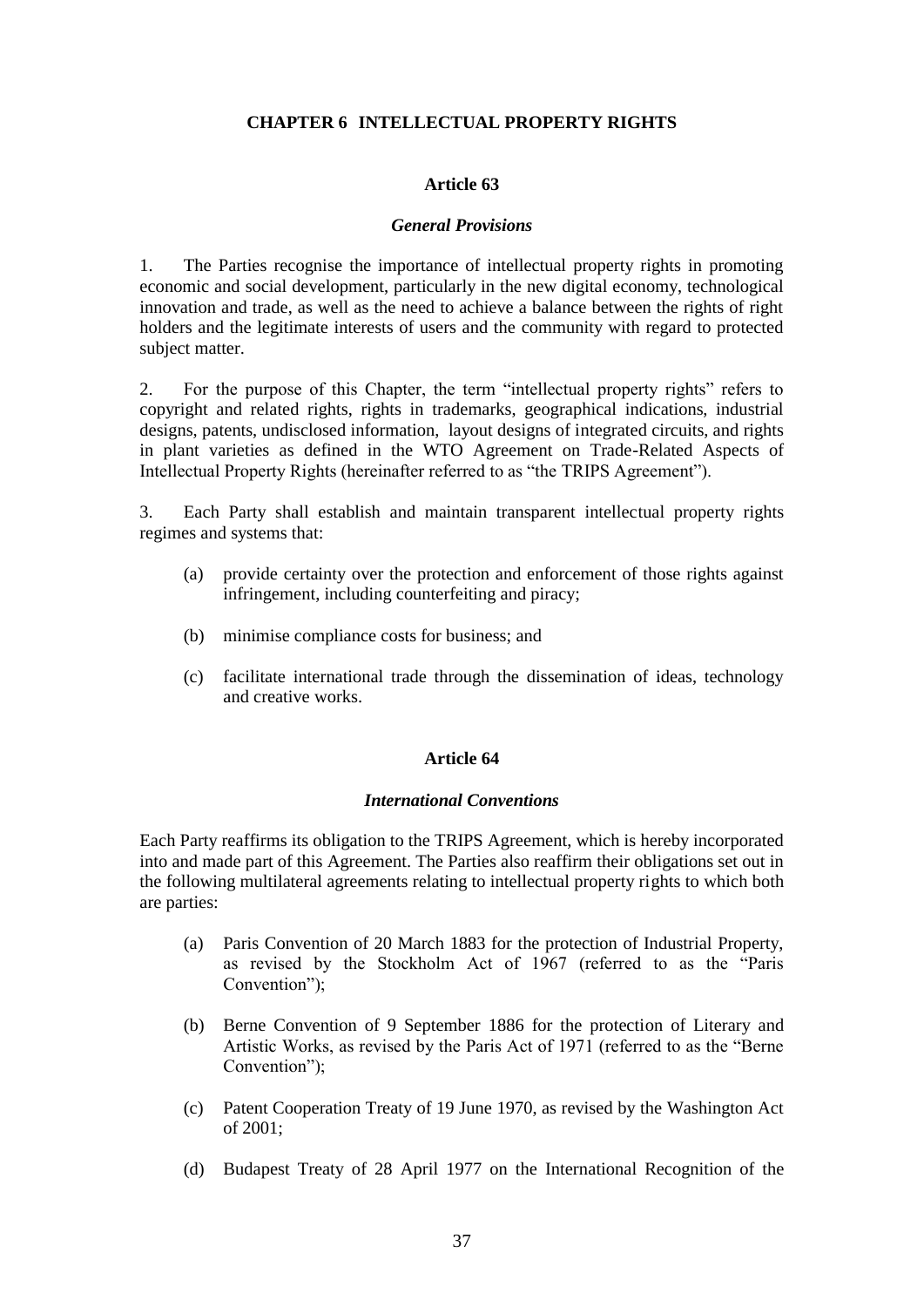Deposit of Microorganisms for the Purposes of Patent Procedure;

- (e) Protocol of 27 June 1989 relating to the Madrid Agreement concerning the International Registration of Marks; and
- (f) Nice Agreement of 25 June 1957 Concerning the International Classification of Goods and Services for the Purposes of the Registration of Marks, as revised by the Geneva Act of 1979.

# **Article 65**

# *Co-operation and Exchange of Information*

1. The Parties aim to further strengthen their co-operation in the field of intellectual property rights in general. The Parties may co-operate in the following fields, inclusively but not exclusively:

- (a) the exchange of information, experience and views on issues of common concern relating to intellectual property rights;
- (b) the exchange of information concerning the protection and enforcement of intellectual property rights;
- (c) personnel training and the information systems on intellectual property rights;
- (d) the promotion of mutual understanding of each Party's policy, activities and experiences in the field of intellectual property rights;
- (e) the promotion of education on and awareness of intellectual property rights; and
- (f) other activities and initiatives as may be mutually determined by the Parties.

2. Each Party shall designate a contact point or points within 60 days of the entry into force of this Agreement to facilitate communications between the Parties on any matter covered by this Chapter, and provide details of such contact points to the other Party. The Parties shall promptly notify each other of any amendments to the details of their contact points.

3. The designated contact points shall be responsible for the exchange of information pursuant to paragraph 1.

# **Article 66**

### *Dialogue and Review*

1. A Party may at any time request dialogue with the other Party, with a view to seeking a timely and mutually satisfactory resolution of any intellectual property issue within the scope of this Chapter. Unless the Parties agree otherwise, such dialogue shall be conducted through the Parties' designated contact points within 60 days of the receipt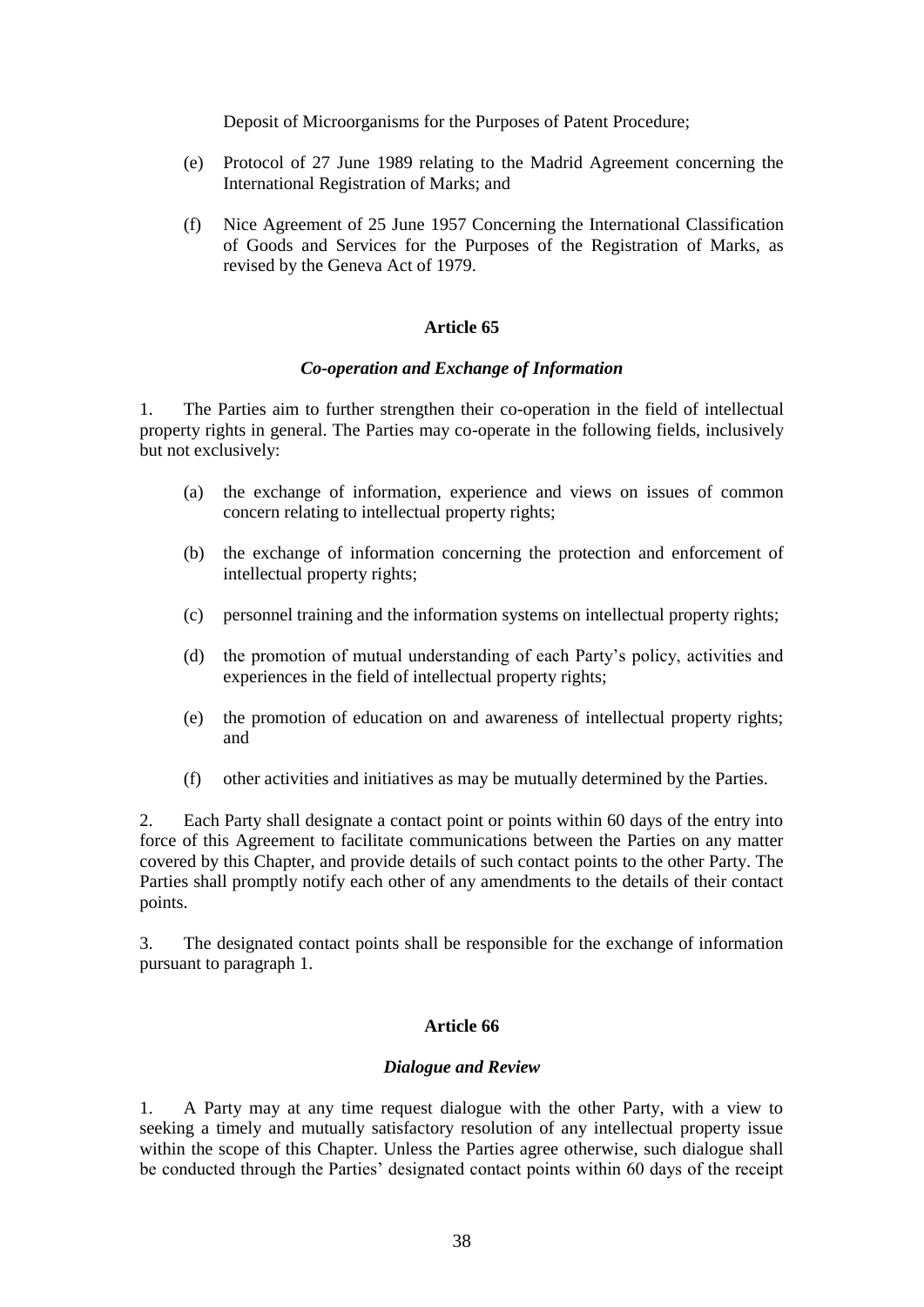of the request for dialogue. Only in the case that such dialogue fails to resolve any such issue a Party can take actions pursuant to Chapter 11.

2. Notwithstanding paragraph 1, after the commencement of such dialogue, if a Party considers that the dialogue fails to resolve the issue, it may take actions pursuant to Chapter 11 after notifying the other Party of such a decision.

3. The Parties agree, upon request of any Party to the FTA Joint Commission established under Chapter 10 and subject to both Parties' and the FTA Joint Commission's consensus, to review the provisions of this Chapter, with a view to further improving the levels of protection and to ensure the good functioning of the provisions of this Chapter.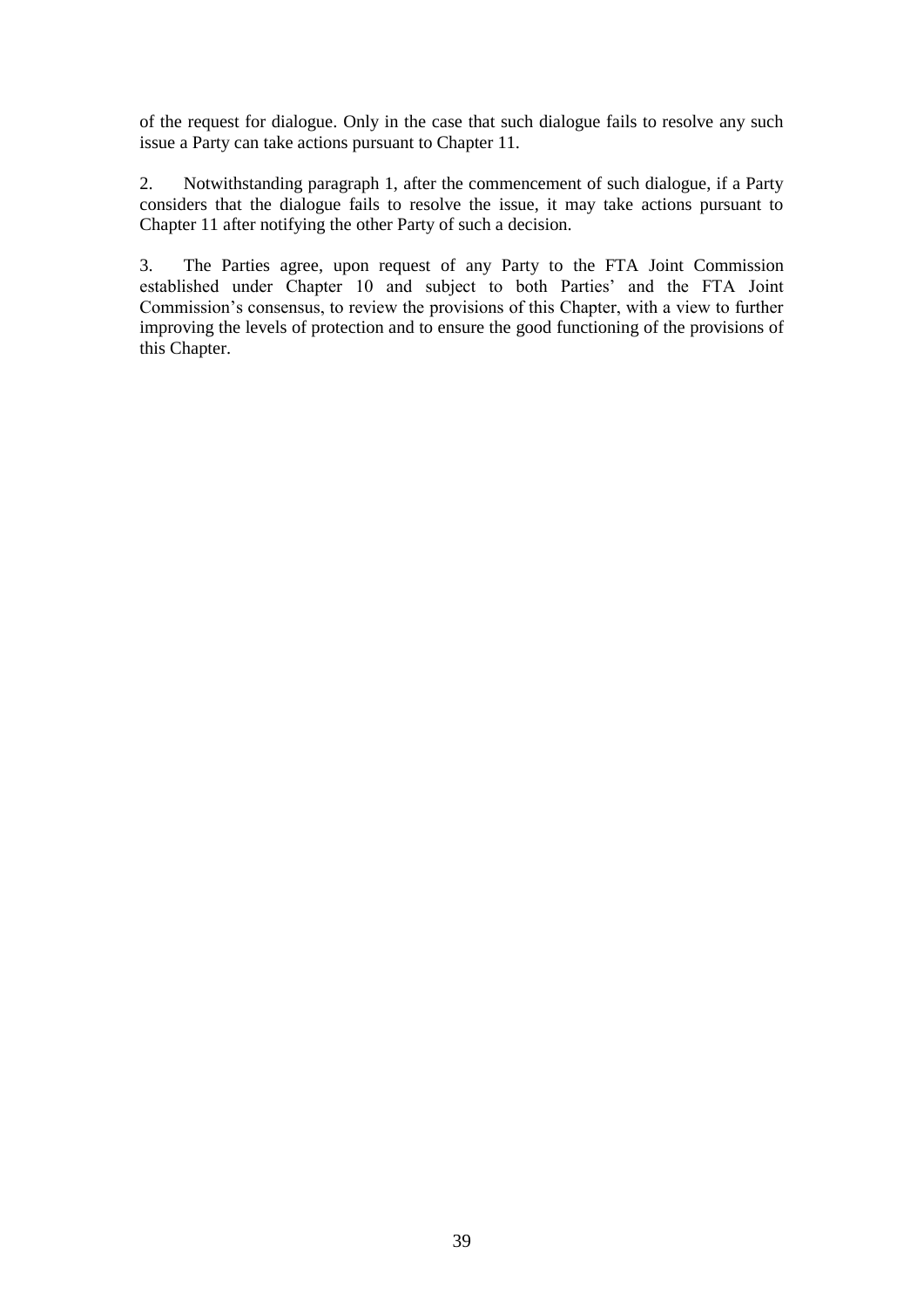# **CHAPTER 7 TRADE IN SERVICES**

### **Article 67**

### *Scope and Coverage*

1. This Agreement applies to measures by the Parties affecting trade in services taken by central, regional or local governments and authorities as well as by non-governmental bodies in the exercise of powers delegated by central, regional or local governments or authorities.

- 2. This Agreement shall not apply to:
	- (a) services supplied in the exercise of governmental authority within the territory of each Party; or
	- (b) regulations or requirements governing the procurement by governmental agencies of services purchased for governmental purposes and not with a view to commercial resale or with a view to use in the supply of services for commercial sale.

3. This Chapter does not apply to measures affecting air traffic rights or measures affecting services directly related to the exercise of air traffic rights, except as provided for in paragraph 3 of the GATS Annex on Air Transport Services.

### **Article 68**

### *Incorporation of Provisions from the GATS*

Wherever a provision of this Chapter provides that a provision of the GATS is incorporated into and made part of this Chapter, the meaning of the terms used in the GATS provision shall be understood as follows:

- (a) "Member" shall mean "Party", except that "among Members" shall mean "among Members of the WTO";
- (b) "Schedules" shall mean the Schedules referred to in Article 84 and contained in Annex VII; and
- (c) "Specific Commitment" shall mean a specific commitment in a Schedule referred to in Article 84.

# **Article 69**

# *Definitions*

For purposes of this Chapter:

1. The following definitions of Article I of the GATS are incorporated into and made part of this Agreement: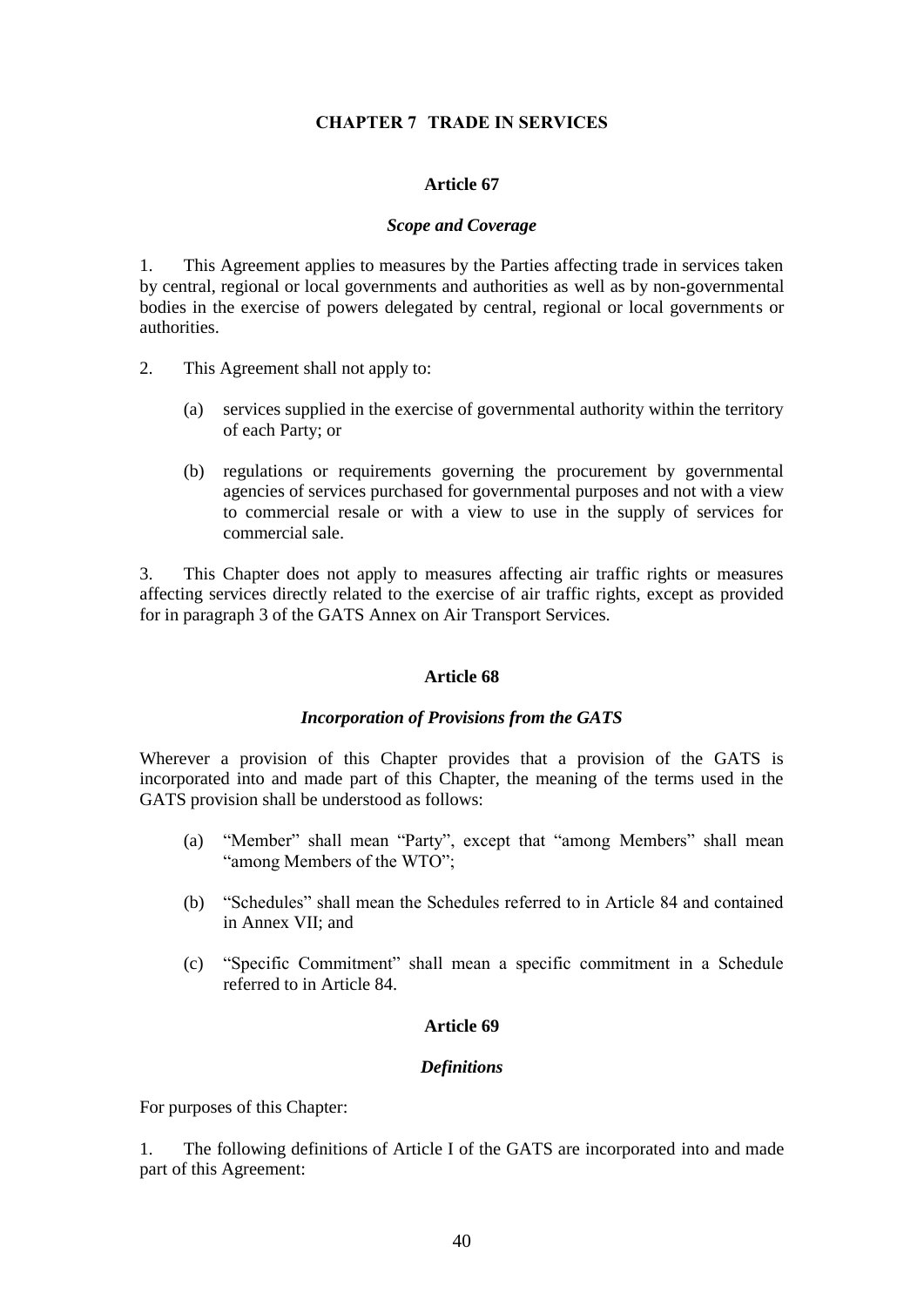- (a) "trade in services";
- (b) "services";
- (c) "measures by the Parties"; and
- (d) "a service supplied in the exercise of governmental authority".
- 2. "Service supplier" means any person that supplies services.<sup>1</sup>

3. "Natural person of a Party" means a natural person who is a national or a permanent resident of a Party under its respective legislation.<sup>2</sup>

4. The following definitions of Article XXVIII of the GATS are hereby incorporated into and made part of this Agreement:

- (a) "measure";
- (b) "supply of a service";
- (c) "measures by Members affecting trade in services";
- (d) "commercial presence";
- (e) "sector" of a service;
- (f) "service of another Member";
- (g) "monopoly supplier of a service";
- (h) "service consumer";
- (i) "person";
- (j) "juridical person";
- (k) "juridical person of the other party";
- (l) "owned", "controlled" and "affiliated"; and
- (m) "direct taxes".

1

<sup>&</sup>lt;sup>1</sup> Where the service is not supplied directly by a juridical person but through other forms of commercial presence such as a branch or a representative office, the service supplier (i.e. the juridical person) shall, nonetheless, through such commercial presence be accorded the treatment provided for service suppliers under this Chapter. Such treatment shall be extended to the commercial presence through which the service is supplied or sought to be supplied and need not be extended to any other parts of the service supplier located outside the territory where the service is supplied or sought to be supplied.

<sup>&</sup>lt;sup>2</sup> Until such time as China enacts its domestic law on the treatment of permanent residents of foreign countries, the obligation of each Party with respect to the permanent residents of the other Party shall be limited to the extent of its obligations under GATS.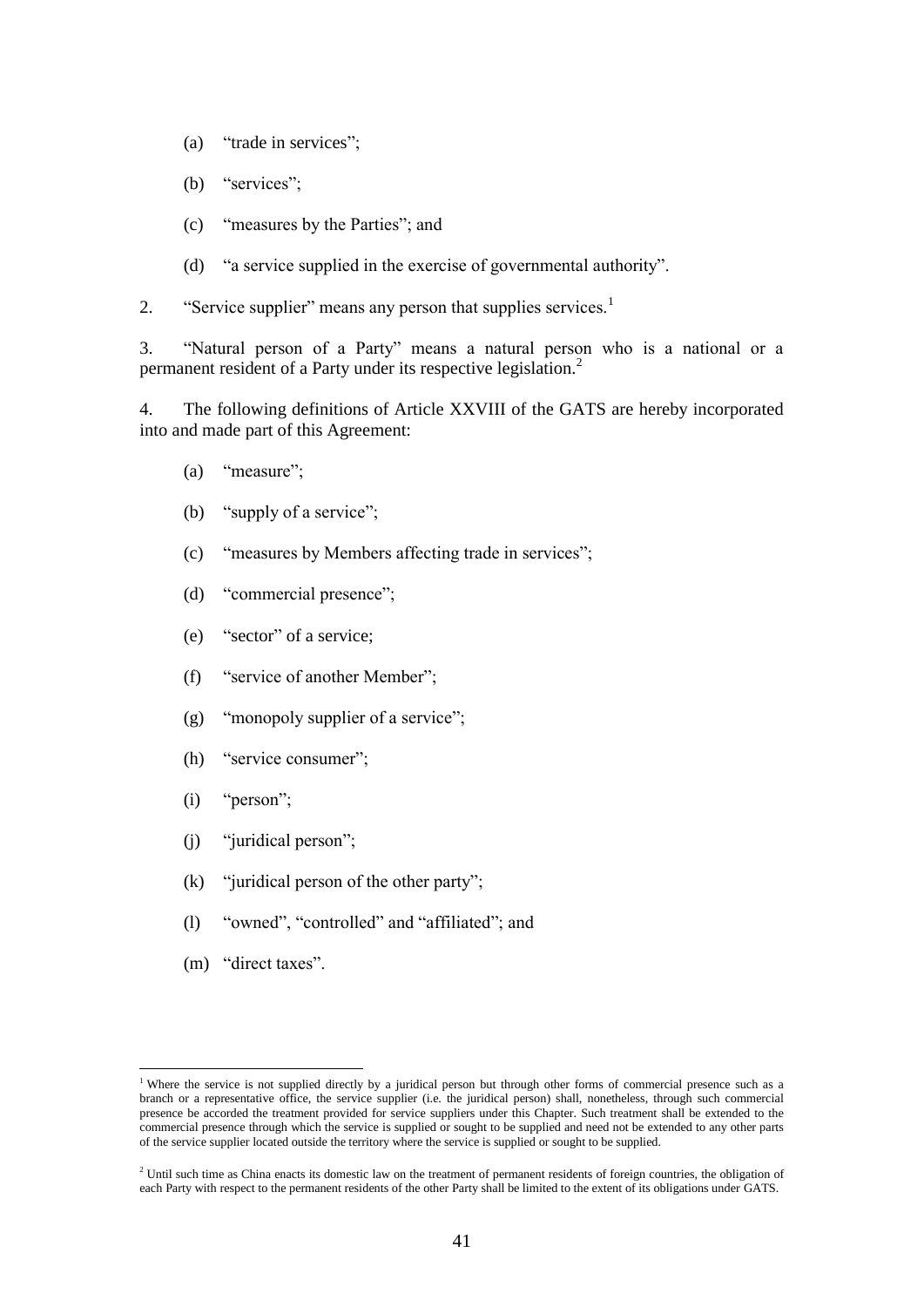### *Market Access*

Commitments on market access shall be governed by Article XVI of the GATS, which is hereby incorporated into and made part of this Agreement.

### **Article 71**

# *National Treatment*

Commitments on national treatment shall be governed by Article XVII of the GATS, which is hereby incorporated into and made part of this Agreement.

# **Article 72**

### *Additional Commitments*

Additional commitments shall be governed by Article XVIII of the GATS, which is hereby incorporated into and made part of this Agreement.

# **Article 73**

#### *Domestic Regulation*

The rights and obligations of the Parties in respect of domestic regulation shall be governed by Article VI of the GATS, which is hereby incorporated into and made part of this Agreement.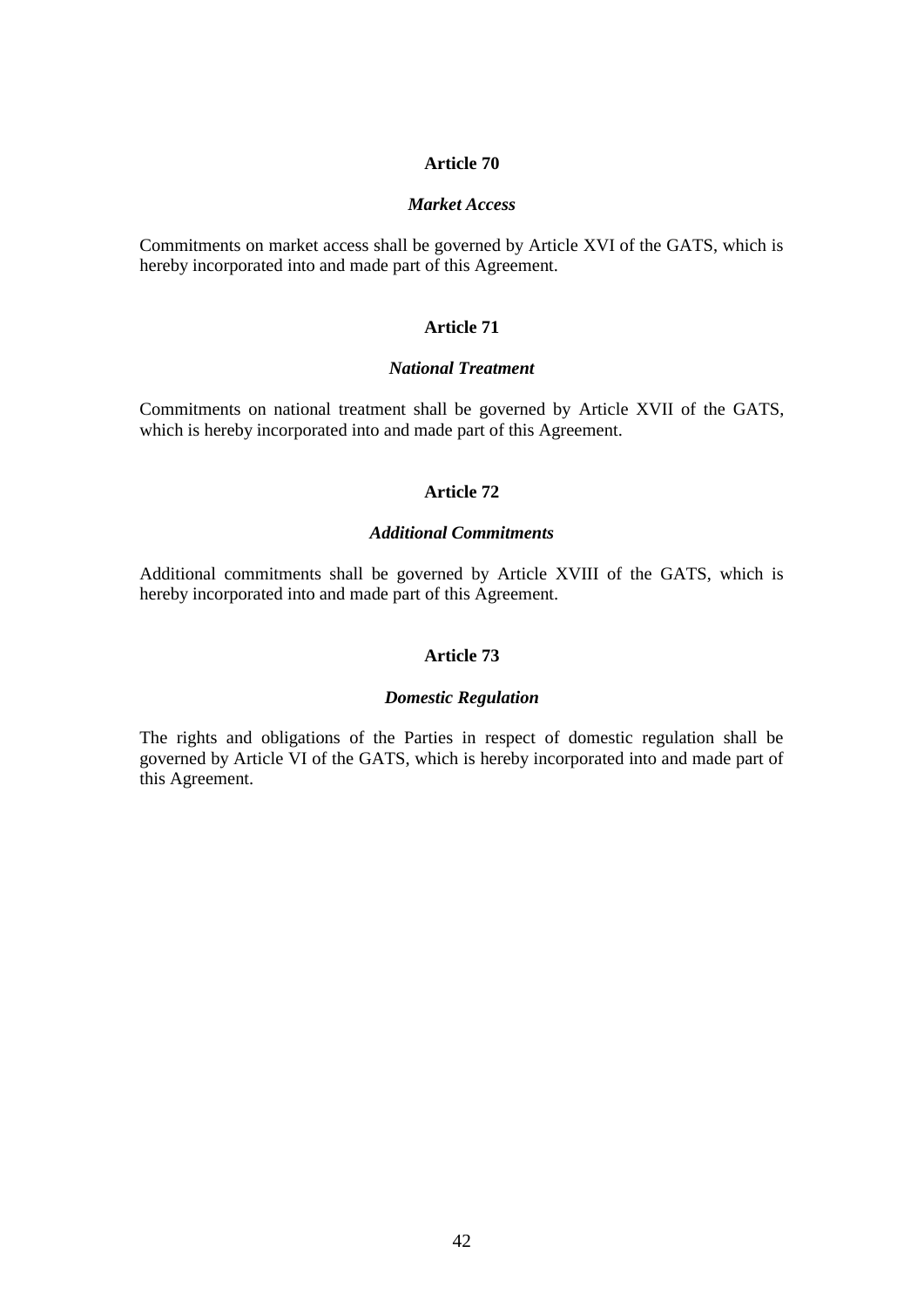#### *Recognition*

1. Where a Party recognises, by agreement or arrangement, the education or experience obtained, requirements met or licenses or certifications granted in the territory of a non-Party, that Party shall accord the other Party adequate opportunity to negotiate its accession to such an agreement or arrangement, whether existing or future, or to negotiate a comparable agreement or arrangement with it. Where a Party accords recognition autonomously, it shall afford adequate opportunity for the other Party to demonstrate that the education or experience obtained, requirements met or licenses or certifications granted in the territory of that other Party should also be recognised.

2. Any such agreement or arrangement or autonomous recognition shall be in conformity with the relevant provisions of the WTO Agreement and, in particular, Article VII of the GATS.

#### **Article 75**

### *Movement of Natural Persons*

Annex VIII on Movement of Natural Persons Supplying Services forms an integral part of this Agreement.

# **Article 76**

#### *Monopolies and Exclusive Service Suppliers*

The rights and obligations of the Parties in respect of monopolies and exclusive service suppliers shall be governed by paragraphs 1, 2 and 5 of Article VIII of the GATS, which are hereby incorporated into and made part of this Agreement.

# **Article 77**

#### *Business Practices*

The rights and obligations of the Parties in respect of business practices shall be governed by Article IX of the GATS, which is hereby incorporated into and made part of this Agreement.

#### **Article 78**

#### *Safeguards*

The Parties note the multilateral negotiations pursuant to Article X of the GATS on the question of emergency safeguard measures based on the principle of non-discrimination. Upon the conclusion of such multilateral negotiations, the Parties shall conduct a review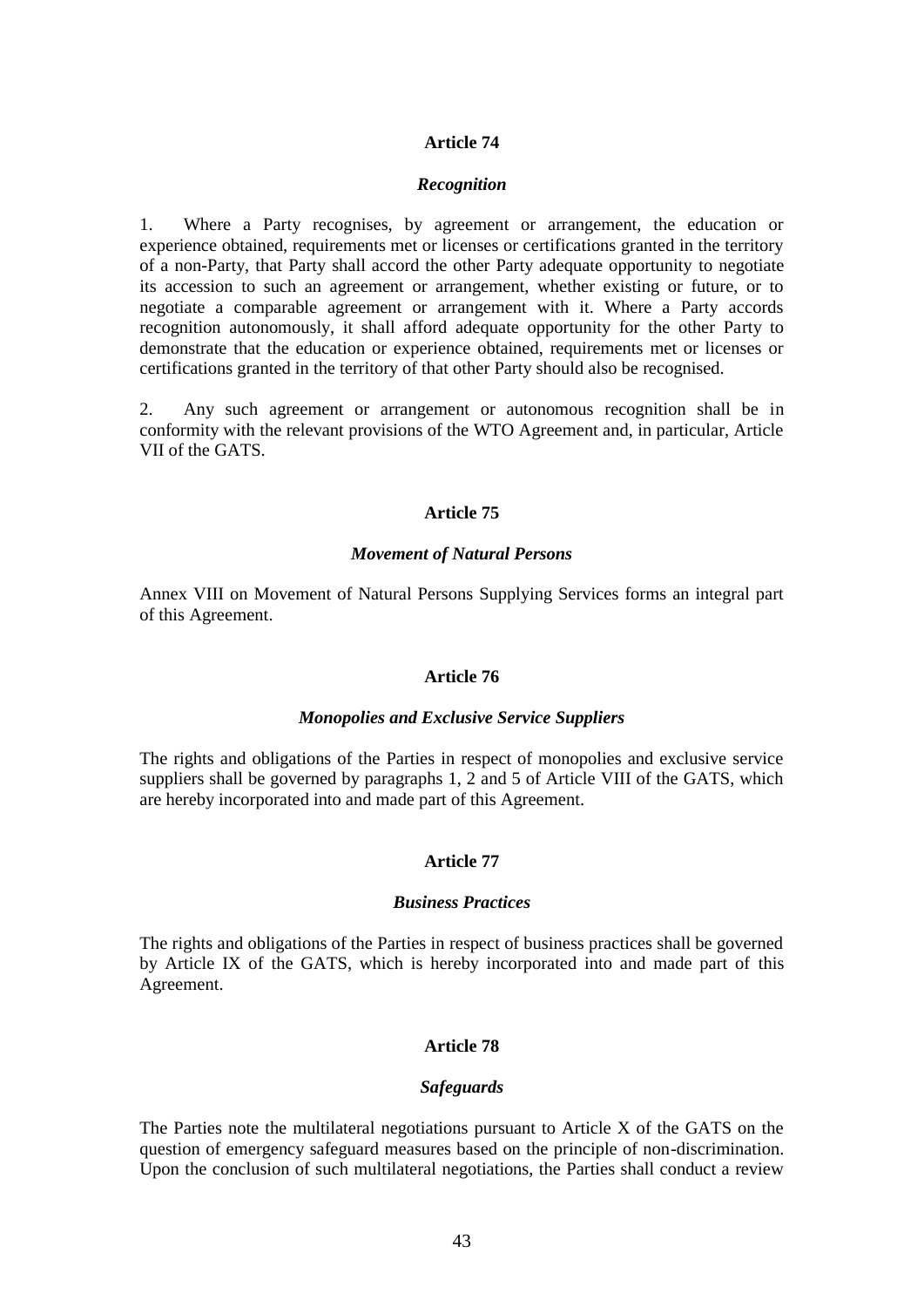for the purpose of discussing appropriate amendments to this Agreement so as to incorporate the results of such multilateral negotiations.

#### **Article 79**

### *Financial Services*

The GATS Annex on Financial Services is hereby incorporated into and made part of this Agreement.

### **Article 80**

#### *Payments and Transfers*

1. Except under the circumstances envisaged in Article 81, a Party shall not apply restrictions on international transfers and payments for current transactions relating to its specific commitments.

2. Nothing in this Agreement shall affect the rights and obligations of a Party who is a member of the International Monetary Fund under the Articles of Agreement of the Fund, including the use of exchange actions which are in conformity with the Articles of Agreement of the Fund, provided that a Party shall not impose restrictions on any capital transactions inconsistently with its specific commitments regarding such transactions, except under Article 81 or at the request of the Fund.

#### **Article 81**

### *Restrictions to Safeguard the Balance of Payments*

The rights and obligations of the Parties in respect of restrictions to safeguard the balance of payments shall be governed by paragraphs 1 to 3 of Article XII of the GATS, which are hereby incorporated into and made part of this Chapter.

### **Article 82**

#### *Exceptions*

The rights and obligations of the Parties in respect of general and security exceptions shall be governed by Articles XIV and paragraph 1 of XIV *bis* of the GATS, which are hereby incorporated into and made part of this Chapter.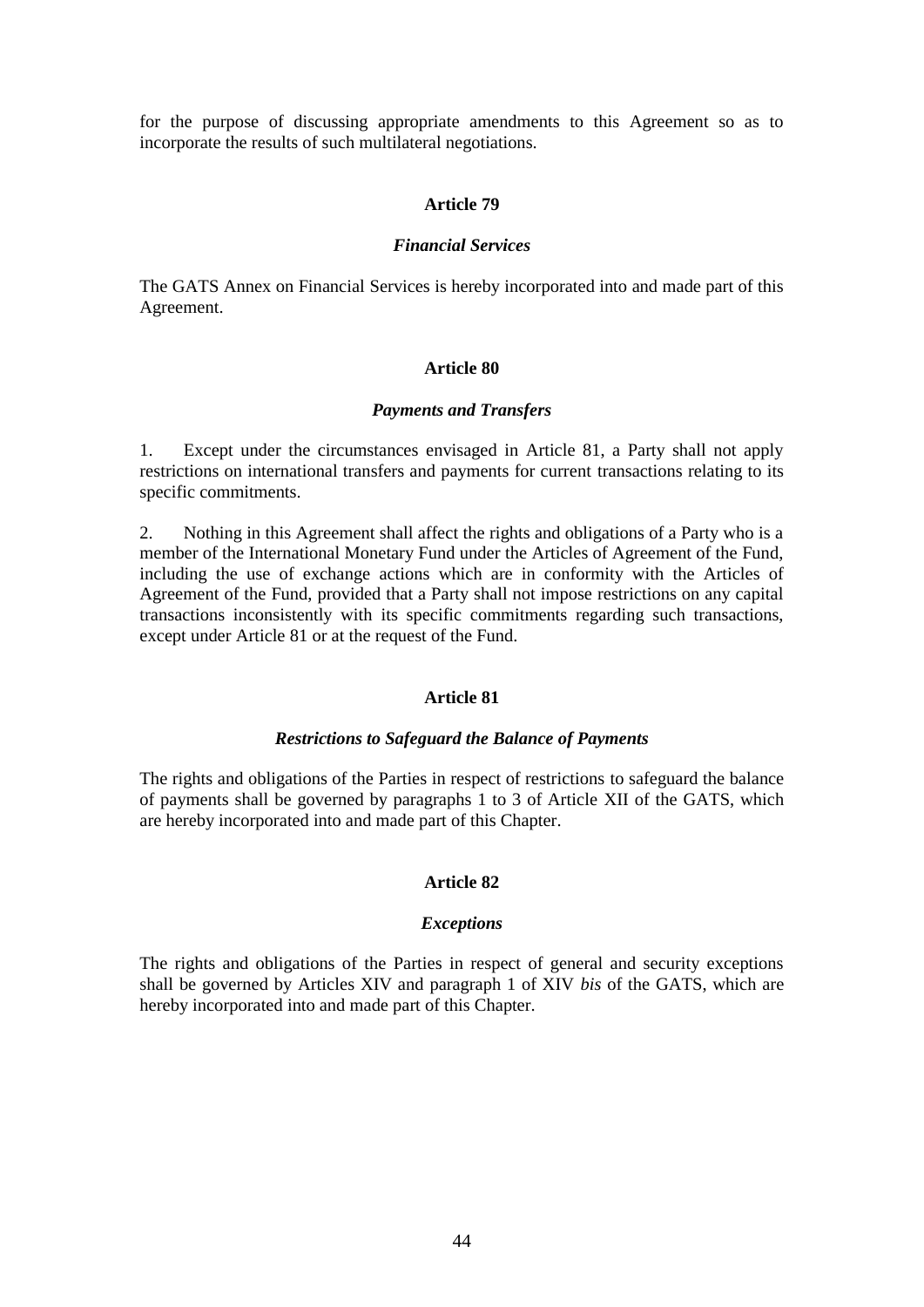### *Subsidies*

1. The Parties shall review the issue of disciplines on subsidies related to trade in services in the light of any disciplines agreed under Article XV of GATS with a view to their incorporation into this Agreement.

2. At the request of a Party which considers that it is adversely affected by a subsidy of the other Party, the Parties shall enter into consultations on such matters with a view to reaching an amicable solution on the matter.

# **Article 84**

### *Schedule of Specific Commitments*

1. Each Party shall set out in a schedule the specific commitments it undertakes under Articles 70, 71 and 72. With respect to sectors where such commitments are undertaken, each Schedule shall specify:

- (a) the sectors in which such commitments are undertaken;
- (b) terms, limitations and conditions on market access;
- (c) conditions and qualifications on national treatment;
- (d) undertakings relating to additional commitments; and
- (e) where appropriate, the time-frame for the implementation of such commitments.

2. Measures inconsistent with both Articles 70 and 71 shall be inscribed in both the columns relating to Article 70. In this case the inscription will also be considered to provide a condition or qualification to Article 71.

3. The Parties' schedules of Specific Commitments in Annex VII form an integral part of this Agreement.

### **Article 85**

### *Modification of Schedules*

1. A Party may modify or withdraw any commitment in its Schedule, at any time after three years from the date on which that commitment has entered into force, provided that:

(a) it notifies the other Party of its intention to modify or withdraw a commitment no later than three months before the intended date of implementation of the modification or withdrawal; and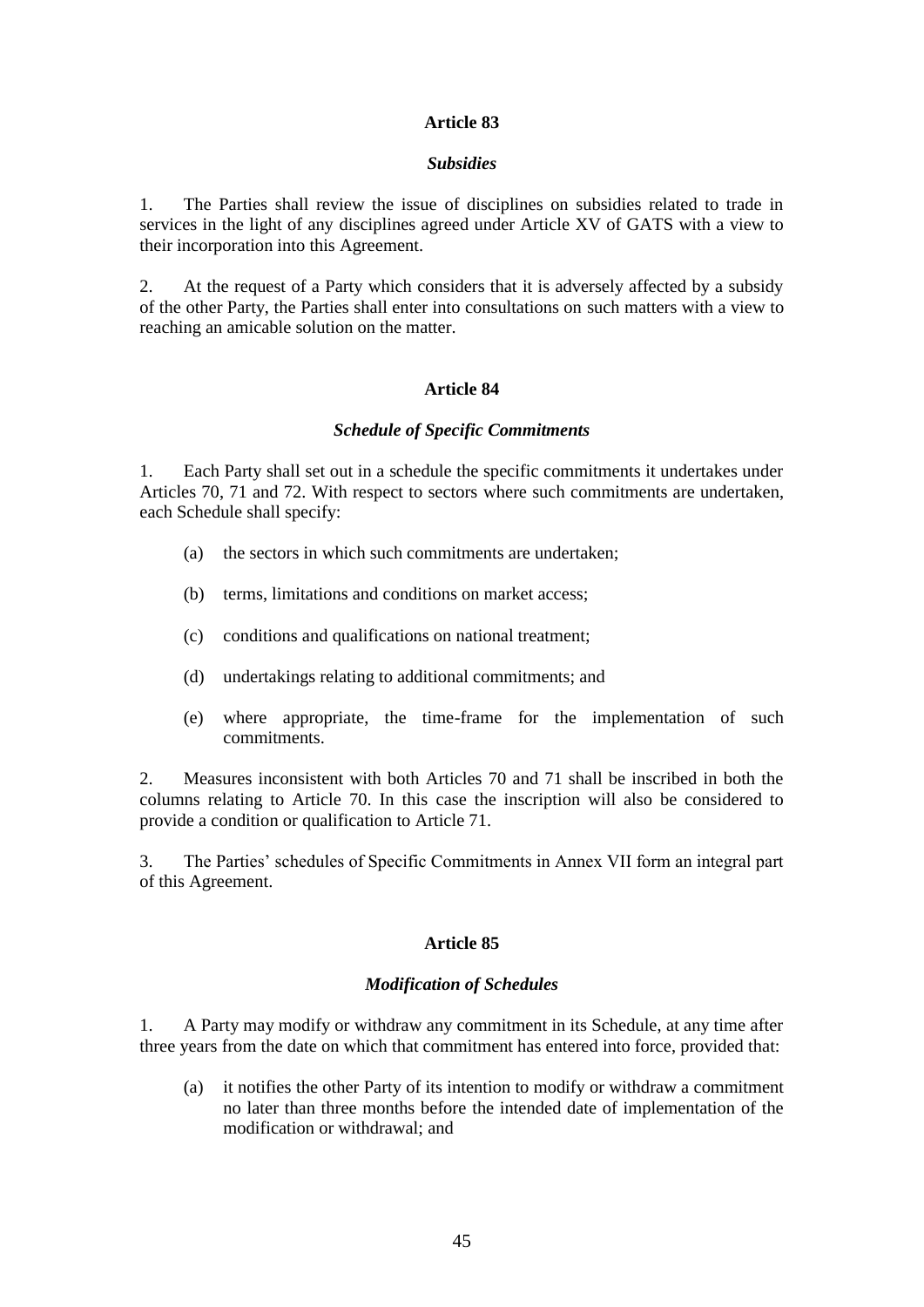(b) it enters into negotiations with the other Party to agree to the necessary compensatory adjustment.

2. In achieving a compensatory adjustment, the Parties shall ensure that the general level of mutually advantageous commitment is not less favourable to trade than provided for in the Schedules prior to such negotiations.

3. If the modifying Party implements its proposed modification or withdrawal and does not comply with the findings of the arbitration, the other Party may modify or withdraw substantially equivalent benefits in conformity with those findings.

### **Article 86**

### *Transparency*

Article III of the GATS is incorporated into and shall form an integral part of this Agreement.

# **Article 87**

### *Disclosure of Confidential Information*

Article III *bis* of the GATS is incorporated into and shall form an integral part of this Agreement.

### **Article 88**

#### *Review*

1. With the objective of further liberalisation of trade in services between them, the Parties commit themselves to review every two years their Schedules of specific commitments.

2. If a Party enters into an agreement with any non-Party countries under Article V or Article V *bis* of the GATS, it shall upon request from the other Party afford opportunity to discuss the possibility to accord treatment to the other Party no less favourable than the treatment it accords to like services and service suppliers of any non-Party.

### **Article 89**

### *Denial of Benefits*

Article XXVII of the GATS is incorporated into and shall form an integral part of this Agreement.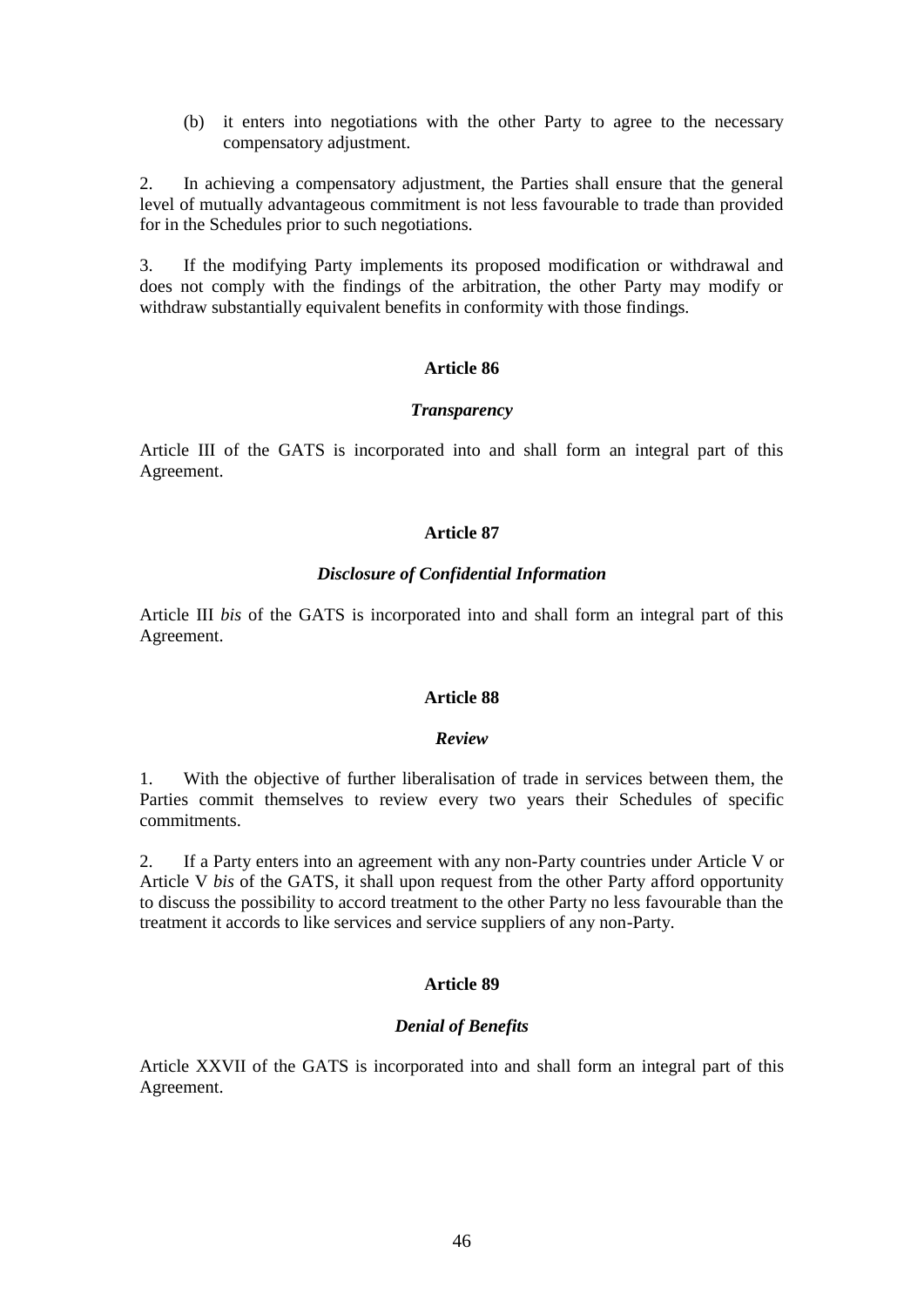### **CHAPTER 8 INVESTMENT**

### **Article 90**

### *Objective*

The objective of this Chapter shall be to help the Parties to promote, within the bounds of their own competence, an attractive and stable reciprocal investment climate.

### **Article 91**

### *Information Exchange*

The Parties will promote the establishment of information exchange channels and facilitate full communication and exchange in the following aspects:

- (a) on investment policy, laws, as well as economic, trade and commercial information;
- (b) exploring the possibility of establishing investment promotion mechanisms; and
- (c) providing national information for the potential investors and on investment co-operative parties.

# **Article 92**

### *Bilateral Investment Agreement*

The Parties recognise the importance of the Agreement between the Parties concerning the Promotion and Reciprocal Protection of Investments of 31 March 1994 in creating favourable conditions for investments between the Parties, and thus its contribution to the creation of the free trade area established by this Agreement.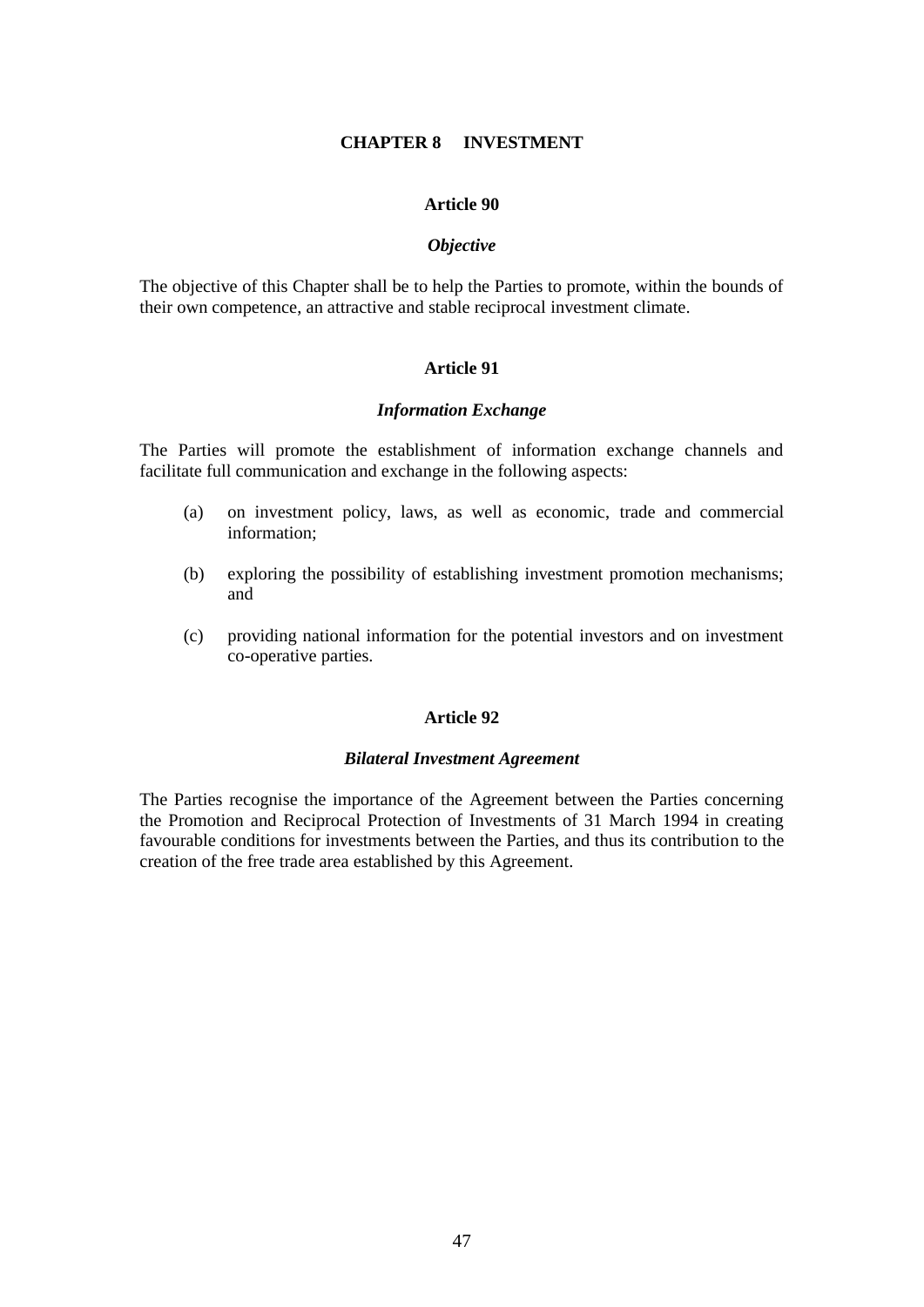# **CHAPTER 9 CO-OPERATION**

### **Article 93**

#### *General Objectives*

- 1. The Parties shall establish close co-operation aimed *inter alia* at:
	- (a) promoting economic and social development;
	- (b) stimulating productive synergies, creating new opportunities for trade and investment and promoting competitiveness and innovation; and
	- (c) increasing and deepening the collaboration activities between the Parties in areas of mutual interest.

2. The Parties reaffirm the importance of all forms of co-operation as a means to contribute to implementing the objectives of this Agreement.

# **Article 94**

### *Economic Co-operation*

In order to advance and strengthen their trade and economic relations, the Parties will encourage and facilitate, as appropriate:

- (a) policy dialogue and exchange of information and views on ways to promote and expand trade in goods and services between the Parties;
- (b) the exchange of information on important economic and trade issues and on any impediments to furthering economic co-operation between the Parties;
- (c) the provision of assistance and facilities to business persons and trade missions that visit each other's country with the knowledge and support of the relevant agencies;
- (d) development of existing mechanisms for providing information and identifying opportunities for business co-operation, trade in goods and services, and investment; and
- (e) actions of public and/or private sectors in areas of economic interest.

### **Article 95**

#### *Research, Science and Technology*

1. Building on their existing agreements on co-operation on research, science and technology, the Parties shall, where appropriate, encourage government agencies,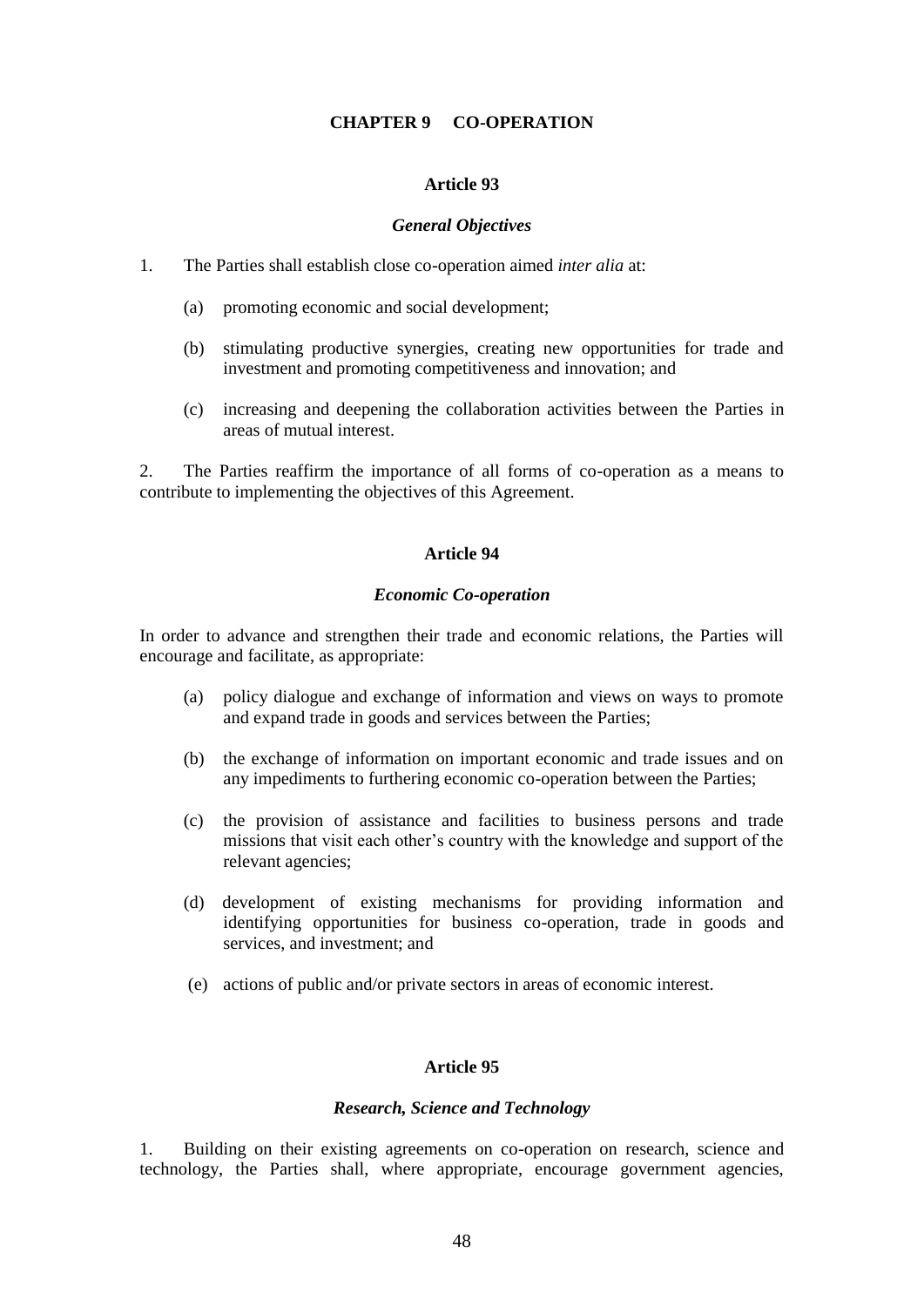research institutions, universities, private companies and other research organisations in their countries to conclude direct arrangements in support of co-operative activities, programmes or projects within the framework of this Agreement, especially related to trade and commerce.

2. Co-operation in research, science and technology shall in particular focus on the following areas:

- (a) seismology, volcanology, geophysics, earthquake engineering and countermeasure for seismic hazard reduction;
- (b) marine and polar science as set out in the Memorandum of Understanding on cooperation between the Parties in the field of Marine and Polar Science and Technology, signed on 20 April 2012;
- (c) geothermal and geosciences, as set out in the Memorandum of Understanding between the Parties on Geothermal and Geosciences Co-operation, dated 20 April 2012; and
- (d) education and research in the health sector.

3. The Parties will encourage and facilitate, as appropriate, the following activities including, but not limited to:

- (a) the identification of strategies, in consultation with universities and research centres, to encourage joint postgraduate studies and research visits;
- (b) exchange of scientists, researchers and technical experts; and
- (c) exchange of information and documentation.

### **Article 96**

### *Labour and Environment Co-operation*

1. The Parties shall enhance their communication and co-operation on labour matters.

2. The Parties will further enhance communication and co-operation in accordance with the Memorandum of Understanding on Environmental Protection Cooperation between the State Environmental Protection Administration of the People's Republic of China and the Ministry for the Environment of Iceland.

# **Article 97**

### *Development Co-operation*

1. The Parties confirm their objective of cooperating in promoting the economic and social development of China.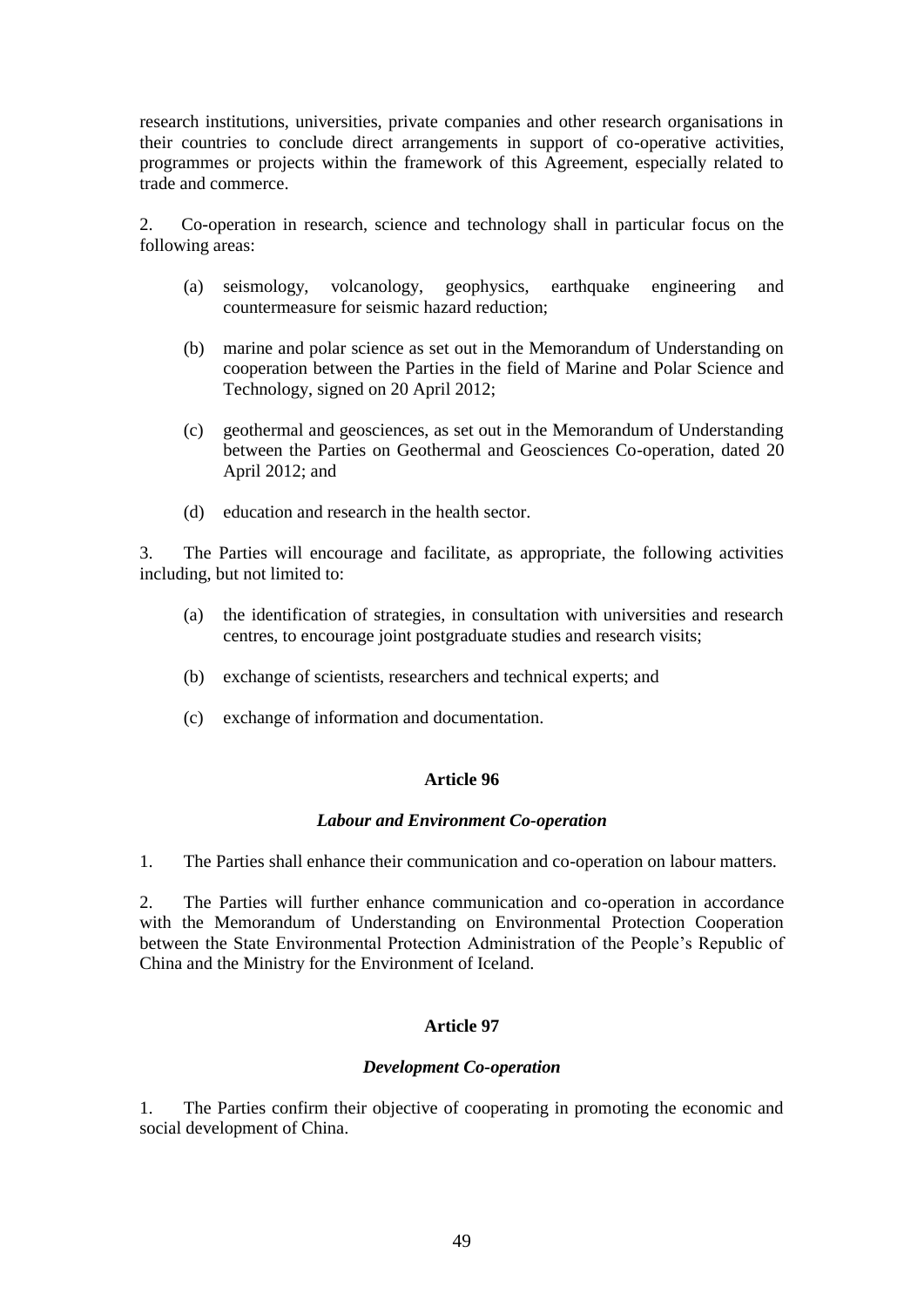2. Co-operation referred to in paragraph 1 may for example include material resources, technical assistance and training opportunities, provided by Iceland to China.

3. The Parties shall, in the FTA Joint Commission established under Chapter 10, discuss possible steps to achieve the objective set out in paragraph 1, by jointly identifying priority tasks for development co-operation, and considering the conclusion of a framework agreement on forms and procedures for future co-operation.

# **Article 98**

# *Education*

1. The Parties shall encourage and facilitate, as appropriate, exchanges between their schools and other education-related agencies at all levels.

2. Co-operation in education may focus on:

- (a) exchange of information, teaching aids, and demonstration materials;
- (b) joint planning and implementation of programs and projects, and joint coordination of targeted activities in agreed fields;
- (c) development of collaborative training, joint research and development across graduate and postgraduate studies;
- (d) exchange of teaching staff, administrators, researchers and students in relation to programs that will be of mutual benefit; and
- (e) gaining understanding of the education systems of each Party, education laws and policies including information relevant to the interpretation and evaluation of qualifications.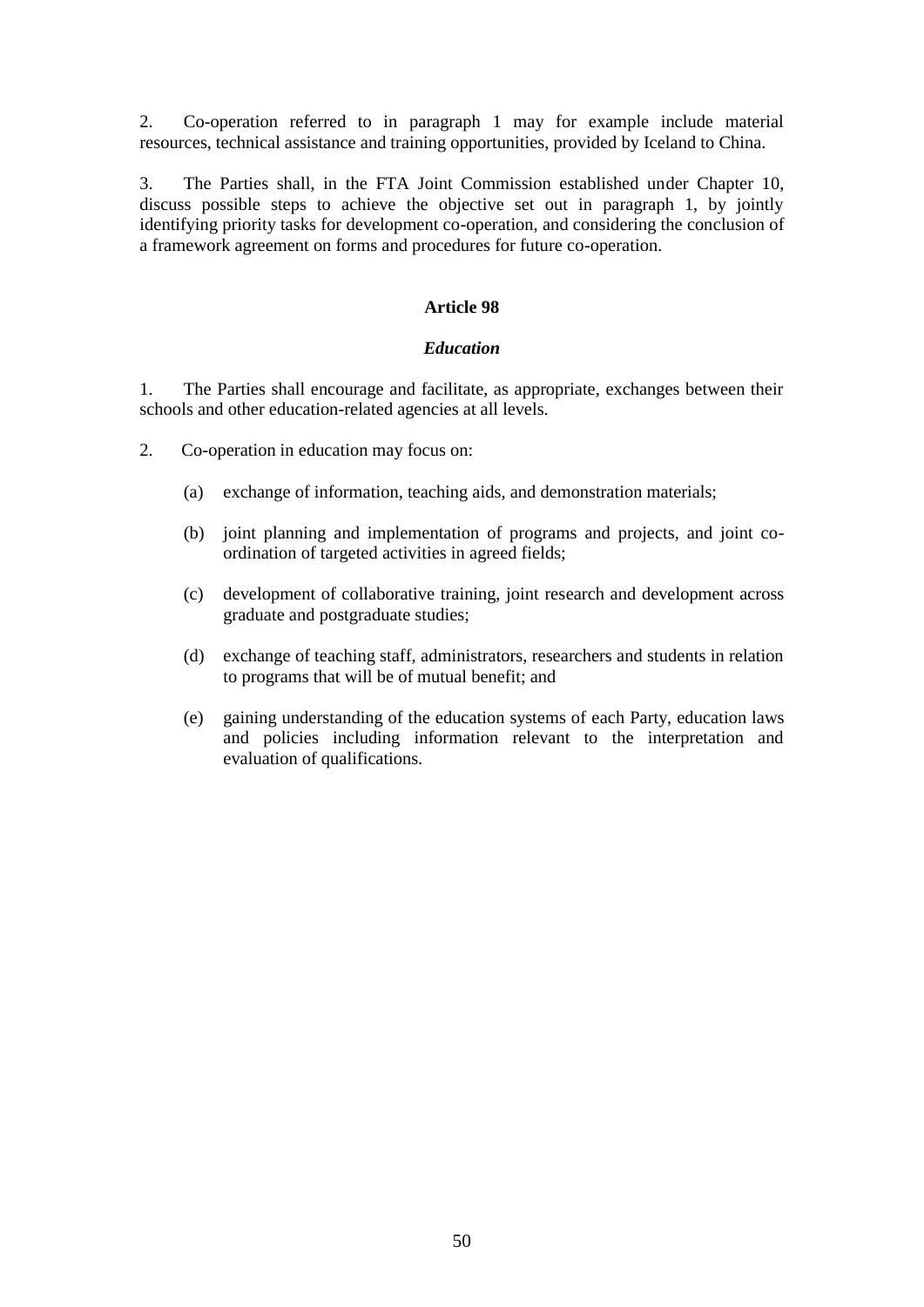### *Government Procurement*

1. The Parties agree on the importance of co-operation to enhance mutual understanding of their respective government procurement laws and regulations.

2. The Parties shall publish their laws, or otherwise make publicly available their laws, regulations and administrative rulings of general application.

3. The Parties shall, as soon as possible after China concludes successfully its Accession Negotiations to become Party to the plurilateral WTO Agreement on Government Procurement, hold a consultation to consider possible steps to be taken with a view to concluding an agreement on government procurement between the Parties.

4. Co-operation on government procurement is exempt from Article 100.

# **Article 100**

# *Mechanisms for Co-operation*

1. The Parties will establish a national contact point to facilitate communication on possible co-operation activities. The national contact point will work with government agencies, private sector representatives and educational and research institutions in the operation of this Chapter.

2. For the purposes of this Chapter, the FTA Joint Commission established under Chapter 10 shall have the following functions and agreed by the Parties:

- (a) to oversee the implementation of the co-operation framework;
- (b) to encourage the Parties to undertake co-operation activities under the cooperation framework; and
- (c) to make recommendations on the co-operation activities under this Chapter, in accordance with the strategic priorities of the Parties.

# **Article 101**

# *Dispute Settlement*

No Party shall have recourse to Chapter 11 for any issue arising from or relating to this Chapter.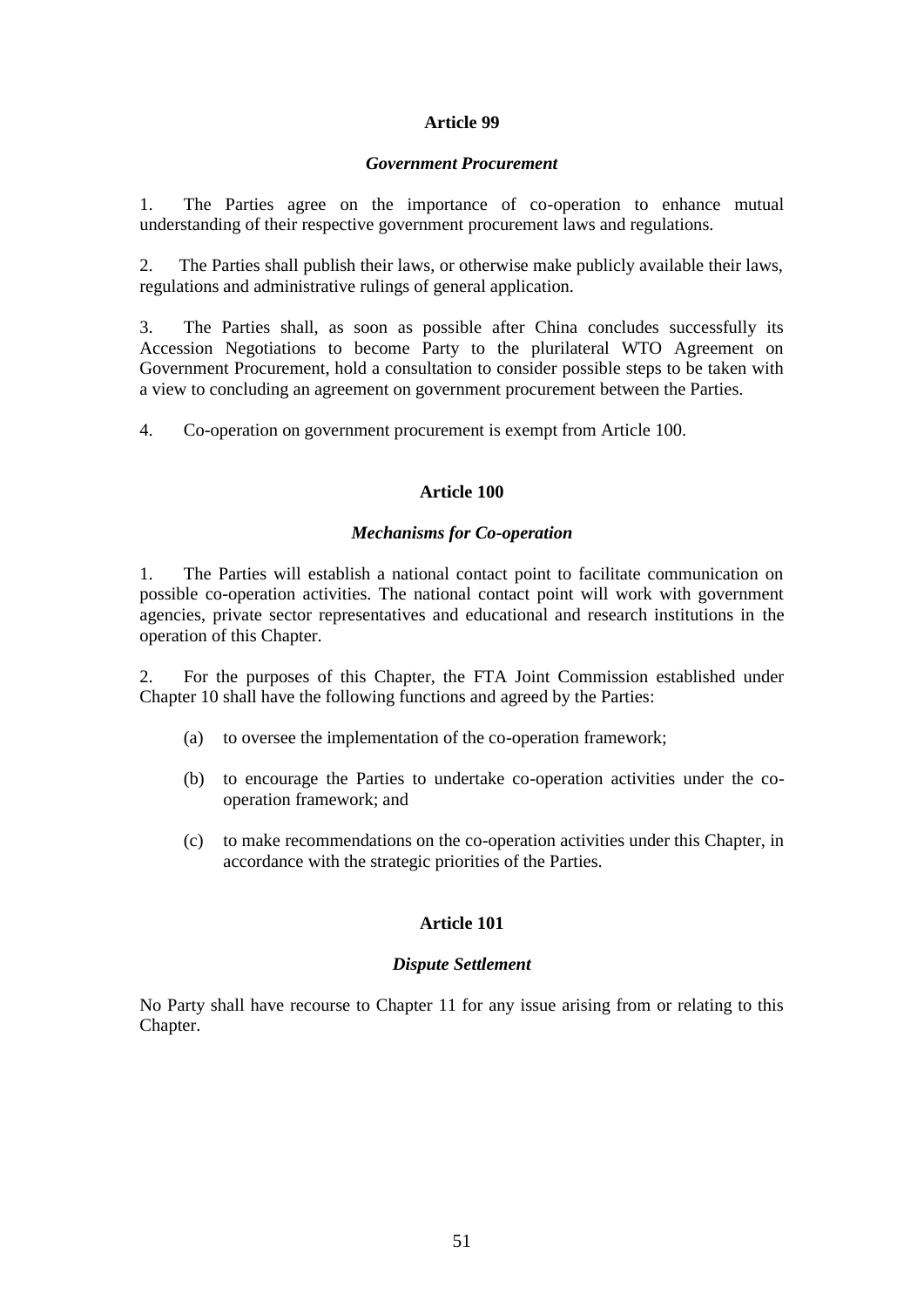### **CHAPTER 10 INSTITUTIONAL PROVISIONS**

### **Article 102**

# *Establishment of the China-Iceland Free Trade Agreement Joint Commission*

The Parties hereby establish the China-Iceland Free Trade Agreement Joint Commission (FTA Joint Commission), comprising representatives of the Parties as follows:

- (a) in the case of China, the Ministry of Commerce (MOFCOM); and
- (b) in the case of Iceland, the Ministry for Foreign Affairs and External Trade (MFA).

### **Article 103**

### *Mandate of the FTA Joint Commission*

- 1. The FTA Joint Commission shall:
	- (a) supervise and review the implementation and, where appropriate, give interpretation of this Agreement;
	- (b) facilitate avoidance and settlement of any disputes that may arise regarding the interpretation or application of this Agreement;
	- (c) supervise the work of all working groups established under this Agreement;
	- (e) consider any other matter that may affect the operation of this Agreement; and
	- (f) establish additional working groups as necessary upon agreement between the Parties.

2. The FTA Joint Commission may negotiate modifications to this Agreement and its Annexes. The acceptance by a Party of any modification is subject to the completion of any necessary domestic legal procedures of that Party.

- 3. The FTA Joint Commission shall establish its rules and procedures.
- 4. All decisions of the FTA Joint Commission shall be taken by consensus.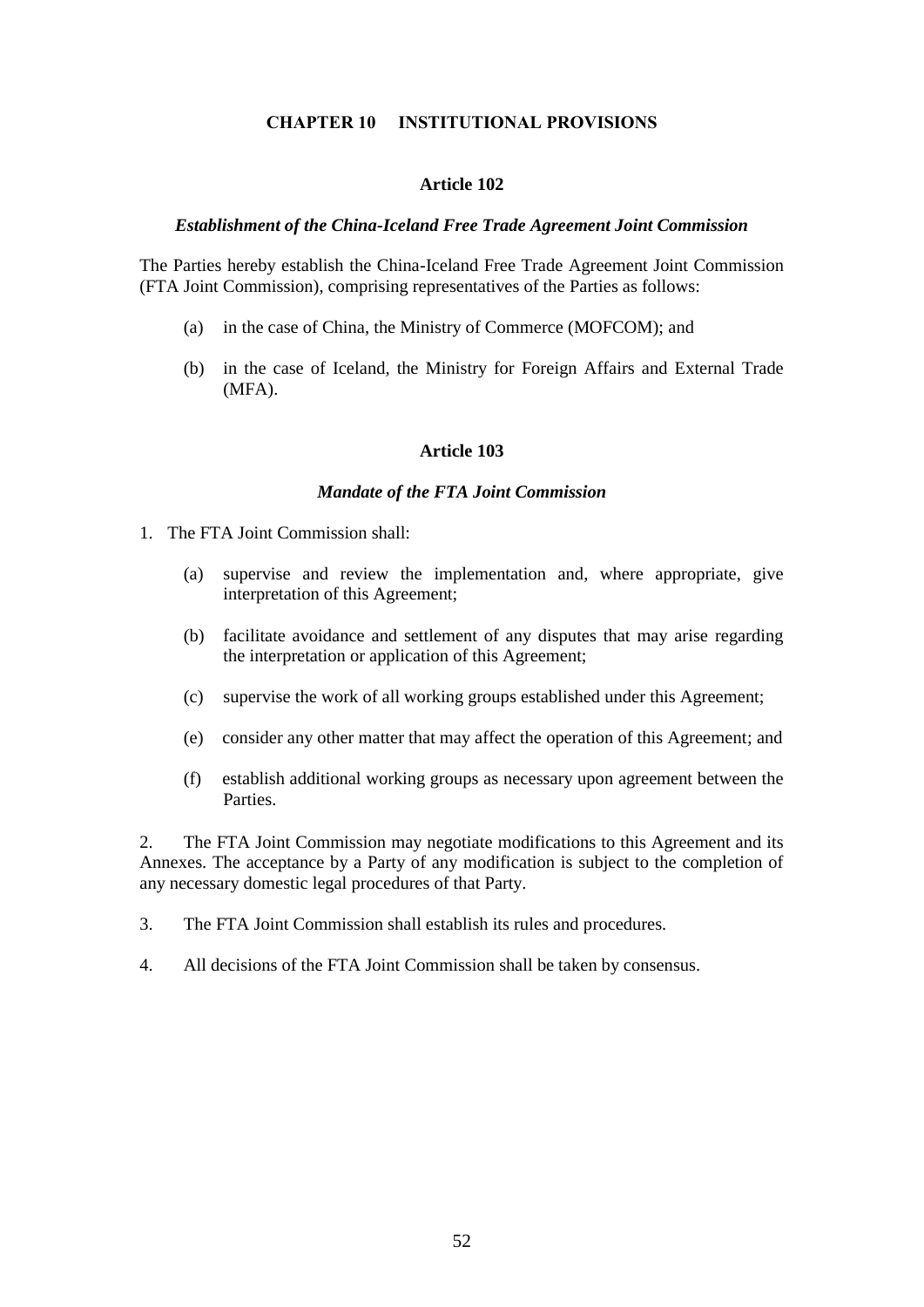# *Meetings of the FTA Joint Commission*

1. The FTA Joint Commission shall convene the first session within one year from the entry into force of this Agreement and the following sessions at least every two years on a regular basis, or as otherwise mutually determined by the Parties.

2. When special circumstances arise, the Parties shall, at the request of a Party, meet at any time upon agreement by both Parties.

3. The sessions of the FTA Joint Commission shall be co-chaired by the Parties.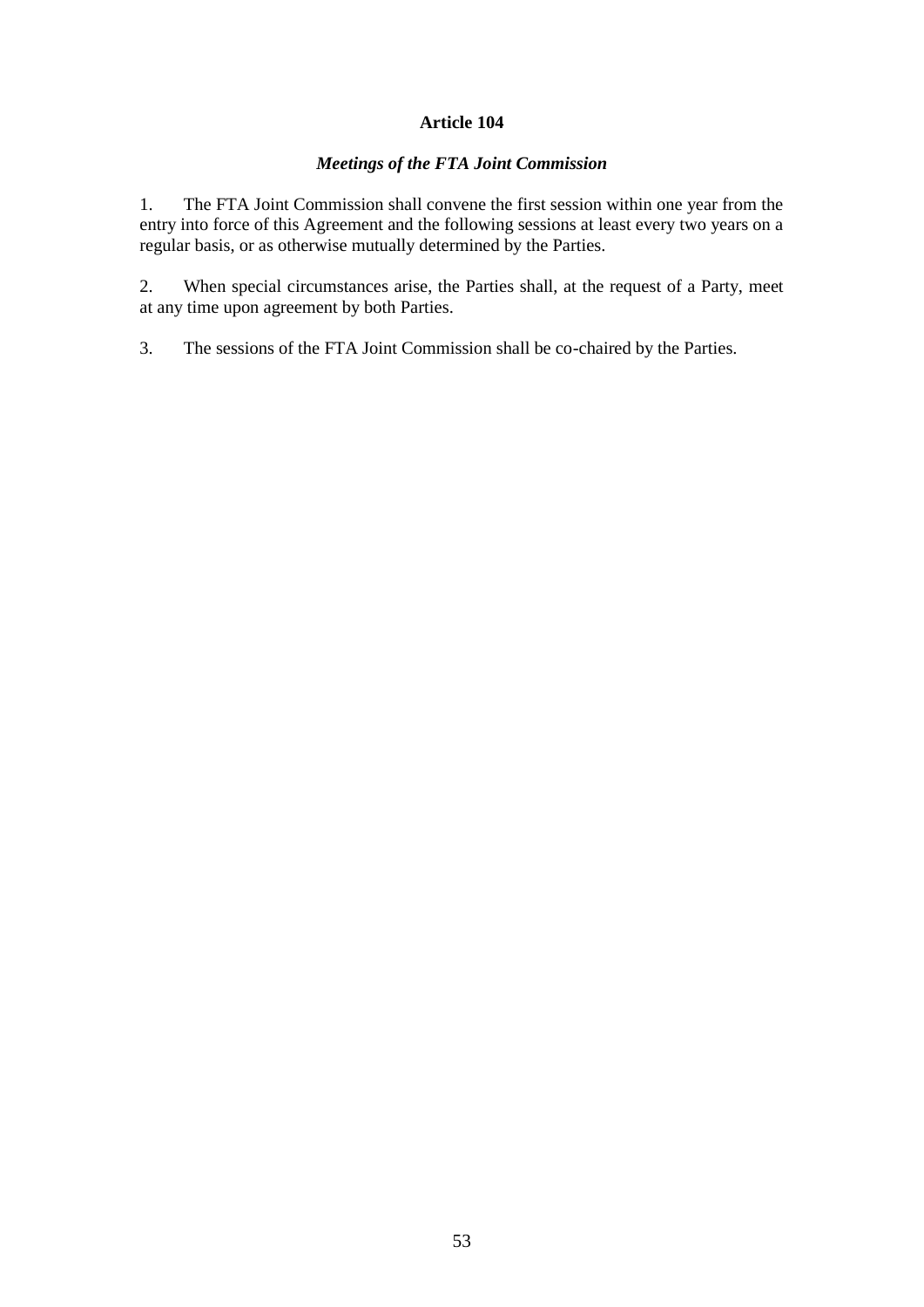# **CHAPTER 11 DISPUTE SETTLEMENT**

### **Article 105**

### *Co-operation*

The Parties shall at all times endeavour to agree on the application of this Agreement, and shall make every attempt through co-operation and consultations to arrive at a mutually satisfactory resolution of any matter that might affect its operation when a dispute occurs.

# **Article 106**

### *Scope of Application*

Wherever a Party considers that the other Party has failed to carry out its obligations under this Agreement, the dispute settlement provisions of this Chapter shall apply, except if otherwise provided in this Agreement.

# **Article 107**

# *Choice of Forum*

1. Where a dispute arises under this Agreement and under other agreements, including another free trade agreement to which both Parties are parties or the WTO Agreement, the complaining Party may select the forum in which to settle the dispute.

2. Once the complaining Party has requested a panel under other agreements referred to in paragraph 1, the forum selected shall be used to exclude application of dispute settlement provisions under this Agreement.

# **Article 108**

### *Consultation*

1. The Parties shall make every attempt to arrive at a mutually satisfactory resolution of any dispute through consultations under this Article or other consultative provisions of this Agreement.

2. The request for consultations shall be submitted in writing and shall set out the reasons for the request, including identification of the measure at issue and an indication of the legal basis for the complaint. The complaining Party shall deliver the request to the other Party.

3. If a request for consultations is made, the Party complained against shall reply to the request within 10 days from the date of its receipt and shall enter into consultations in good faith within a period of not more than 30 days after the date of receipt of the request, with a view to reaching a mutually satisfactory solution. If the Party complained against does not respond within the aforesaid 10 days, or does not enter into consultations within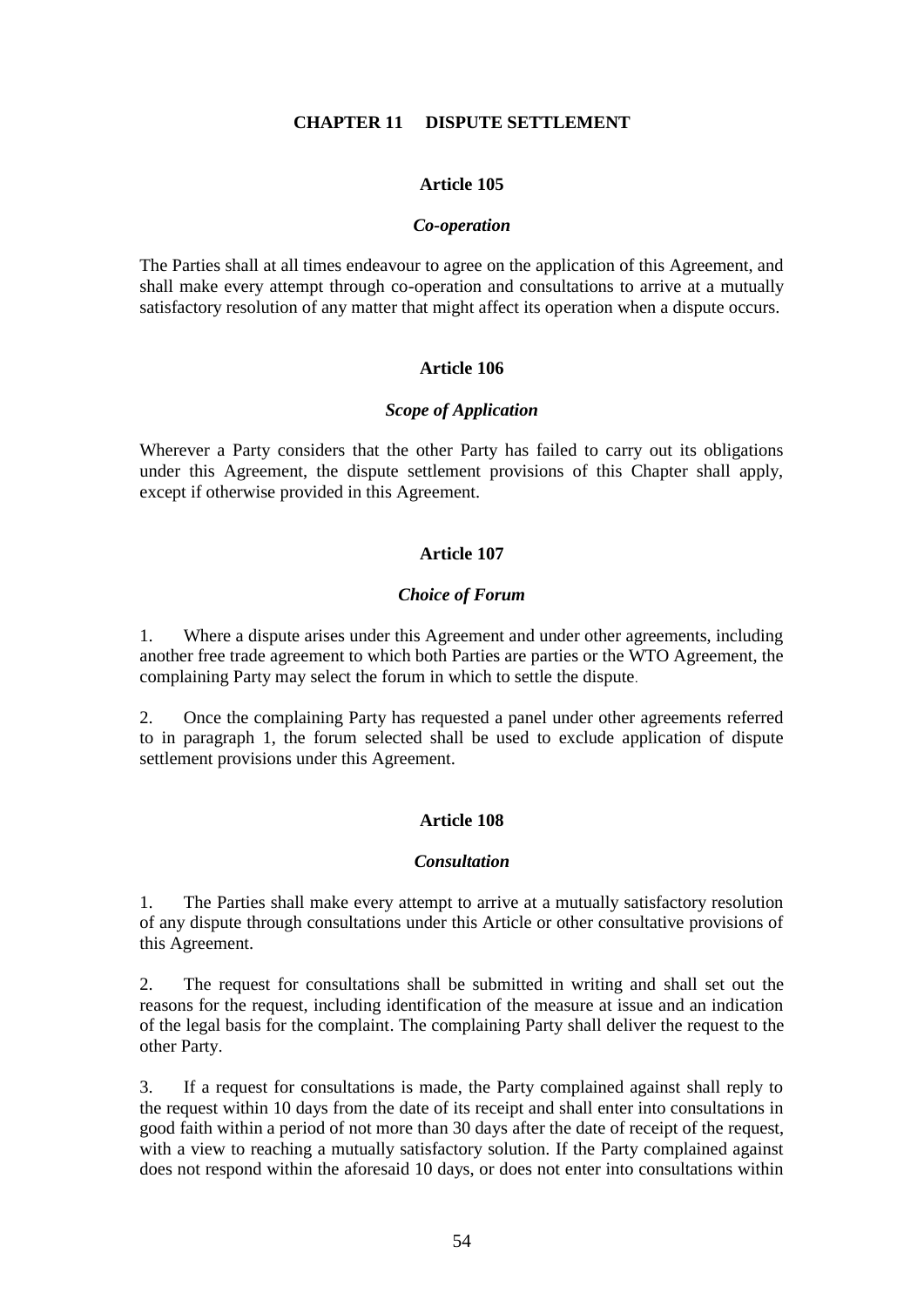the aforesaid 30 days, then the complaining Party may proceed directly to request the establishment of an arbitral panel.

4. The consultations shall be confidential and are without prejudice to the rights of either Party in any further proceedings.

# **Article 109**

### *Establishment of an Arbitral Panel*

1. If the consultation referred to in Article 108 fails to resolve a matter within 60 days from receipt of the request for consultations, the complaining Party may request in writing the establishment of an arbitral panel to consider the matter.

2. The complaining Party shall state in the request the measure complained of, indicate the provisions of this Agreement that it considers relevant, and deliver the request to the other Party. An arbitral panel shall be established upon receipt of a request.

# **Article 110**

# *Composition of an Arbitral Panel*

1. An arbitral panel shall comprise three members.

2. Within 15 days after the establishment of a panel, the two Parties shall each designate one member of that arbitral panel.

3. The Parties shall agree on the appointment of the third panellist within 30 days after the establishment of a panel. The panellist thus appointed shall chair the arbitral panel.

4. If any member of the arbitral panel has not been designated or appointed within 30 days from the establishment of a panel, at the request of either Party, the Director-General of the WTO is expected to designate a member within a further 30 days.

5. The Chair of the arbitral panel shall not be a national of either of the Parties, nor have his or her usual place of residence in the territory of either of the Parties, nor be employed by either of the Parties, nor have dealt with the matter in any capacity.

6. All panellists shall:

- (a) have expertise or experience in the field of law, international trade, other matters covered by this Agreement, or the resolution of disputes arising under international trade agreements;
- (b) be chosen strictly on the basis of objectivity, reliability and sound judgment;
- (c) be independent of, and not be affiliated with or take instructions from, any Party; and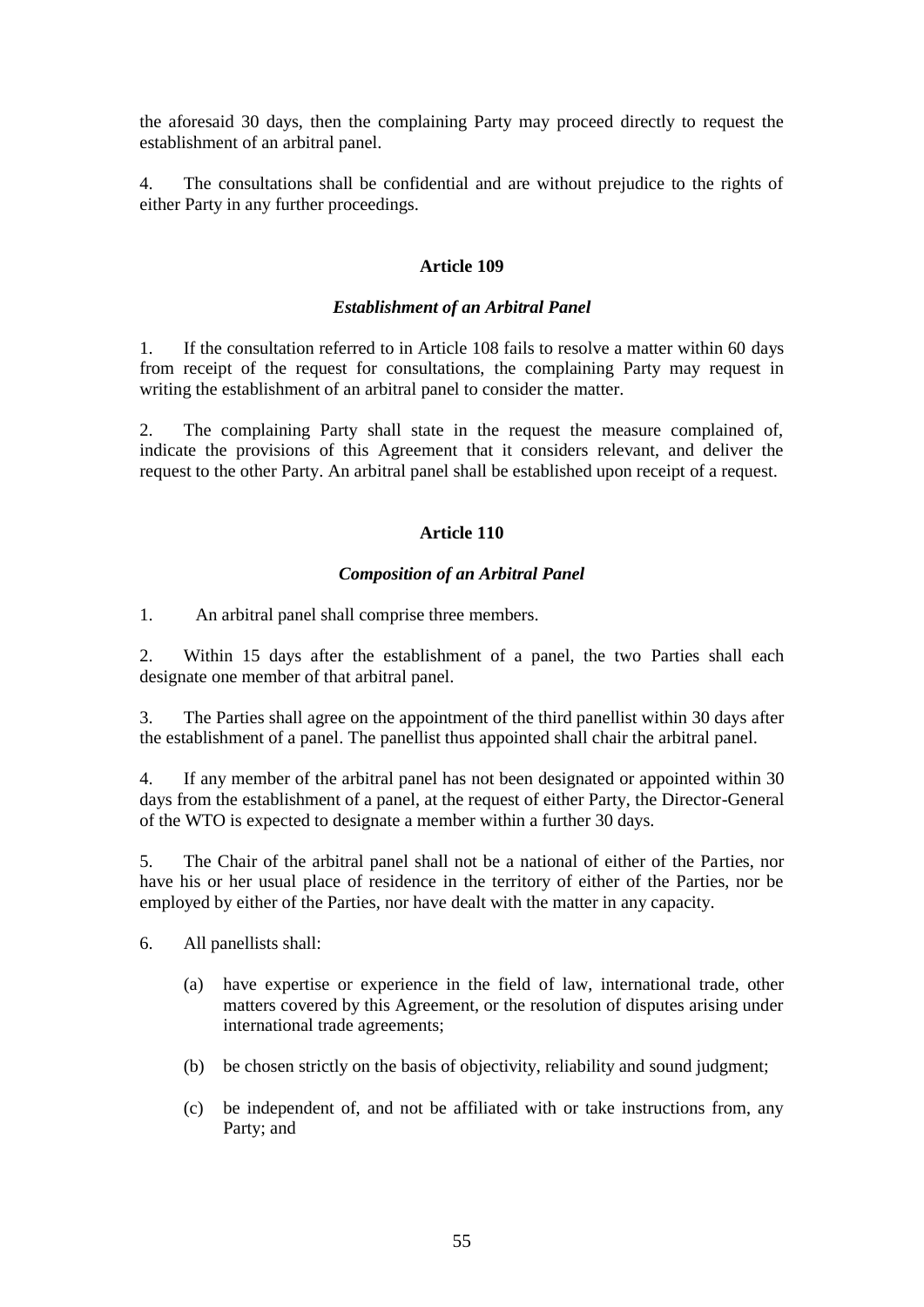(d) comply with a code of conduct in conformity with the rules established in the document WT/DSB/RC/1 of the WTO.

7. If a panellist appointed under this Article resigns or becomes unable to act, a successor panellist shall be appointed within 15 days in accordance with the selection procedure as prescribed for the appointment of the original panellist. The successor shall have all the powers and duties of the original panellist. The work of the arbitral panel shall be suspended during the appointment of the successor panellist.

# **Article 111**

### *Functions of an Arbitral Panel*

1. The function of an arbitral panel is to make an objective assessment of the dispute before it, including an examination of the facts of the case and the applicability of and conformity with this Agreement.

2. Where an arbitral panel concludes that a measure is inconsistent with this Agreement, it shall recommend that the responding Party bring the measure into conformity with this Agreement.

3. The arbitral panel, in its findings and recommendations, cannot add to or diminish the rights and obligations provided in this Agreement.

4. The arbitral panel shall make its award based on the provisions of this Agreement, interpreted in accordance with customary rules of interpretation of public international law.

# **Article 112**

### *Rules of Procedure of an Arbitral Panel*

1. Unless the Parties agree otherwise, the arbitration panel proceedings shall be conducted in accordance with this Chapter and the Rules of Procedure of the Arbitration Panel set out in Annex IX.

- 2. For all arbitration panel proceedings the procedures shall ensure that:
	- (a) the Parties have the right to at least one hearing before the arbitration panel as well as the opportunity to provide initial and rebuttal written submissions;
	- (b) the Parties be invited to all the hearings held by the arbitration panel;
	- (c) all submissions and comments made to the arbitration panel be available to the Parties, subject to any requirements of confidentiality; and
	- (d) hearings, deliberations, and all written submissions to and communications with the arbitration panel be confidential.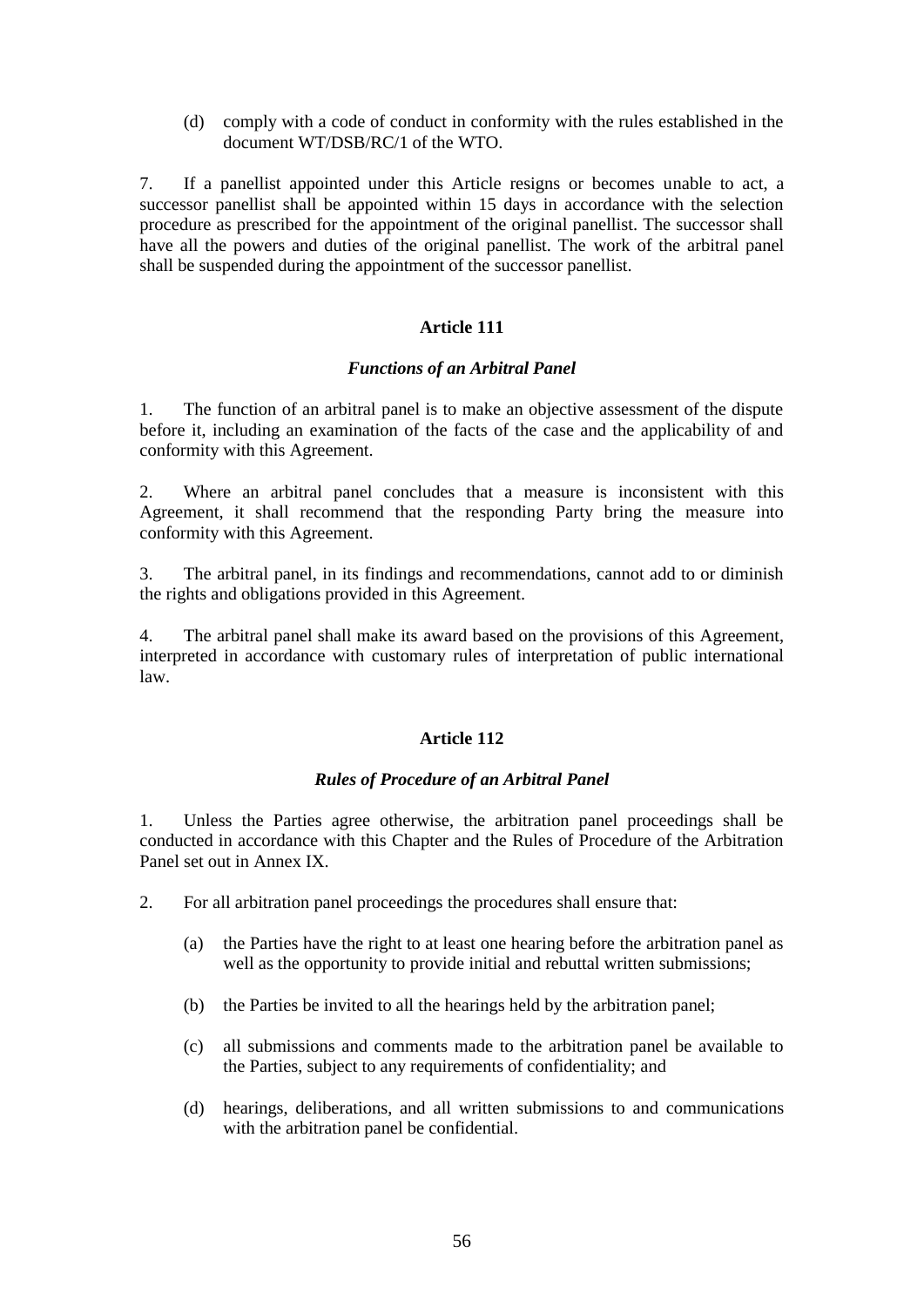3. Unless the Parties otherwise agree within 20 days from the date of the establishment of the arbitral panel, the terms of reference shall be:

"To examine, in the light of the relevant provisions of this Agreement, the matter referred to in the request for the establishment of an arbitral panel pursuant to Article 109 and to make findings of law and fact together with the reasons therefore as well as to make recommendations for the resolution of the dispute."

4. The arbitral panel shall take its decisions by consensus. If the arbitral panel is unable to reach consensus it may take its decisions by majority vote. Panellists may furnish separate opinions on matters not unanimously agreed. All opinions expressed in the panel report by individual panellists shall be anonymous.

5. At the request of either Party or on its own initiative, the arbitral panel may seek scientific information and technical advice from experts as it deems appropriate.

6. The remuneration of the panellists and other expenses of the arbitral panel shall be borne by the Parties in equal shares.

# **Article 113**

# *Withdrawal of Complaint*

A complaining Party may withdraw its complaint at any time before the initial report has been issued. Such withdrawal is without prejudice to its right to introduce a new complaint regarding the same issue at a later point in time.

### **Article 114**

### *Suspension or Termination of Proceedings*

1. The Parties may agree that the arbitral panel suspends its work at any time for a period not exceeding 12 months from the date of such agreement. If the work of the arbitral panel has been suspended for more than 12 months, the authority for establishment of the arbitral panel shall lapse unless the Parties agree otherwise.

2. The Parties may agree to terminate the proceedings of an arbitral panel.

### **Article 115**

#### *Initial Report*

1. The arbitration panel shall present to the Parties an initial report within 90 days from the date of the establishment of the arbitration panel.

2. The arbitration panel shall base its report on the relevant provisions of this Agreement and the submissions and arguments of the Parties.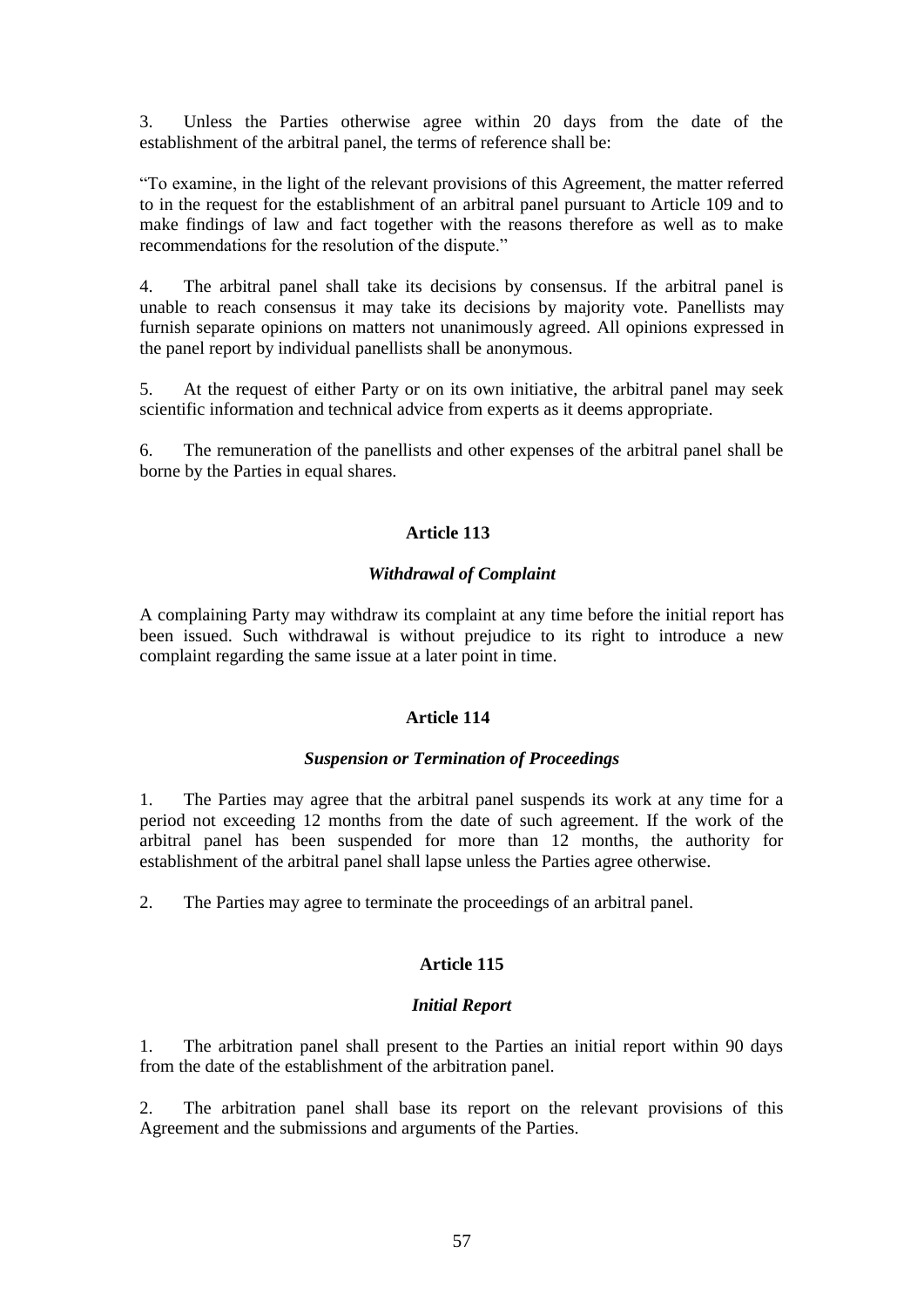3. Either Party may submit written comments to the arbitration panel on the initial report within 14 days from the presentation of the report.

4. In such an event, and after considering the written comments, the arbitration panel, on its own initiative or at the request of either Party, may:

- (a) request the views of either of the Parties;
- (b) reconsider its report; and/or
- (c) make any further examination that it considers appropriate.

### **Article 116**

### *Final Report*

1. The arbitration panel shall present to the Parties the final report, containing the matters referred to in paragraph 2 of Article 115, including any separate opinions on matters not unanimously agreed, within 45 days of presentation of the initial report.

2. Unless the Parties decide otherwise, the final report shall be published 15 days after it is presented to them.

### **Article 117**

#### *Implementation of an Arbitral Report*

1. If in its report the arbitral panel concludes that a Party has not conformed with its obligations under this Agreement, the resolution, whenever possible, shall be to eliminate the non-conformity.

2. Unless they reach agreement on compensation or other mutually satisfactory solution, the Parties shall implement the recommendations contained in the report of the arbitral panel.

3. The Parties shall implement the recommendations contained in the report of the arbitral panel within a reasonable period of time if it is not practicable to comply immediately.

#### **Article 118**

#### *Reasonable Period of Time*

1. The reasonable period of time referred to in paragraph 3 of Article 117 shall be mutually determined by the Parties. If the Parties fail to agree on the reasonable period of time within 45 days from the release of the arbitral panel's report, either Party may, to the extent possible, refer the matter to the original arbitral panel, which shall determine the reasonable period of time following consultation with the Parties.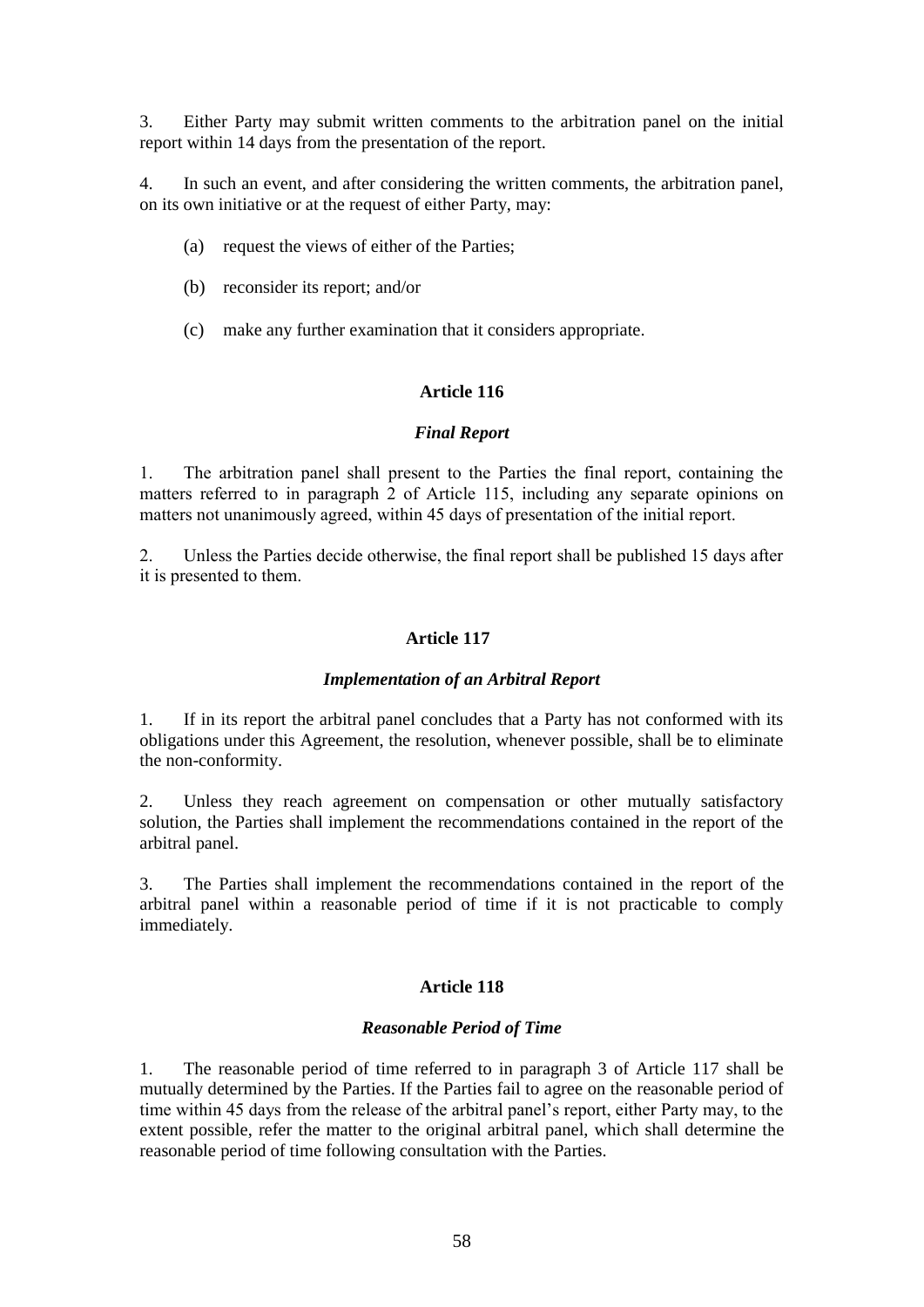2. The arbitral panel shall provide its determination concerning the reasonable period of time to the Parties within 60 days from the date of the referral of the matter to the panel. When the arbitral panel considers that it cannot provide its determination within this time frame, it shall inform the Parties in writing of the reasons for the delay together with an estimate of the period within which it will submit its determination**.** Any delay shall not exceed a further period of 30 days unless the Parties otherwise agree.

# **Article 119**

### *Compliance Review of Implementing Measures*

1. Where there is disagreement as to the existence or consistency with this Agreement of measures taken within the reasonable period of time to comply with the recommendations of the arbitral panel, such dispute shall be referred to an arbitral panel proceeding, including wherever possible by resorting to the original arbitral panel.

2. The arbitral panel shall provide its report to the Parties within 60 days from the date of the referral of the matter to it.

### **Article 120**

#### *Suspension of Concessions and Obligations*

1. If the arbitral panel finds that the Party complained against fails to bring the measure found to be inconsistent with this Agreement into compliance with the recommendations of the arbitral panel within the reasonable period of time established, or the Party complained against expresses in writing that it will not implement the recommendations, and the Parties fail to reach agreement on compensation, the complaining Party may suspend the application of concessions and obligations of equivalent effect to the responding Party.

2. In considering what concessions and obligations to suspend pursuant to paragraph 1:

- (a) the complaining Party should first seek to suspend concessions and obligations in the same sector(s) as that affected by the measure that the arbitral panel has found to be inconsistent with the obligations derived of this Agreement; and
- (b) if the complaining Party considers that it is not practicable or effective to suspend concessions and obligations in the same sector(s), it may suspend concessions and obligations in other sectors. The communication in which the complaining Party announces such a decision shall indicate the grounds on which the decision is based.

3. The complaining Party shall notify the responding Party 30 days before suspending concessions and obligations.

4. Upon written request of the Party concerned, the original arbitral panel shall determine whether the level of concessions and obligations to be suspended by the complaining Party is excessive pursuant to paragraph 2. If the arbitral panel cannot be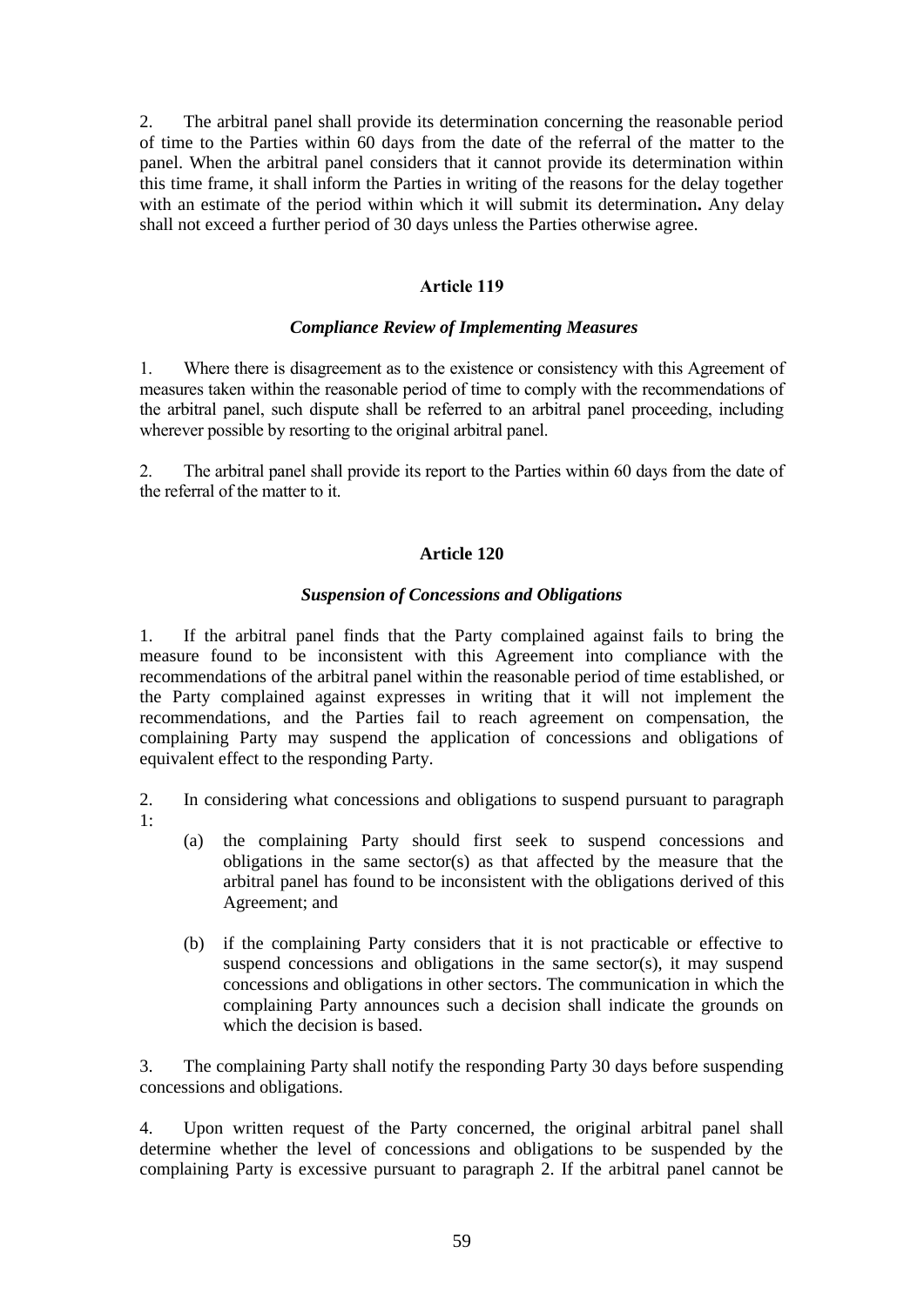established with its original members, the proceeding set out in Article 110 shall be applied.

5. The arbitral panel shall present its determination within 60 days from the request made pursuant to paragraph 4, or if an arbitral panel cannot be established with its original members, from the date on which the last panellist is selected. The ruling of the arbitral panel shall be final. It shall be delivered to the Parties and be made public, unless the Parties decide otherwise.

6. The Complaining Party shall not suspend the application of concessions and obligations before the conditions in paragraph 1 have been fulfilled.

7. The suspension of benefits shall be temporary and only be applied by the complaining Party until the measure found to violate this Agreement has been brought into conformity with this Agreement, or the Parties have reached agreement on a resolution of the dispute.

# **Article 121**

# *Post Suspension*

1. Without prejudice to the procedures in Article 120, if the responding Party considers that it has eliminated the non-conformity that the arbitral panel has found, it may provide written notice to the complaining Party with a description of how nonconformity has been removed. If the complaining Party disagrees, it may refer the matter to the original arbitral panel within 60 days from receipt of such written notice. Otherwise, the complaining Party shall promptly stop the suspension of concessions and obligations.

2. The arbitral panel shall release its report within 60 days from the referral of the matter. If the arbitral panel concludes that the responding Party has eliminated the nonconformity, the complaining Party shall promptly stop the suspension of concessions and obligations.

# **Article 122**

### *Private Rights*

Neither Party may provide for a right of action under its domestic law against the other Party on the ground that a measure of the other Party is inconsistent with this Agreement.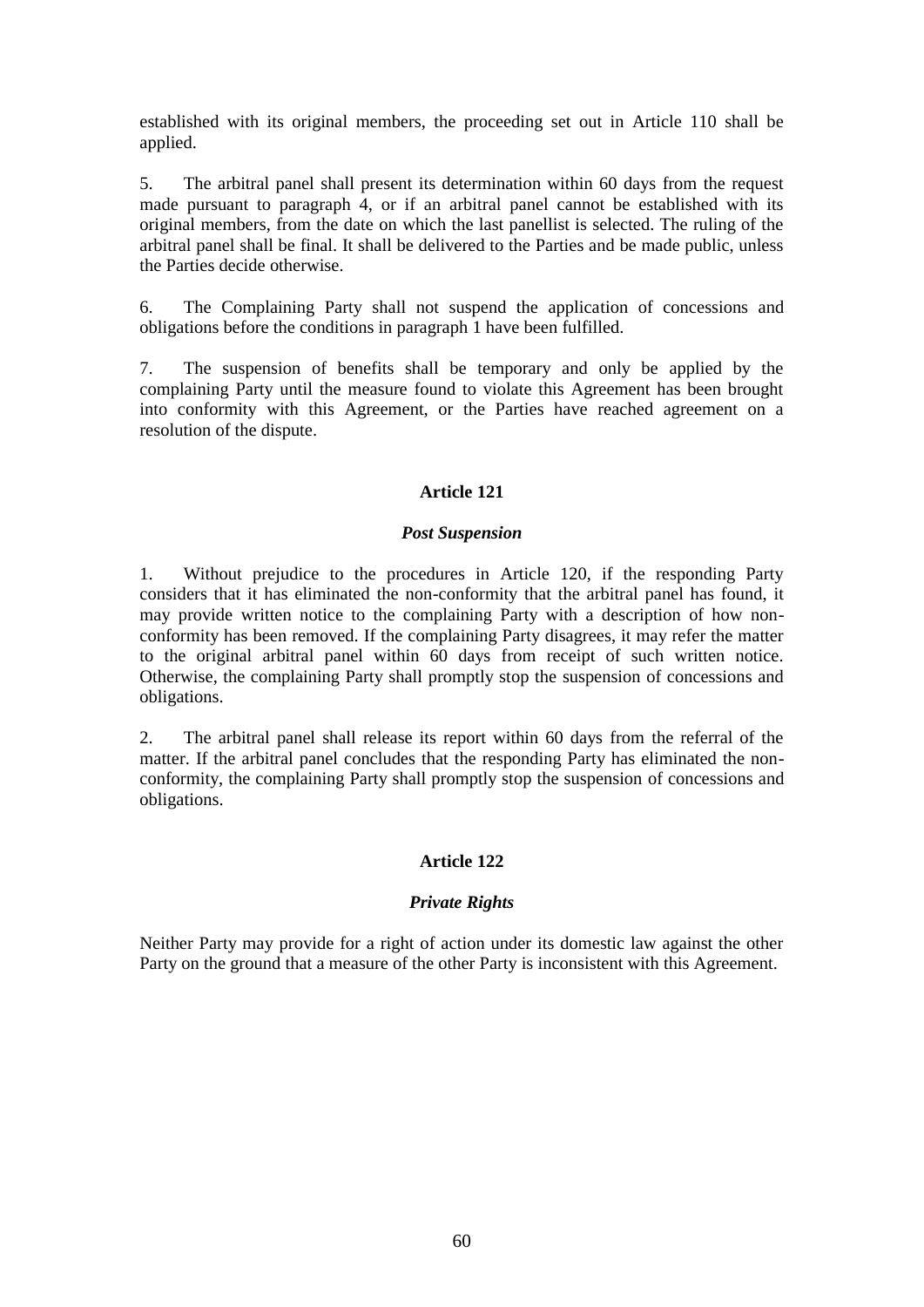### **CHAPTER 12 FINAL PROVISIONS**

#### **Article 123**

#### *Transparency*

1. Each Party shall ensure that its laws, regulations and administrative rulings of general application respecting any matter covered by this Agreement or that may affect the operation of this Agreement are promptly published or otherwise made available.

2. Upon request of the other Party, to the extent possible, a Party shall promptly provide information and respond to specific questions on matters referred to in paragraph 1.

3. The information referred to under this Article shall be considered to have been provided when it has been made available by appropriate notification to the WTO or when it has been made available on the official, public and cost-free accessible website of the Party concerned.

#### **Article 124**

#### *Confidential Information*

Nothing in this Agreement shall require a Party to disclose confidential information, which would impede law enforcement, otherwise be contrary to the public interest or prejudice the legitimate commercial interests of particular enterprises, public or private.

# **Article 125**

#### *Annexes*

The Annexes to this Agreement constitute an integral part of this Agreement.

### **Article 126**

#### *Amendments*

1. The Parties may agree on any amendment to this Agreement. Each Party shall notify the other, through written notification, of the completion of the procedures required by its law for the bringing into force of such amendments. Such amendments shall enter into force 60 days after the date of the later of these notifications or after such other period as the Parties may agree.

2. When so agreed, and entered into force according to paragraph 1, the amendment shall constitute an integral part of this Agreement.